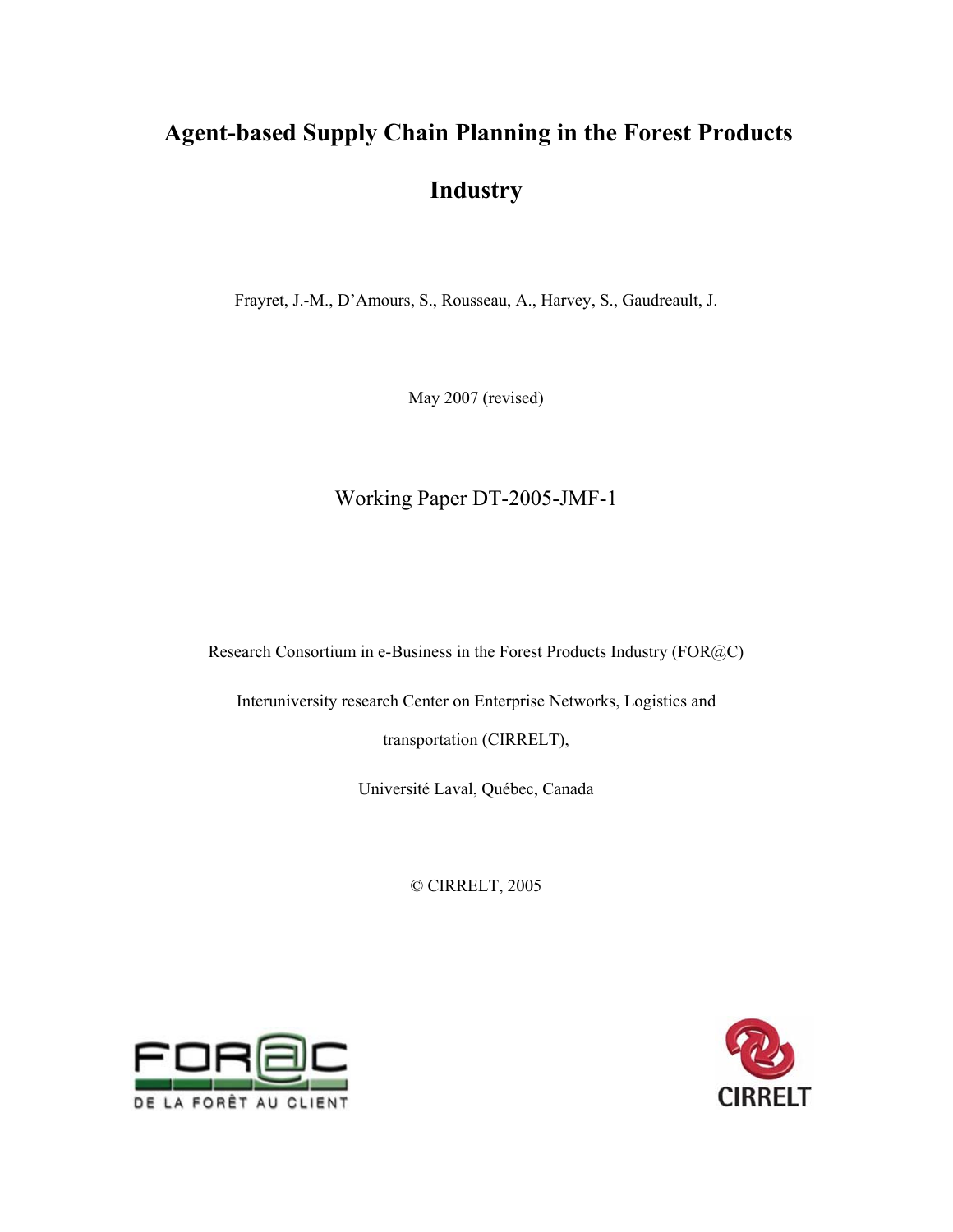## **Agent-based Supply Chain Planning in the Forest Products Industry**

Frayret, J.-M.<sup>1,2,4,</sup>†, D'Amours, S.<sup>1,2,3</sup>, Rousseau, A.<sup>1</sup>, Harvey, S.<sup>1</sup>, Gaudreault, J.<sup>1</sup>,

{jean-marc.frayret;sophie.damours}@cirrelt.ca {alain.rousseau;steve.harvey;jonathan.gaudreault}@forac.ulaval.ca

- <sup>1</sup> FOR@C Research Consortium, Université Laval, Ouébec, Canada
- <sup>2</sup> CIRRELT, Centre interuniversitaire de recherche sur les réseaux d'entreprise, la logistique et le transport
- 3 Faculté des sciences et de génie, Département de génie mécanique, Université Laval
- 4 École polytechnique de Montréal, Département de mathématique et génie industriel
- † Corresponding author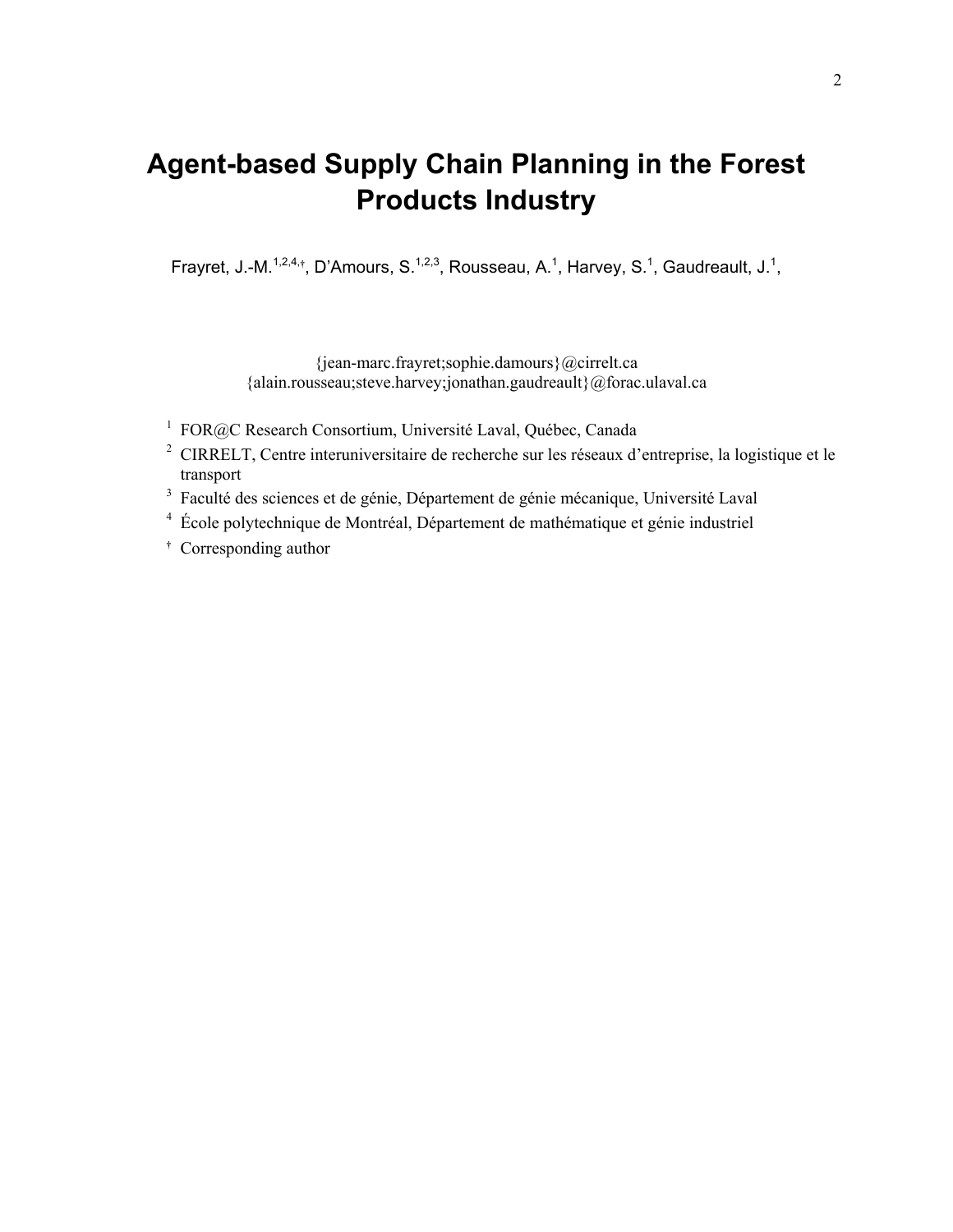### **Abstract**

Because of new economical challenges and recent trends regarding international trade and globalization, many companies from the Canadian forest products industry have reached the point where profit improvement cannot be reaped without the coordinated involvement of their entire organization. Such a new level of efficiency concerns their distributed facilities and offices spread around the world, as well as their customers. One consequence of this new reality is that forest products companies are now facing the need to reengineer their organizational processes and business practices with their partners. To do this they must adopt new technologies to support the coordination of their planning and control efforts in a customer-centered environment. This paper first proposes a generic software architecture for the development of an experimentation environment to design and test distributed advanced planning and scheduling systems. This architecture allows combining agent-based technology and operations researchbased tools in order to take advantage, on the one hand, of the ability of agent technology to integrate distributed decision problems, and, one the other hand, the ability of operations research to develop and exploit specific normative decision models. Next, this paper describes how this architecture has been configured into an advanced planning and scheduling tool for the lumber industry. Finally, we present how an application of this advanced planning tool is currently being validated and tested in a real manufacturing setting.

### **Key words**

Distributed planning; forest products industry; multi-agent system; supply chain modeling; supply chain planning;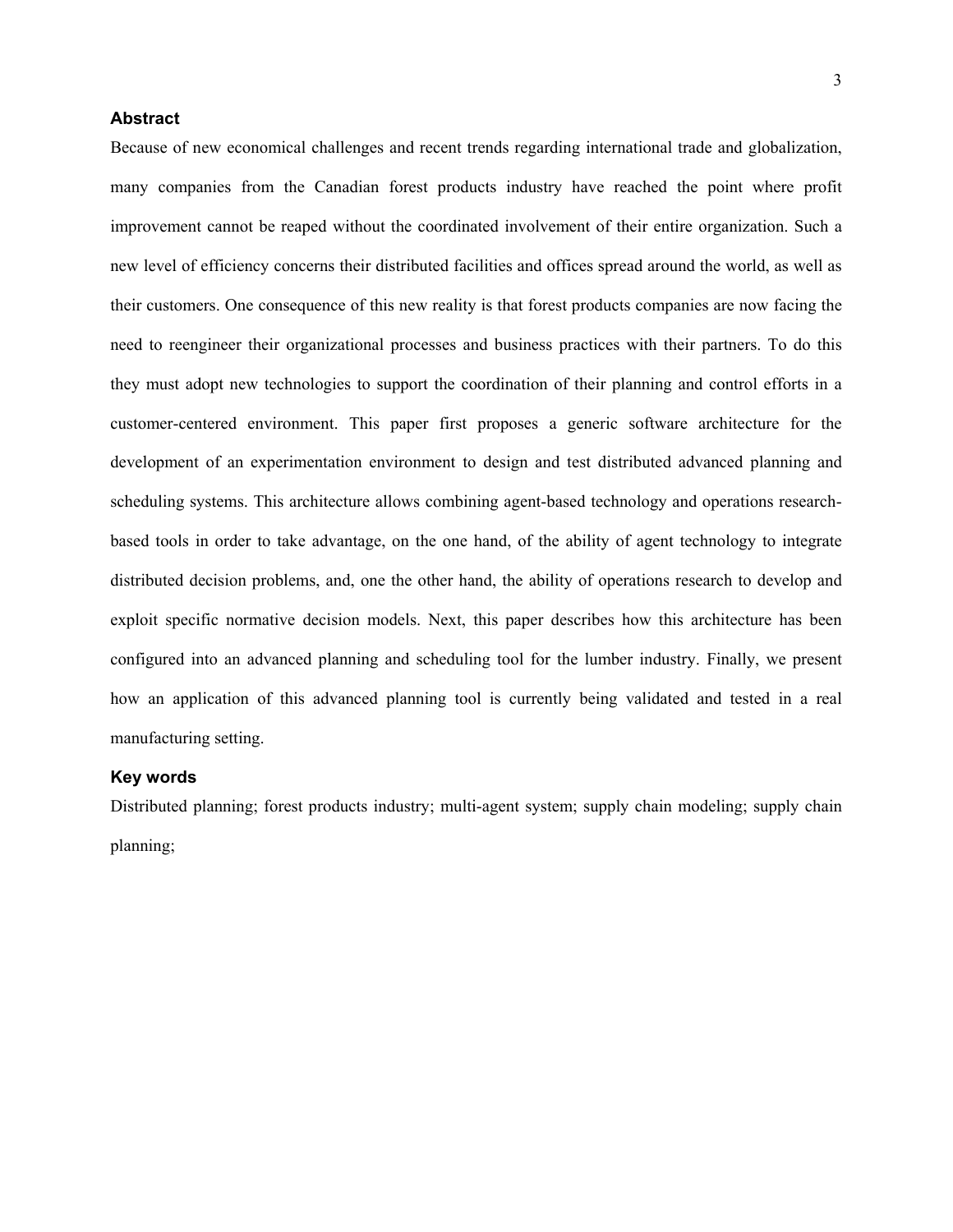### **1 Introduction and research objectives**

Because of new economical challenges and recent trends regarding international trade and globalization, many companies from the Canadian forest products industry have reached the point where profit improvement cannot be reaped without the coordinated involvement of their entire organization (e.g., their distributed facilities and offices spread across North America and the world) as well as their business partners (e.g., raw material suppliers, industrial customers and distributors). Companies from other sectors have already faced these challenges a few years ago. In order to adapt to this new reality, they have developed and adopted state-of-the-art business practices and technologies at different levels in their organization. Supply chains are distributed organizations where material and information flow in many directions within and across organizational boundaries through complex business networks of suppliers, manufacturers, and distributors, to the final customers. In that regard, the forest product supply chain is similar to other industries. Forest product materials flow from forest contractors, to lumber or pulp and paper or panel production facilities, to value-added mills (referred to as secondary transformation), and through many channels of distributors and wholesalers to finally reach the markets. However, unlike the traditional manufacturing supply chain, which has a convergent product structure (i.e., assembly), the forest product industry needs to master industry specific production processes. For instance, transformation and production processes along the supply chain have a divergent co-production structure (i.e., trees are broken down into many products at all levels of the production process). Furthermore, wood and wood fiber have a highly heterogeneous nature, which makes planning and control in this context a difficult task with regard to production output control. It is thus important for forest products companies to compensate this lack of control over such stochastic elements. In order to do that, they must be able to (1) exchange promptly information throughout their supply chain about supply availability and quality, production output and demand, and (2) quickly react in a coordinated manner with supply chain members to correct any deviances or disturbances to the plan. Here lies a need for reactive and specific information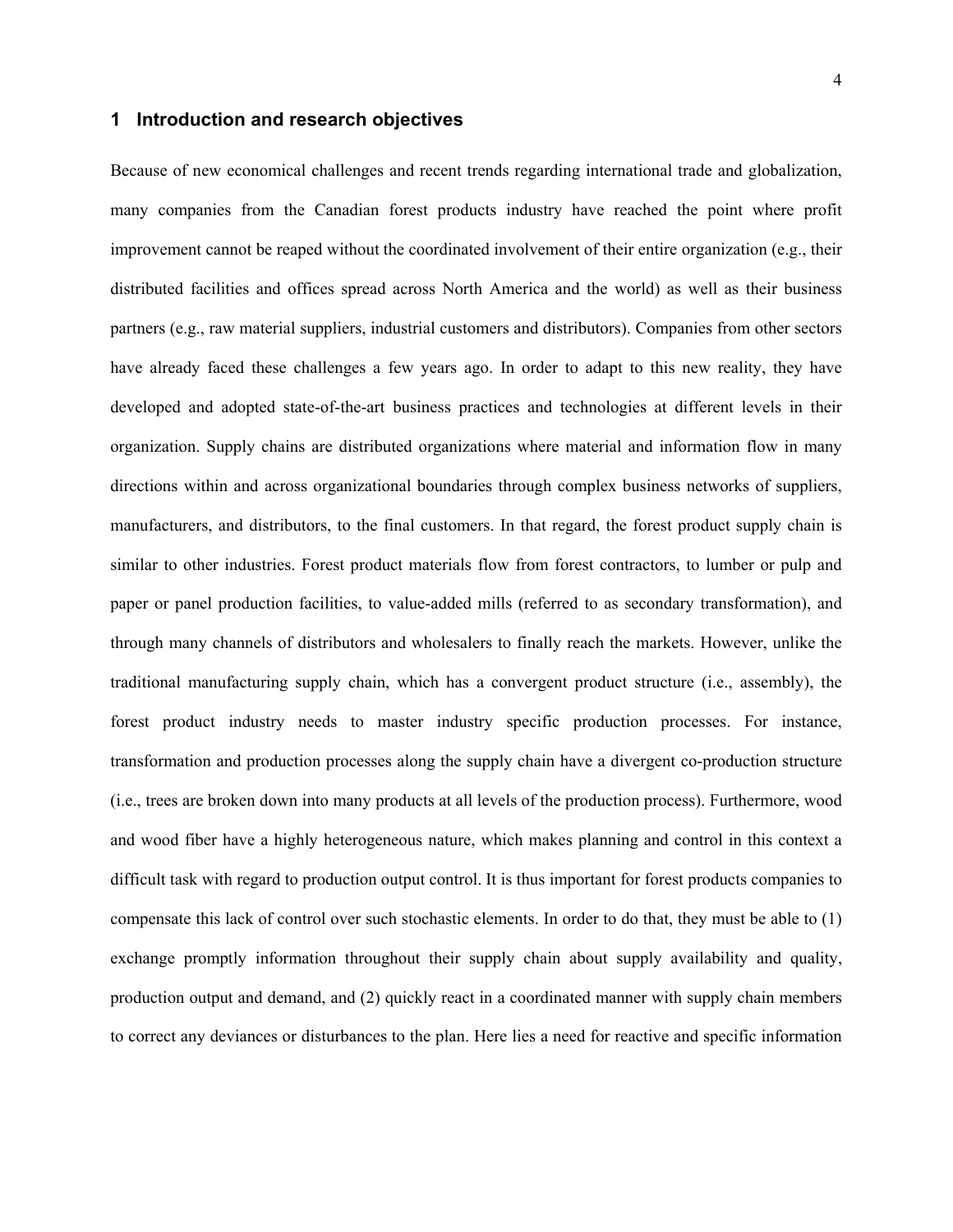and decision support systems to address both the need to produce feasible operation plans and to quickly adapt these plans when contingencies occur.

The experimentation planning platform presented in this paper attempts to address these two issues. In particular, we propose an agent-based architecture to develop an experimentation environment to design and test various configurations of distributed advanced planning and scheduling systems. The remainder of this paper is organized as follows. First, a thorough review of the literature dealing with advanced planning and scheduling systems (APS) and with agent-based manufacturing and supply chain management systems is presented. Next the different elements of the proposed generic architecture are introduced. Then, the functional and technological aspects of a specific application in the lumber industry are illustrated. Finally, we present how this application is currently being validated and tested in a real manufacturing setting.

### **2 Literature review**

Operations planning within large organizations is a complex issue. Companies usually face this by implementing and using information and decision support systems, which address various planning tasks such as aggregate planning (also referred to as tactical planning) and detailed scheduling. Some companies adopt just-in-time approaches which are rather meant to address operation and replenishment control issues such as the Kanban approach. This paper focuses on computer supported planning systems in a distributed planning environment.

### *2.1 Advanced Planning and Scheduling*

Advanced planning and scheduling systems are considered by many as the state of the art of manufacturing and supply chain planning and scheduling practices. The reader is referred to Stadtler and Kilger (2000) and Stadtler (2005) for a thorough description of APS. These systems usually exploit operations research, heuristics or constraint programming in order to carry out in an integrated manner true finite capacity planning and scheduling optimization at the long, mid and short term levels of decision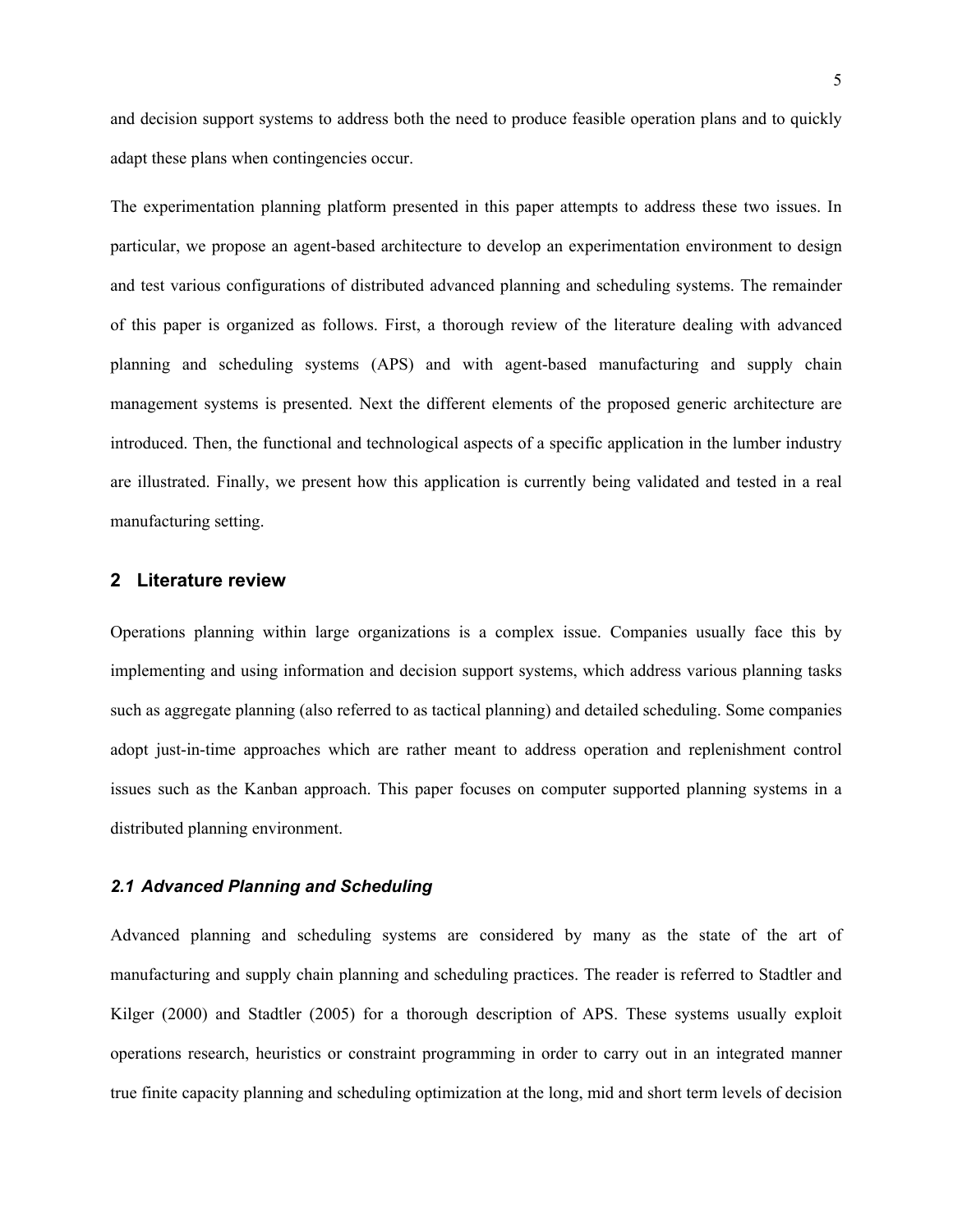making (Fleischmann and Meyr (2003)). These systems are usually designed and implemented as specialized decision support modules integrated together according to the principles of hierarchical production planning (HPP) as presented in Hax and Meal (1975). These principles are mainly concerned with reducing production planning complexity through the decomposition of the various decisions to be made into many levels of decision making where upper level decisions constrain lower level decisions. Such decomposition emerges from the analysis of the hierarchical nature of the production problem, which involves the aggregation/disaggregation of decisions and the coupling of the different levels (Schneeweiss (2003)). In order to relax the strict top-down character of such a decision process, which barely takes into account information about lower levels, an integrative approach to hierarchical production planning is introduced in Schneeweiss (2003). This approach introduces a framework that explains how upper level decisions could be made to can anticipate their impact on lower levels. In other words, this framework explains how to implement top-down coordination approaches, where upper level have a better understanding of the impacts of their decisions on lower levels. More specifically, each decision level possesses a more or less accurate representation of its direct subordinate level decision problem in order to anticipated its potential range of reaction (i.e., decision) when submitted to a particular instruction (i.e., a tentative decision of the upper level). Such representation can be either reactive or nonreactive. A reactive anticipation represents more or less explicitly and accurately the behavior of the base level when submitted to various instructions. On the contrary, a non-reactive anticipation, which is usually easier to implement, represents an approximation of the behavior of the base level that does not take into consideration the various instructions it can be submitted to. Thus, only general characteristics of the lower level are considered.

In these hierarchical decision structures (traditional and integrative), long term decisions for the various supply chain functionalities (i.e., procurement, production, distribution, and sales) involve supply chain design issues including facility location, production capacity setting, technology selection, as well as suppliers' and services providers' selection (Goetschalckx, Vidal, and Dogan (2002)). At the mid term level, aggregate production and distribution decisions are made in order to efficiently plan the use of the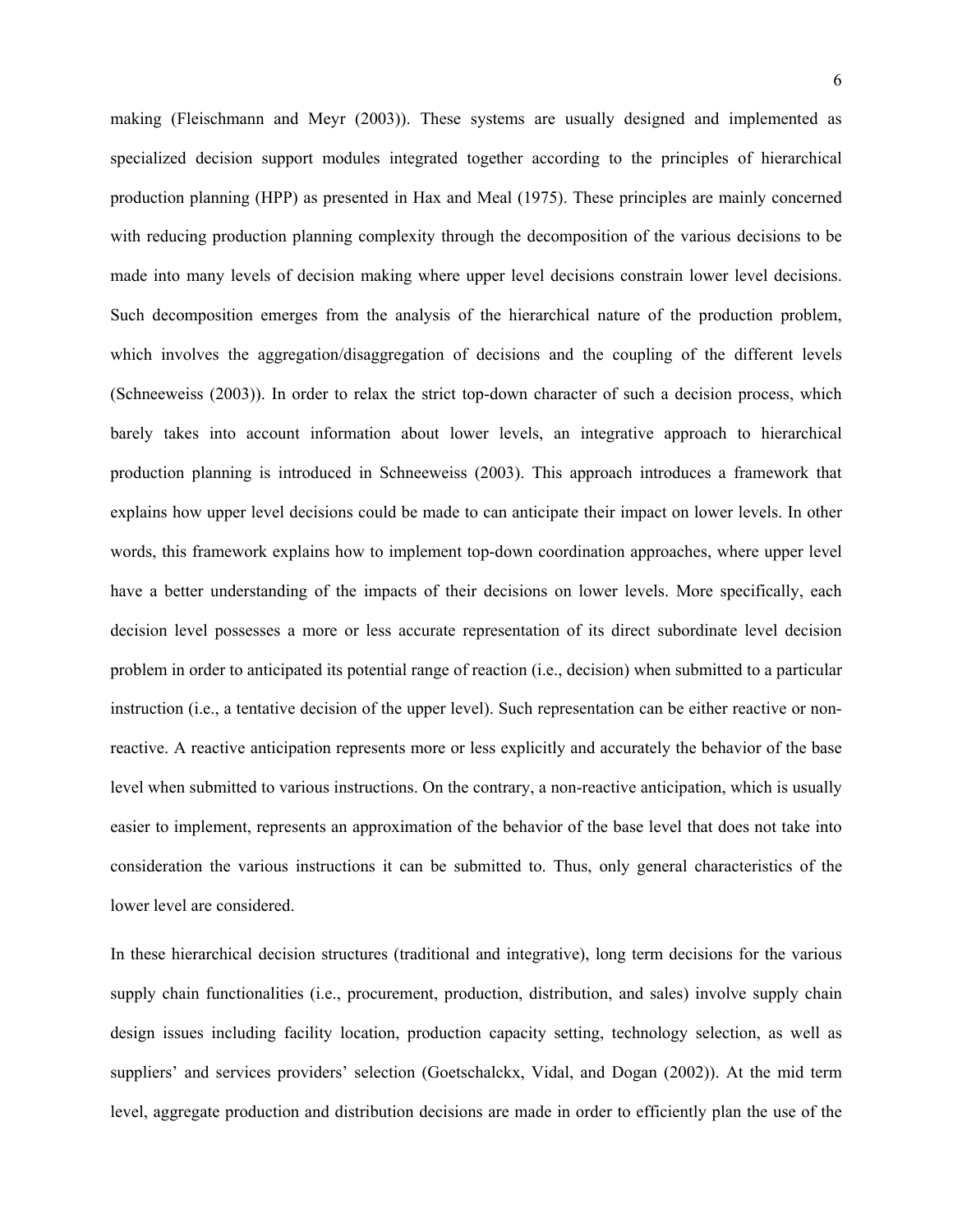production and distribution capacity. Mid-term sales related decisions involve high level demand planning including forecasting, available-to-promise (ATP) planning, as well as the allocation of ATP to the targeted customer segments, referred to as allocated ATP (AATP). Procurement related decisions at the mid-term level involve the definition of inventory and procurement management policies. It may also include the definition of contractual agreements with suppliers. In general, aggregate planning usually defines the rules-of-the-game of the distributed network through different policies or structured business practices. Finally, at the short term level, production operations are synchronized into various plans which take into account real technological and capacity constraints while satisfying detailed ATP requirements and actual orders, as well as maintenance.

For a specific description of some of the many planning problems and optimization applications in the forest product industry, the reader is referred to Rönnqvist (2003), Epstein, Morales, Seron, and Weintraub (1999), Martell, Gunn, and Weintraub (1998) and Frayret, Boston, D'Amours, and Lebel (2005). Finally, Carlsson and Rönnqvist (2005) and Haartveit, Kozak, and Maness (2004) present industrial case studies of various supply chain management issues.

### *2.2 Agent-based manufacturing and supply chain management systems*

In order to address the planning and scheduling of manufacturing and supply chain systems, academics have initiated in the middle of the 1980s a new body of approaches building on distributed computing techniques. By doing so, they created an alternative to traditional OR-based solutions. Some of these approaches are referred to as agent-based manufacturing and supply chain management systems. They intend to tackle the need for reactive, reliable, and (re)configurable operation management systems. They are rooted in the multi-agent technology which is part of distributed artificial intelligence (Weiss (1999)).

An agent-based manufacturing system may be defined as a planning and control system made of interdependent software agents designed to (1) individually handle a part of a manufacturing planning and control problem, such as planning a single order or allocating a task to resources, and (2) collectively carry out specific higher functionalities such as planning an entire manufacturing system. Software agents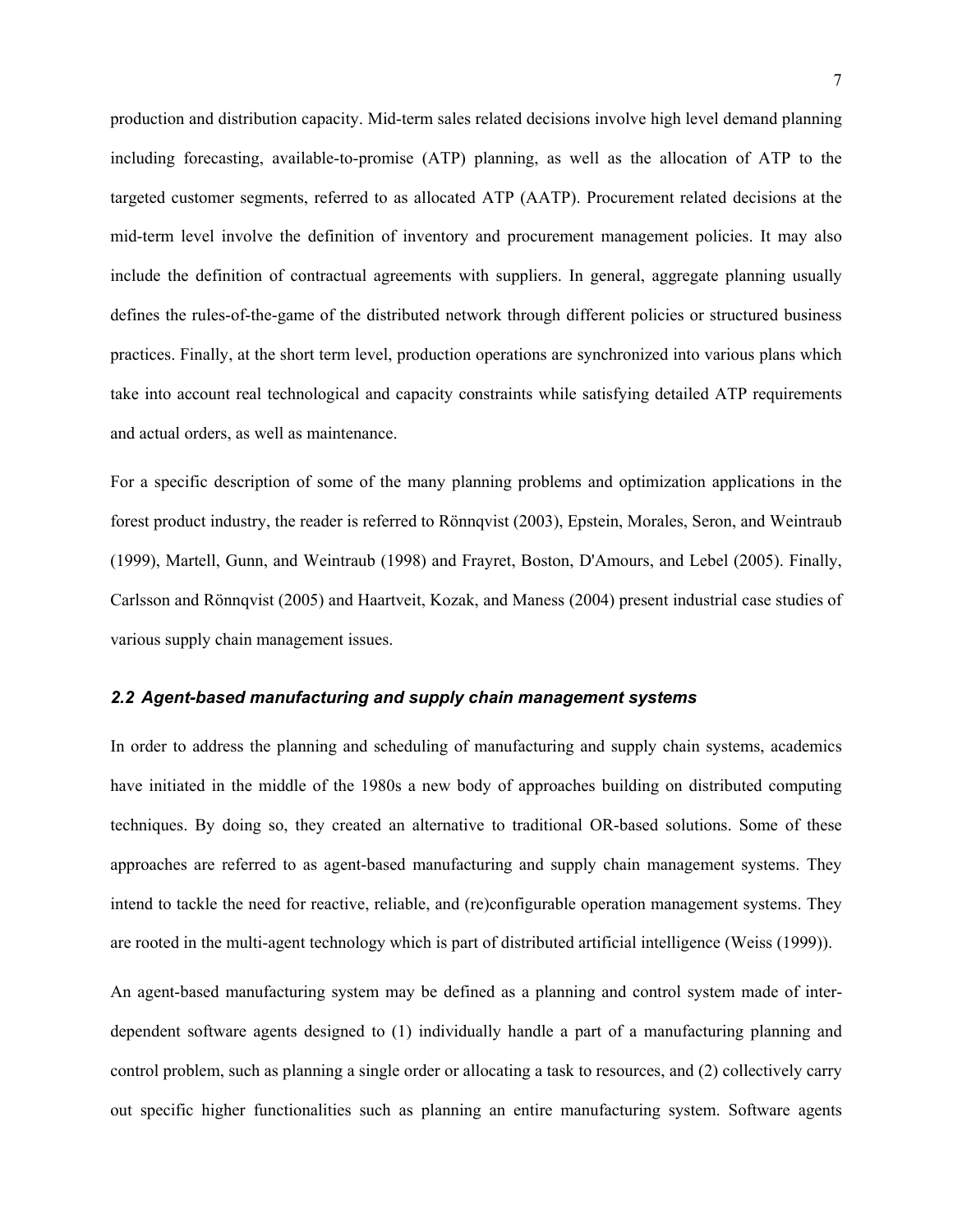generally exhibit characteristics that allow them to individually behave and interact with each other in such a manner that they collectively fulfill the purpose of the entire system. In their book, Shen, Norrie, and Barthes (2001) identify 12 desirable characteristics of an agent: network-centric, communicative, semi-autonomous, reactive, deliberative, collaborative, pro-active, predictive, adaptive, flexible, persistent, mobile). Among these characteristics, four of them are recognized to be essential (Wooldridge and Jennings (1994)): *autonomy* (i.e., the ability to operate with some kind of control over its actions and internal state); *reactivity* (i.e., the ability to sense an environment and respond in a timely fashion when changes occur); *social* (i.e., the ability to communicate with each other through explicit negotiations or signal exchanges; *pro-activity* (i.e., the ability to exhibit goal-directed behavior by taking initiatives.

Many agent-based approaches for the planning and control of supply chains and manufacturing activities have been proposed in the literature. For recent reviews of these approaches, the reader is referred to Shen, Hao, Yoon, and Norrie (to appear) and Monostori, Vancza, and Kumara (to appear). The reader is also referred to Caridi and Cavalieri (2004) who provide a critical analysis of multi-agent technology applied to manufacturing. Their analysis reveals the lack of real world applications and the low maturity level of agent-based manufacturing technology. This paper intends to partially fill this gap by introducing an experimentation industrial application. Along the same line, the reader is also referred to Tharumarajah (2001) and Frayret, D'Amours, and Montreuil (2004) who analyze important issues related to the design of distributed systems and the coordination of manufacturing activities.

Agent-based manufacturing and supply chain management approaches can be related to one of two generic classes of systems. In the mid 1980s, along with the emergence of heterarchical manufacturing systems (Vámos (1983), Hatvany (1985)), a first class of agent-based systems emerged in the academic community. This class of systems involves agents that exhibit behaviors with limited decisional scope, but when combined altogether permit to address particular manufacturing problems. (Table 1). In this class of systems, referred to as *agent-based manufacturing systems*, the control profile of each agent (e.g., their functions/responsibilities in the overall system, their data access right, their authority and their protocols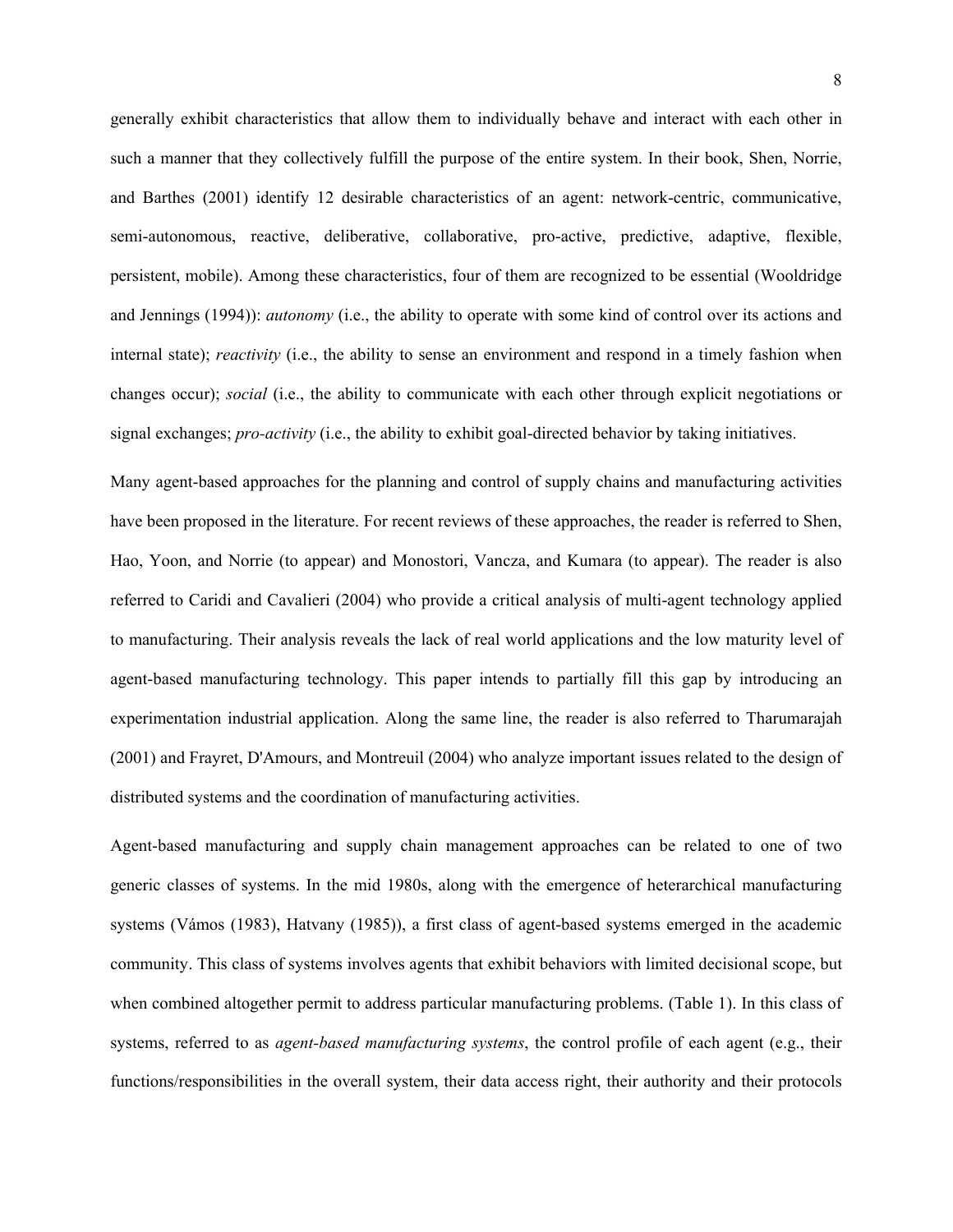of interaction with the other components of the systems) is usually predefined. This feature tends to facilitate implementation which thus consists in mapping real elements of manufacturing systems (e.g., orders, resources, products) with predefined building blocks. However, other approaches, such as Barber, Liu, Goel, and Ramaswamy (1999), propose declarative modeling framework that allows system designers to customize the control profile of each agent according to specific requirements.

During the early 1990s, along with the growing interest in supply chain management, agent-based approaches dedicated to supply chain management started to emerge in the academic community. Fox *et al.* (1993) and Beck and Fox (1994) present two early applications of such systems which are referred to as *agent-based supply chain management systems*. In this class of systems, agents address generally larger parts of the overall planning and control problem, such as operations or procurement planning for an entire facility or a production/distribution center. Also, each agent's profile is usually (but not necessarily) customized so as to fit within a particular planning and control context. Some of these systems propose methods that facilitate this customization process through declarative modeling frameworks or customizable agent architectures that are used to specify the desired control characteristics (Fox, Barbuceanu, and Teigen (2000), Cloutier, Frayret, D'Amours, Espinasse, and Montreuil (2001), Nissen (2001), Sadeh, Hildum, and Kjenstad (2003)). In order to carry out their function, agents are also sometime geared up with advanced planning tools, some of which are based on OR technology.

Many agent-based approaches to manage supply chains have been proposed in the literature (see Table 2). The main problems addressed by these approaches are usually related to the synchronization of supply chain activities. However, two main streams of research can be found. In the first stream (e.g., Parunak (1998), Swaminathan, Smith, and Sadeh (1998), Julka, Srinivasan, and Karimi (2002)), the goal is to study supply chain performance in stochastic environments through the design and simulation of supply chain models. These systems can be referred to as *agent-based supply chain simulation systems*.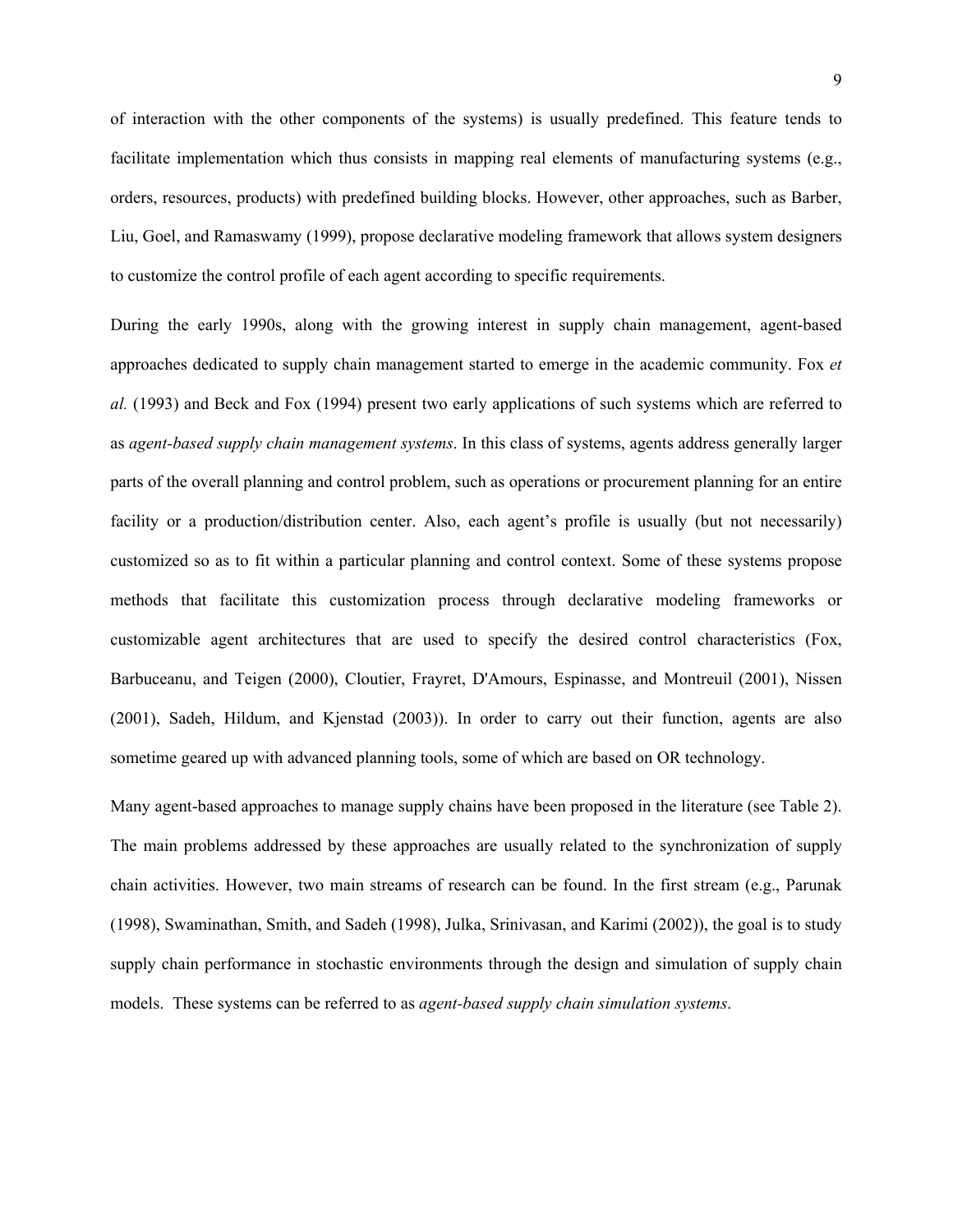| <b>Application</b>                                 | <b>References</b>                                                               | <b>Contributions</b>                                                                                                                                      |  |
|----------------------------------------------------|---------------------------------------------------------------------------------|-----------------------------------------------------------------------------------------------------------------------------------------------------------|--|
| Flow shop manufacturing<br>planning and scheduling | Valckenaers, Van Brussel, Wyns,<br>Peeters, and Bongaerts (1999)                | Holonic architecture using the path planning approach of ant<br>colonies to flow shop scheduling                                                          |  |
|                                                    | Caridi and Sianesi (2000)                                                       | Mixed-model assembly line sequencing through optimization,<br>heuristics, and agent-based techniques                                                      |  |
|                                                    | Shaw (1987b) Shaw (1987a)                                                       | Distributed scheduling of a cellular manufacturing system<br>using a bidding scheme                                                                       |  |
|                                                    | Duffie and Piper (1986)                                                         | Bidding-based approach for heterarchical control of a flexible<br>machining cell                                                                          |  |
|                                                    | Sycara, Roth, Sadeh, and Fox<br>(1991b) Sycara, Roth, Sadeh, and<br>Fox (1991a) | Distributed scheduling using the concept of texture to guide<br>decision making and focus agents' attention to globally critical<br>aspects of decisions  |  |
|                                                    | Lin and Solberg (1992)                                                          | Heterarchical market-like approach to shop floor control using<br>bidding schemes                                                                         |  |
|                                                    | Hadavi, Hsu, Chen, and Lee (1992)                                               | Function-oriented architecture (as opposed to task or<br>resource-oriented agent architecture)                                                            |  |
|                                                    | Villa, Brandimarte, and Calderini<br>(1994)                                     | Contract-net allocation of task to resources                                                                                                              |  |
| Job shop manufacturing<br>control                  | Duffie and Prabhu (1994); Duffie and<br>Prabhu (1996)                           | Real-time distributed scheduling in heterarchical<br>manufacturing cell using feedback control from a simulated<br>replica of the cell                    |  |
|                                                    | Tharumarajah and Wells (1997)                                                   | Behavior-based approach to collaboration in a heterarchical<br>shop floor control environment                                                             |  |
|                                                    | Liu and Sycara (1997)                                                           | Advanced inter-agent negotiation schemes based on a<br>disparity in the problem structure                                                                 |  |
|                                                    | Kutanoglu and Wu (1999)                                                         | Lagrangian relaxation of the job shop scheduling problem<br>adapted into a combinatorial auction mechanism                                                |  |
|                                                    | Sousa and Ramos (1999)                                                          | Contract-net application in a holonic architecture context                                                                                                |  |
|                                                    | Parunak, Baker, and Clark (2001)                                                | Highly distributed approach to production planning based on<br>request-for-quotes and bids                                                                |  |
|                                                    | Shen and Norrie (2001)                                                          | Quasi-heterarchical/mediator-oriented architecture using a<br>cascaded bidding-based mechanism                                                            |  |
|                                                    | Wooldridge et al. (1996)                                                        | Negotiation-based modeling of the product sequencing<br>problem using game and negotiation theories                                                       |  |
| Tool management                                    | Tsukada and Shin (1998)                                                         | Heterarchical architecture using tool manager and task<br>manager agents negotiating with each other                                                      |  |
| Flexible manufacturing<br>system scheduling        | Kouiss, Pierreval, and Mebarki<br>(1997)                                        | Dynamic and local selection of job dispatching rules by agents,<br>guided by global information                                                           |  |
| Multi-facility production                          | Parunak (1987)                                                                  | Application of the contract-net for production control                                                                                                    |  |
| planning and coordination                          | Gyires and Muthuswamy (1996)                                                    | Application of the global partial planning approach                                                                                                       |  |
| Warehouse and inventory                            | Ito and Mousavi Jahan Abadi (2002)                                              | Hierarchical architecture composed of three sub-systems for<br>agent communication, material handling and inventory<br>management                         |  |
| management                                         | Kim, Heragu, Graves, and St. Onge<br>(2003)                                     | Hybrid architecture with order picking optimization, with<br>genetic algorithm-based and mathematical programming<br>optimization                         |  |
| Integrated process and<br>operations planning      | Gu, Balasubramanian, and Norrie<br>(1997)                                       | Contract-net application using four type of agents (part, shop<br>manager, machine and tool agents)                                                       |  |
|                                                    | McDonnell, Smith, Joshi, and<br>Kumara (1999)                                   | Adaptation of the contract-net protocol to account for<br>conditional bidding                                                                             |  |
| Capacity allocation<br>planning                    | Eberts and Nof (1993)                                                           | Hierarchical production scheduling using a central planner<br>setting global goals and local controllers to plan cells' activities<br>through negotiation |  |
|                                                    | Brandolese, Brun, and Portioli-<br>Staudacher (2000)                            | Contract-net application with a personal digital assistant agent<br>allowing distributed decision making through many firms                               |  |
| Schedule recovery after<br>disruptions             | Tsukada and Shin (1996)                                                         | Negotiation-based approach to job priority setting and<br>rescheduling in a disrupted environment                                                         |  |
| Integrated operations                              | Miyashita (1998)                                                                | Hierarchical architecture to planning and scheduling<br>integration based on manager, planner and scheduler agents                                        |  |
| planningand scheduling                             | Gou, Luh, and Kyoya (1998)                                                      | Holonic architecture using cascaded Lagrangian relaxation                                                                                                 |  |

### **Table 1 : Agent-based manufacturing systems approaches**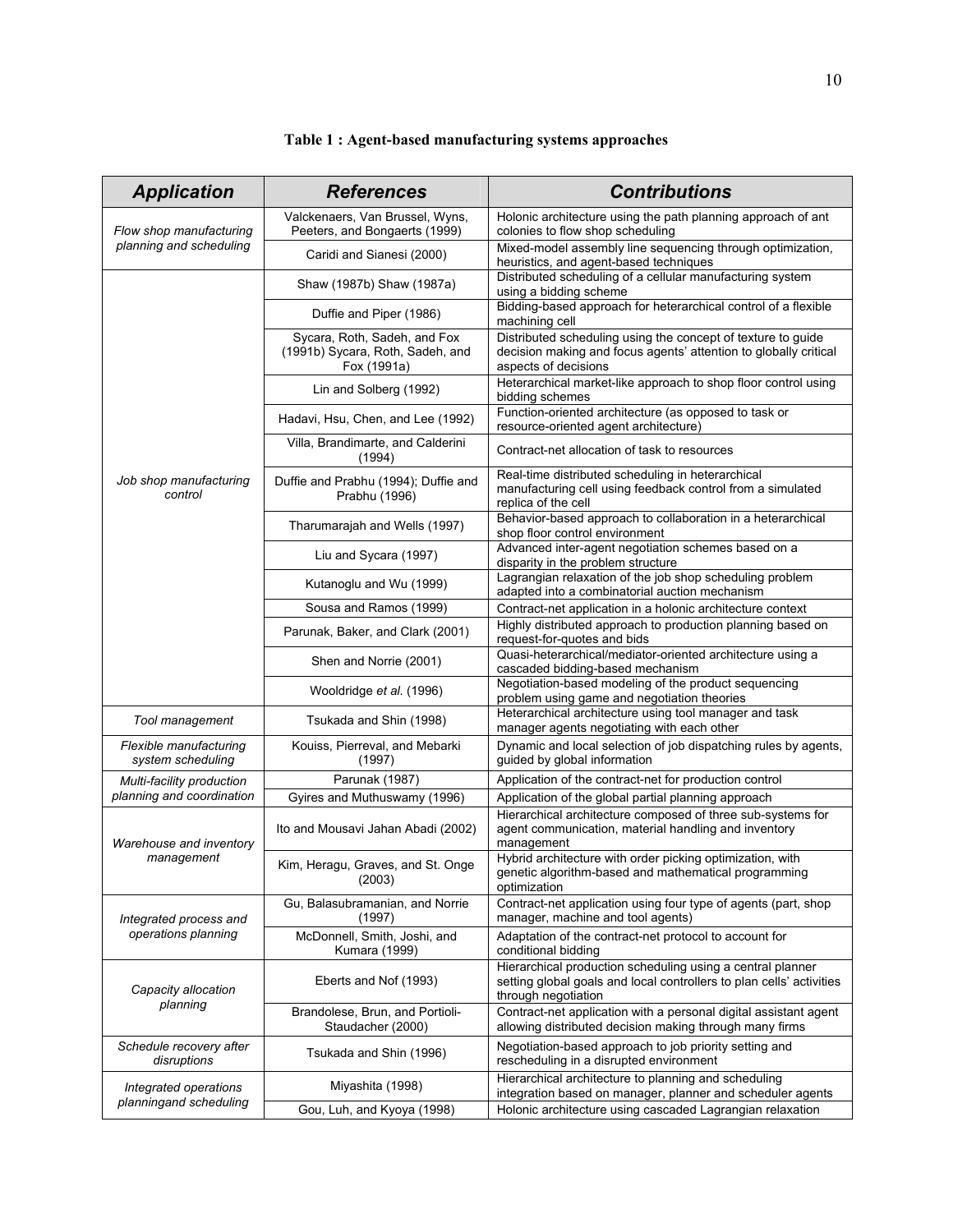These approaches focus primarily on the development of modeling and simulation environments. The goal is to support decision makers to design models of their supply chain and decision-making processes in order to simulate their collective and dynamic behavior and analyze their performance. In a context where supply chain members use complex optimization software such as APS systems to plan and synchronize their operations, it is difficult to build accurate models of such complex decision-making behaviors. That is why some authors have undertaken the design of simulation environments that include such optimization tools (Lendermann *et al.* (2001); Lendermann, Julka, Gan, Chen, McGinnis, and McGinnis (2003); Baumgaertel and John (2003)).

The second stream of research (e.g., Fox, Barbuceanu, and Teigen (2000); Shen, Kremer, Ulieru, and Norrie (2003); Sadeh, Hildum, and Kjenstad (2003)) concerns the development of approaches to support the synchronization of supply chain operations. These systems can be referred to as *agent-based supply chain planning systems*. Here, the focus is placed on the development of coordination mechanisms to support supply chain members in coordinating their distributed decision-making processes. In this context, it appears that the approaches proposed within each stream of research clearly benefit from the others: the latter must be tested and evaluated dynamically, while the former should be able to simulate various approaches of coordination.

Among the approaches proposed in the second stream of research, the overall agent-based structures differ from one approach to the other. Some propose to decompose supply chains into function-oriented agents that are integrated within a global planning system.

Other approaches propose to decompose supply chains into organization-based agents, usually responsible for handling the various activities of an organizational unit (e.g., a raw material supplier, a manufacturer, a distributor, a service provider, a retailer) as well as their relationships, usually client-supplier (Montreuil, Frayret, and D' Amours (2000), Qinghe, Kumar, and Shuang (2001), Gerber, Russ, and Klusch (2003), Cavalieri, Cesarotti, and Introna (2003)).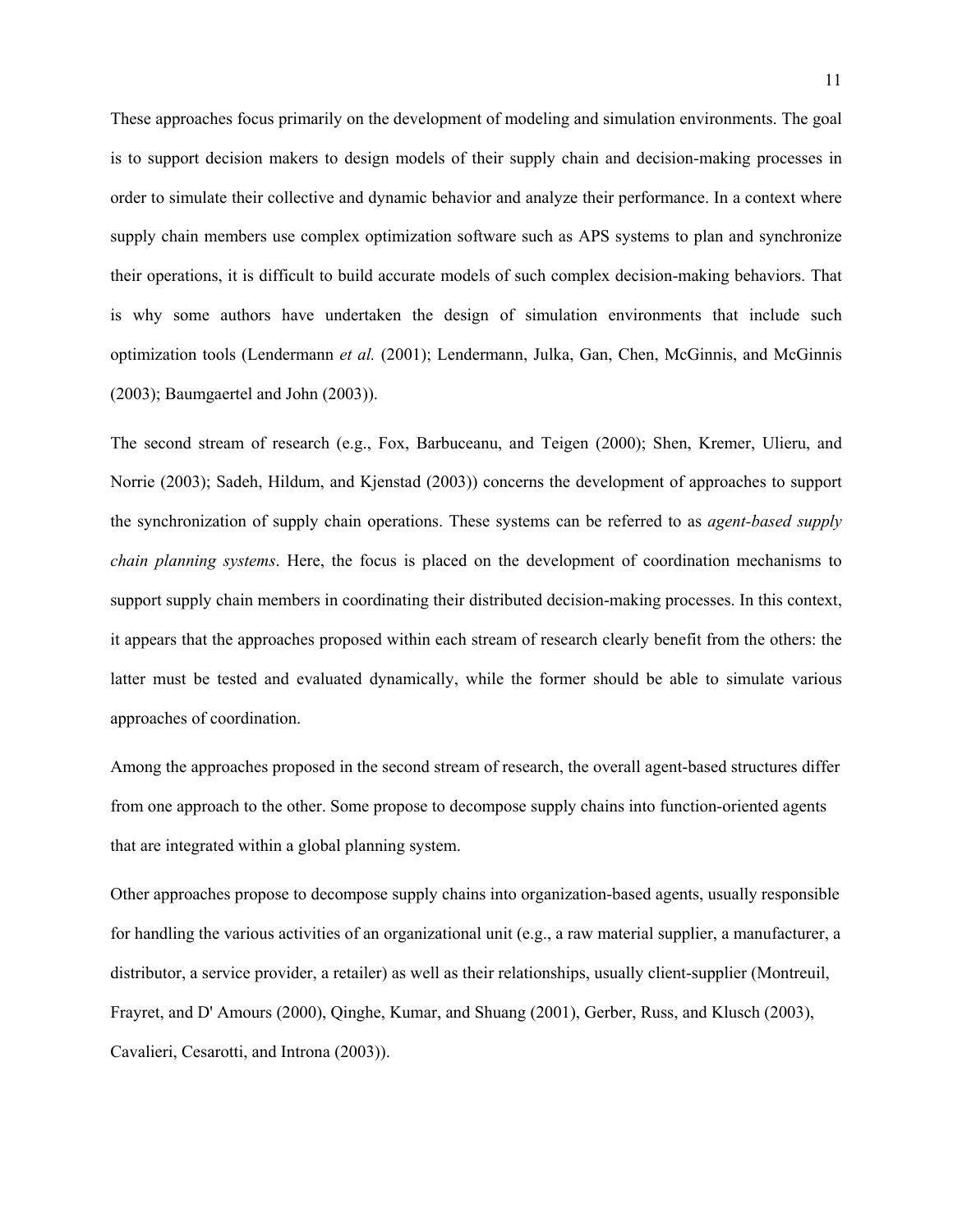### **Table 2 : Agent-based supply chain systems and related approaches**

| <b>References</b>                                                                                 | <b>Contributions</b>                                                                                                                           |  |  |  |
|---------------------------------------------------------------------------------------------------|------------------------------------------------------------------------------------------------------------------------------------------------|--|--|--|
| Fox et al. (1993); Beck and Fox (1994)                                                            | Functional decomposition of the supply chain with inter-agent negotiation to<br>coordinate their planning activities                           |  |  |  |
| Barbuceanu and Fox (1997); Fox,<br>Barbuceanu, and Teigen (2000)                                  | Coordination language to design agent conversation plans and rules to coordinate<br>and integrate supply chain activities                      |  |  |  |
| Parunak and VanderBok (1998); Parunak<br>(1998)                                                   | Multi-agent simulation of the supply chain using a functional decomposition of each<br>firm                                                    |  |  |  |
| Swaminathan, Smith, and Sadeh (1998)                                                              | Multi-agent simulation of the supply chain using a library of structural and control<br>elements to build supply chain models                  |  |  |  |
| Strader, Lin, and Shaw (1998); Fulkerson<br>and Staffend (1997)                                   | Multi-agent simulation of the supply chain applied to the order fulfillment process                                                            |  |  |  |
| Brugali, Menga, and Galarraga (1998)                                                              | Application of the mobile agent technology for supply chain information systems<br>integration                                                 |  |  |  |
| Chen, Peng, Finin, Labrou, Cost, Chu, Sun,<br>and Willhelm (1999)                                 | Supply chain task allocation through performative-oriented negotiation modeled as<br>colored Petri nets                                        |  |  |  |
| Kutanoglu and Wu (1999)                                                                           | Distributed resource scheduling based on combinatorial auction and Lagrangian<br>relaxation                                                    |  |  |  |
| Ertogral and Wu (2000)                                                                            | Supply chain activity coordination using a Lagrangian relaxation procedure and an<br>auction theoretic approach                                |  |  |  |
| Montreuil, Frayret, and D' Amours (2000),<br>Frayret, D'Amours, Montreuil, and Cloutier<br>(2001) | Framework for production network modeling and operations coordination through<br>negotiation protocols and optimizations tools                 |  |  |  |
| Gjerdrum, Shah, and Papageorgiou (2001)                                                           | Supply chain modeling and simulation using actual optimization tools to replicate<br>planning and control functions                            |  |  |  |
| Qinghe, Kumar, and Shuang (2001)                                                                  | Supply chain task allocation based on bidding and a genetic algorithm decision model                                                           |  |  |  |
| Nissen (2001)                                                                                     | Agent-based supply chain process integration using graphcet modeling                                                                           |  |  |  |
| Sadeh, Hildum, Kjenstad, and Tseng<br>(2001); Sadeh, Hildum, and Kjenstad (2003)                  | Wrappers agents are used to coordination supply chain planning and scheduling<br>modules                                                       |  |  |  |
| Jeong and Leon (2002); Jeong and Leon<br>(2003)                                                   | Distributed decision making mechanism using functional agents to coordinate<br>interdependent problem solving agent                            |  |  |  |
| Julka, Srinivasan, and Karimi (2002); Julka,<br>Karimi, and Srinivasan (2002)                     | Multi-agent simulation of the supply chain using multi-layered functional agents,<br>application in the petrol industry                        |  |  |  |
| Calosso, Cantamessa, Vu, and Villa (2003)                                                         | Supply chain planning using request-for-quote coordination scheme and optimization<br>tools for bid evaluation and operations planning         |  |  |  |
| Luh, Ming Ni, Haoxun Chen, and Thakur<br>(2003)                                                   | Price-based approach for supply chain activity coordination using a Lagrangian<br>relaxation procedure and the contract-net protocol           |  |  |  |
| Santos, Zhang, and Luh (2003)                                                                     | Multi-agent model for intra-organizational logistics management based on using<br>Lagrangian relaxation                                        |  |  |  |
| Gerber, Russ, and Klusch (2003)                                                                   | Agent based information and trading network to support integrated services in forestry<br>and agriculture using a modified contract-net        |  |  |  |
| Shen, Kremer, Ulieru, and Norrie (2003)                                                           | Quasi-heterarchical and functional architecture using specialized agents modeling<br>specific functions                                        |  |  |  |
| Cavalieri, Cesarotti, and Introna (2003)                                                          | Quasi-heterarchical architecture to coordinate distribution networks                                                                           |  |  |  |
| Ahn and Lee (2004)                                                                                | Supply chain task allocation with iterative relaxation contract net and data<br>envelopment analysis for buyer-supplier relationship formation |  |  |  |
| Poundarikapuram and Veeramani (2004)                                                              | Distributed decision making framework based of the L-shaped method to coordinate<br>local distributed problems to near-optimality              |  |  |  |
| Azevedo, Toscano, Sousa, and Soares<br>(2004)                                                     | Simulate annealing-based coordination approach of order planning in a multi-echelon<br>context                                                 |  |  |  |
| Lou, Zhou, Chen, and Ai (2004)                                                                    | Supply chain coordination using contract-net and case-base reasoning                                                                           |  |  |  |
| Allwood and Lee (2005)                                                                            | Multi-agent simulation of the supply chain taking into account the competitive nature<br>of supply chain actors                                |  |  |  |
| Jiao, You, and Kumar (2006)                                                                       | supply chain task allocation using a modified contract-net to manage several<br>interdependent suppliers simultaneously                        |  |  |  |
| Lau, Huang, Mak, and Liang (2006)                                                                 | Supply chain operation scheduling and coordination using a modified contract net to<br>seek and select contractors                             |  |  |  |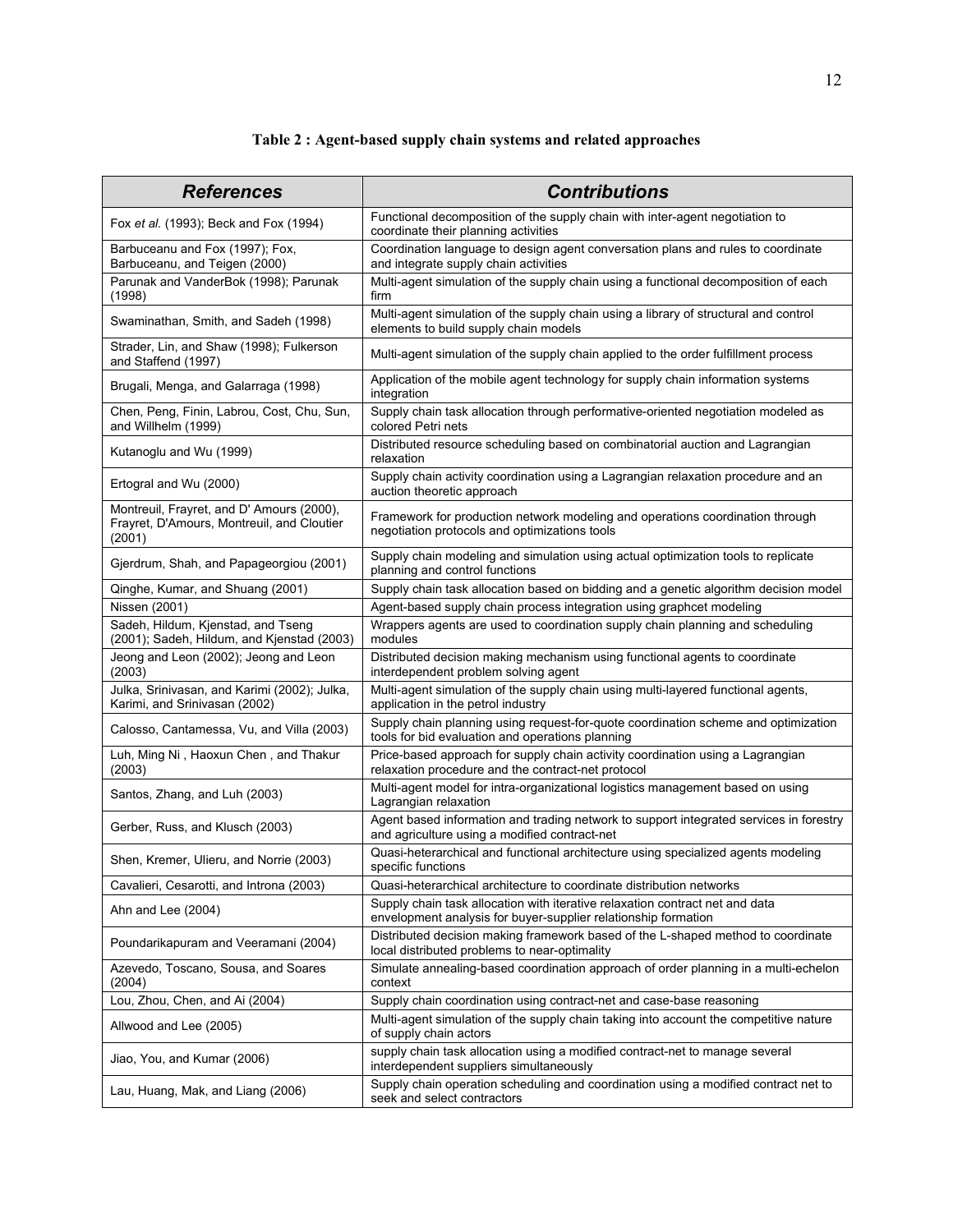Other differences exist between these approaches. For instance, the overall structure of an agent-based system can take other forms. It can be holonic (Gou, Luh, and Kyoya (1998), Gerber, Russ, and Klusch (2003)), heterarchic (Sadeh, Hildum, and Kjenstad (2003), Fox, Barbuceanu, and Teigen (2000), Frayret, D'Amours, Montreuil, and Cloutier (2001), Nissen (2001), Gjerdrum, Shah, and Papageorgiou (2001)), or quasi heterarchical (Qinghe, Kumar, and Shuang (2001), Shen, Kremer, Ulieru, and Norrie (2003), Cavalieri, Cesarotti, and Introna (2003), Lou, Zhou, Chen, and Ai (2004)). The reader is referred to Shen, Norrie, and Barthes (2001) for more details.

Other approaches propose various forms of organization of agents' roles and interactions based on the decomposition of a large planning problem that encompass a network of manufacturers and suppliers. For instance, some approaches build on the Lagrangian relaxation of the coupling constraints of the planning problem that bind manufacturers with their clients and their suppliers (e.g., Kutanoglu and Wu (1999), Ertogral and Wu (2000), Santos, Zhang, and Luh (2003)). similarly, Jeong and Leon (2002) and Jeong and Leon (2003) exploit the same technique to relax the coupling constraints of related sub-problems.

These approaches are methodologically driven. They aim at developing new ways of solving complex problems by defining different agents with complementary capabilities in order to solve part of a large mathematical problem. Another application of such an approach is proposed in Keskinocak, Wu, Goodwin, Murthy, Akkiraju, Kumaran, and Derebail (2002) to solve the planning problem in a paper mill, linking customers needs with production constraints. In their approach, some agents are designed to optimize part of the overall problem, others are designed to consolidate partial solutions to generate feasible global solutions, while other agents evaluate the performance of the global solution in order to make the final decisions. Along the same line, Poundarikapuram and Veeramani (2004) exploit another mathematical method, referred to as the L-shaped method, to design an agent-based distributed decision making framework to coordinate local distributed problems to near-optimality in a supply chain context.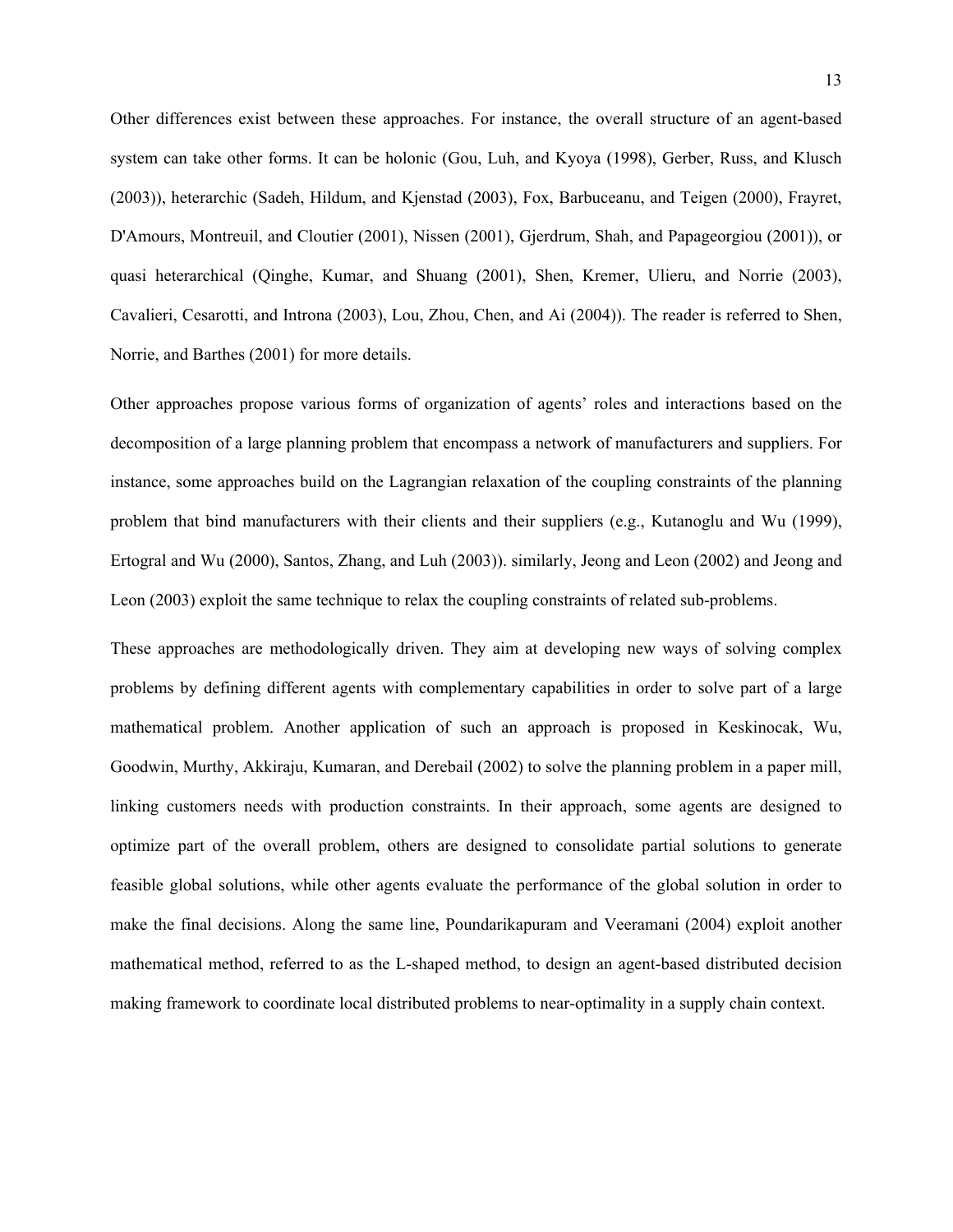### **3 Generic architecture**

Building on these two streams of research, this paper presents the generic architecture needed to implement distributed advanced planning and scheduling systems with simulation capabilities. Such a system is referred to as a supply chain experimentation platform because it brings together the capabilities of both *agent-based supply chain simulation systems* and *agent-based supply chain planning systems*. This approach is thus part of both streams. In order to address the challenges related to the design of such a platform, agent-based technology, operation research and constraint programming have been applied. Figure 1 presents the main functions of this platform. In brief, this platform is functionally made of an advanced planning and control system (1) exploiting agent-technology. Simulation capabilities are then added to this environment in order to provide various tools (2) to analyze and evaluate various supply chain planning configuration. Finally, users (3), through the use of various dedicated graphical tools and interfaces can develop the various supply chain scenarios (4) to be tested and analyzed. This paper focuses on the development of its generic architecture and on the presentation of practical applicative cases.



**Figure 1 : General overview of the experimentation platform**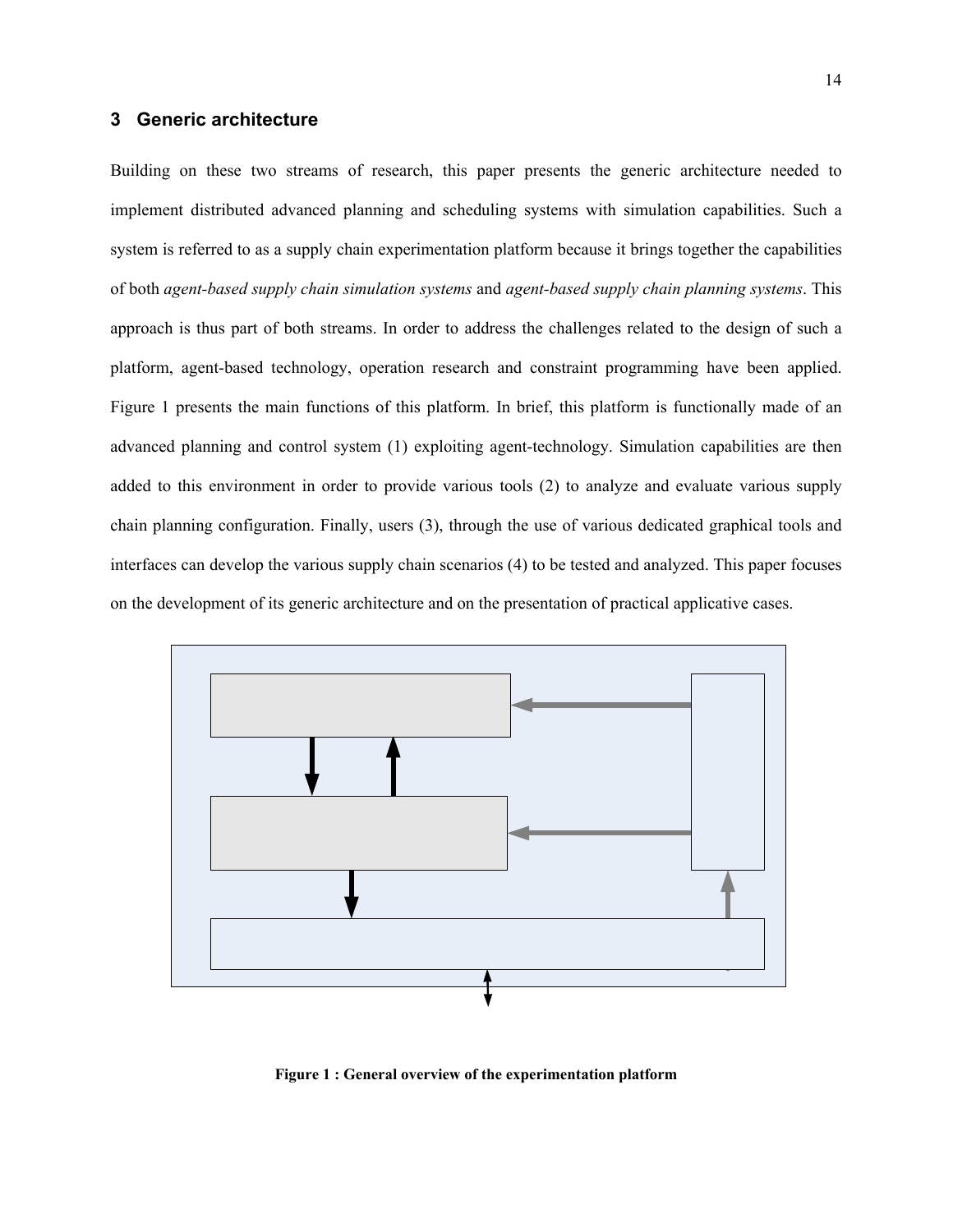### *3.1 Architecture description*

The architecture that is introduced hereafter is made of two parts. The first part, the *organizational architecture*, encompasses the method and components used to model the organization and decision structures of the supply chain to be studied or geared up with advanced planning tools. These method and components are based on previous work and the SCOR model of the Supply Chain Council. The second part of this architecture describes the *technological framework* that includes the software components designed to implement all the functions required to support decisions in a distributed environment.

In order to design an agent-based experimentation platform, the methodology proposed here follows the three-level approach presented in this section and shown in Figure 2. The first two levels are built using the organizational architecture that provides the elements required to model a supply chain configuration. These are the business and planning levels. Then, once a supply chain configuration is developed, the technological framework is used to implement all the required software components to materialize it. This is the implementation level. It includes the communication and the message processing functions, the taskflow management capabilities and the planning modules.

In practice, both the *organizational architecture* and the *technological framework* introduce generic components can be used to instantiate any configuration. Even instantiated components of a specific configuration can be reused to build other configurations of a similar supply chain. This feature allows the platform users to simulate and test several configurations of the same supply chain with minimal work.

### *3.1.1 Business level*

The business level of the architecture is based on previous work by Montreuil, Frayret, and D' Amours (2000) et Frayret (2002). It is used to describe the general organization of the supply chain, which is modeled as a network of autonomous and interdependent business units that are responsible to fulfill their mission (defined by their owners) and their business agreements with other business units.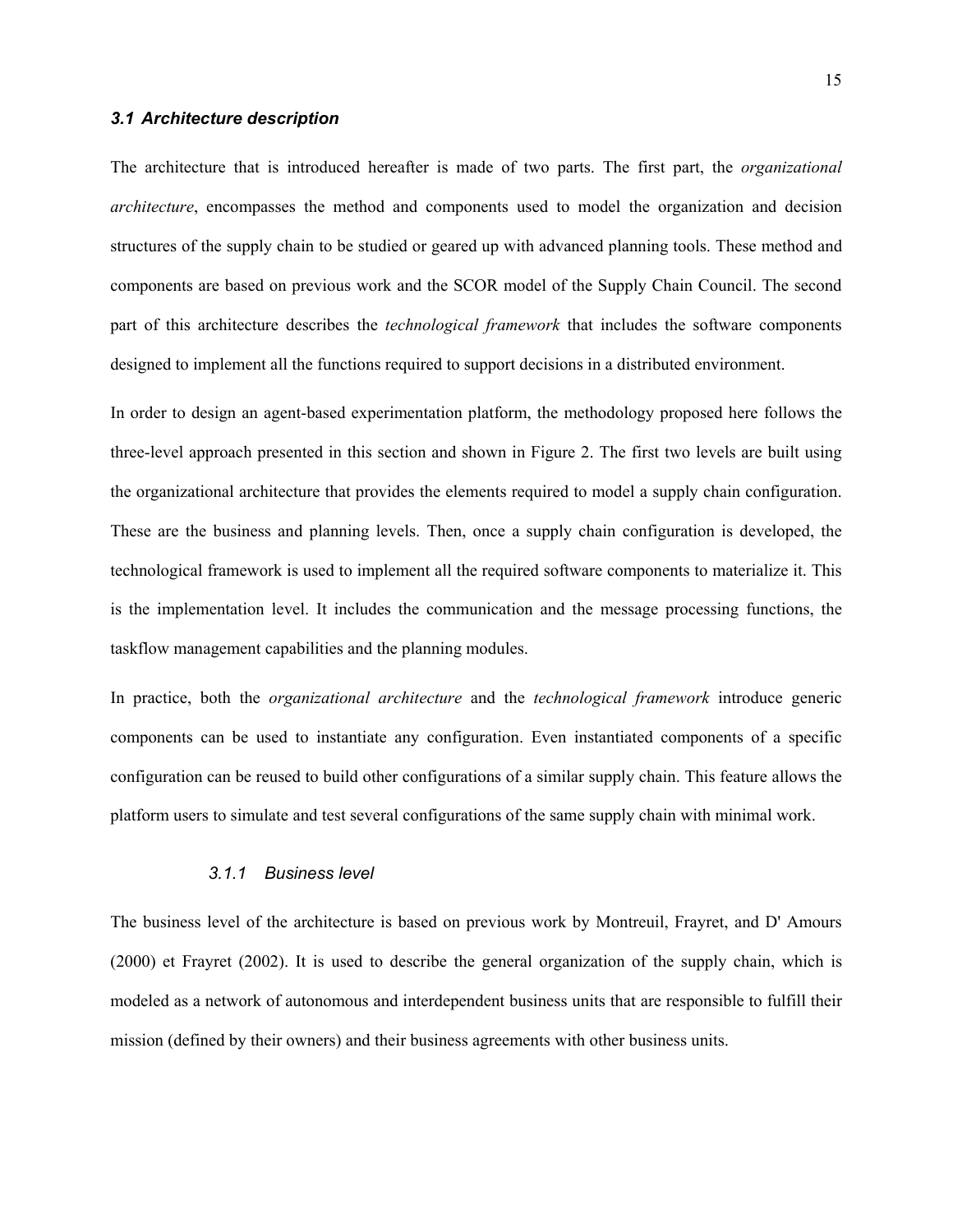

its inventory and capacity levels, or to contact its customers when an ages of particular events of  $\epsilon$  manager

Source Make Deliver

Manufacturer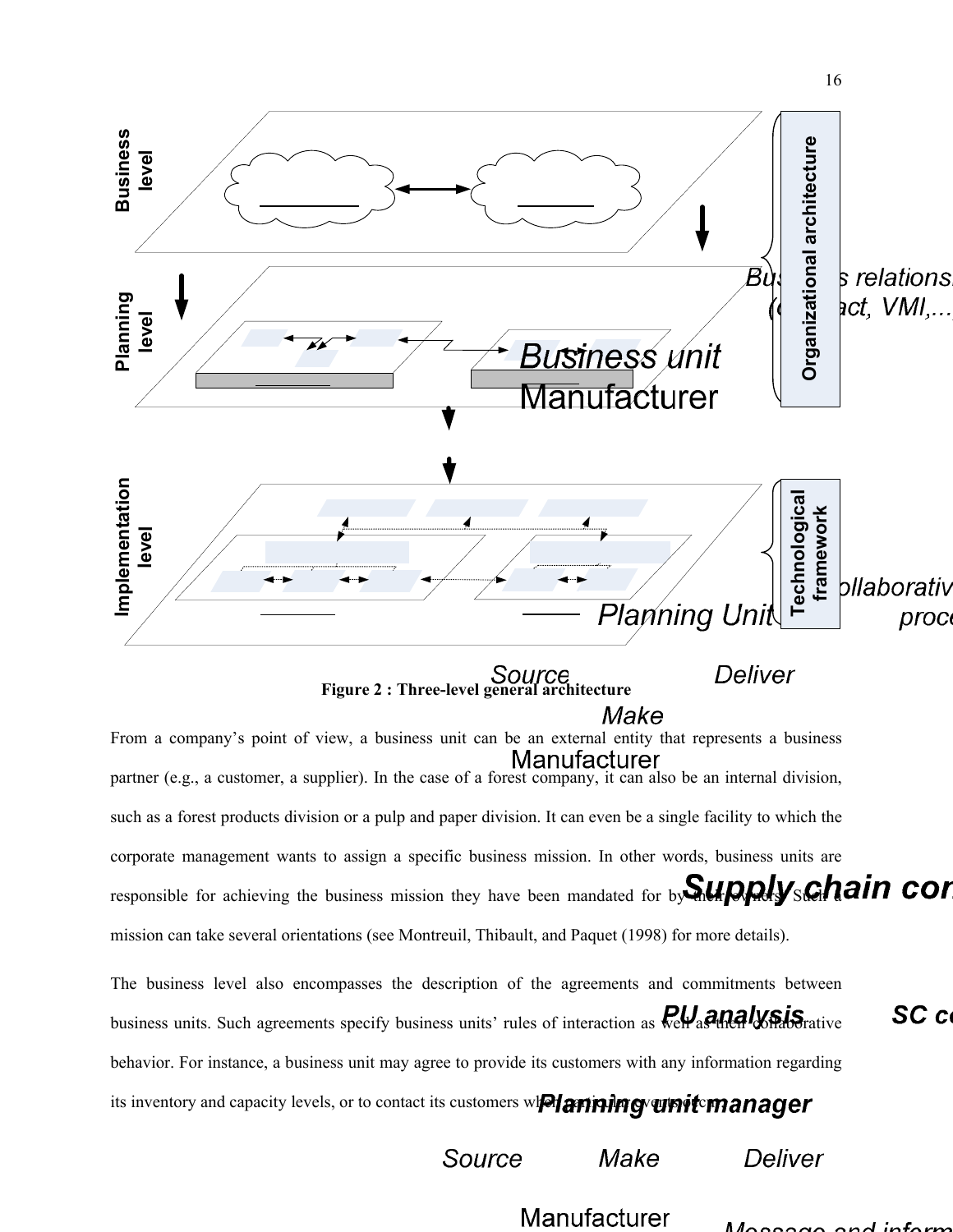An important consequence of this business design approach is that under the same ownership, business units are coordinated with respect to all business objectives through their hierarchical relationship with their owners. In other words, a business unit owner defines the mission and objectives of all his/her units in an integrated manner. Then, with external business units (i.e., units with a different owner), each unit is responsible to define, in accordance with its owner, its own business agreements which can contribute to help the unit fulfill its mission.

#### *3.1.2 Planning level*

The planning level of the architecture consists in all the generic structures and mechanisms required to implement an agent-based supply chain experimentation platform. First, there is a direct correspondence between business units and their planning level counterpart, referred to as a *planning unit* (PU). Similarly, PUs' relationships are specified through a supply chain business configuration. Because of the flexibility of the business level principles, the scope of a PU can take several forms. For example, a PU can be set to support the operations planning of a department, a complete facility, or an entire multi-facility division.

Second, the internal configuration of a PU is composed of specialized planning agents capable of maintaining complex communication and collaborative taskflows with each other, whether they are in the same PU or not. These taskflows are structured conversations based on specifically designed conversation protocols (see part 3.2.3). These internal configurations are built and customized in order to implement the particular planning support models of the PU's decision processes. In other words, the agents' behavior and their ability to communicate with each other are designed in order to handle specific events related to the desired collaborative planning process. This generic structure of a PU is designed to be transparent to offer a single interface to its customers and suppliers.

### *3.1.3 Implementation level*

The configuration of an agent-based supply chain experimentation platform specifies the PU's internal configurations and its relationships with other PUs. Its design and implementation is made through a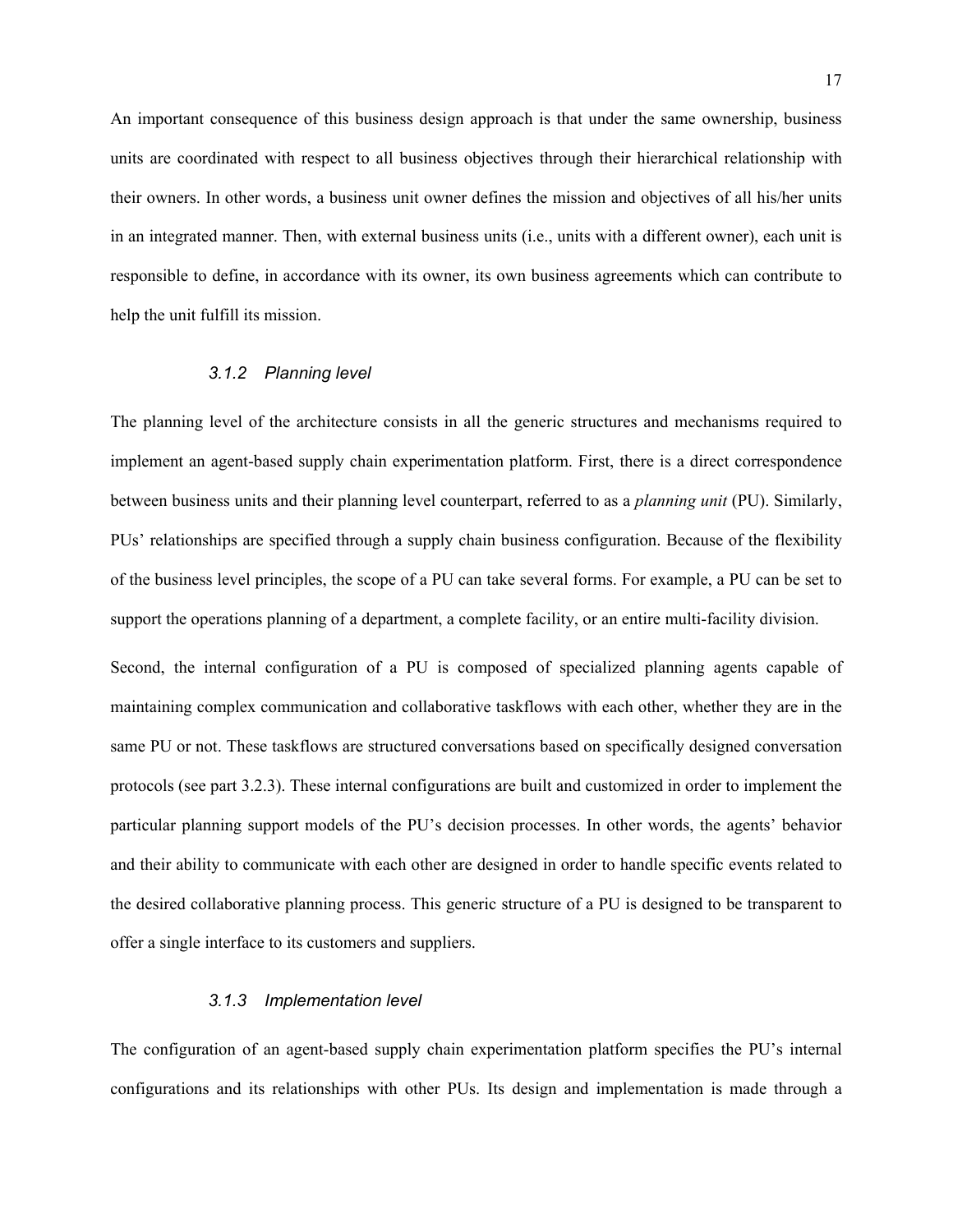software component called *supply chain modeler*. Supply chain modeler enables system designers to customize and deploy PUs through a network of computers specifically equipped with a software environment to host their components. In other words, supply chain modeler enables system designers to specify each PU's internal configuration, the agent's specific behavior and conversation protocols, their relationships in terms of product to provide, and each agent's local information concerning products, processes and processors. Once the PUs are deployed, supply chain modeler serves as the corporate "yellow pages" of the system in order to help PUs find where the other PUs are located on the network. It also manages security, permits the definition of appropriate user profiles and serves for the maintenance of the system in order to update or modify supply chain configurations. Supply chain modeler finally contains the standard information about agents interact protocols in order to simplify their configuration.

In order to provide users with global and local views of their supply chain, they can indirectly access each component's information through a software component called *supply chain cockpit* which centralizes information access and manage access right. These views are built using detailed and aggregated information related to performance indicators and planning information. Each software component and agent has been developed as an application that can be accessed through web-service in order to provide structured information to supply chain cockpit. Information is thus presented through a web browser to centrally access local information through consolidated, aggregated or detailed views of planned inventories, flows, production capacity, and production plans. Finally, supply chain cockpit also serves as the supply chain performance monitoring component.

Another software component, called *planning unit analysis*, has been developed to retrieve data from planning agents and organizes this data visually so as to present Gantt charts and inventory graphs to users. This component does not plan directly, or develop machine loading and schedules. It gathers information from the agents that develop these plans and schedules and simply presents them in a user friendly manner. Finally, In order to enable agents to communicate with other agents, a *planning unit manager agent* (i.e., PUM) has been implemented for the purpose of offering a single communication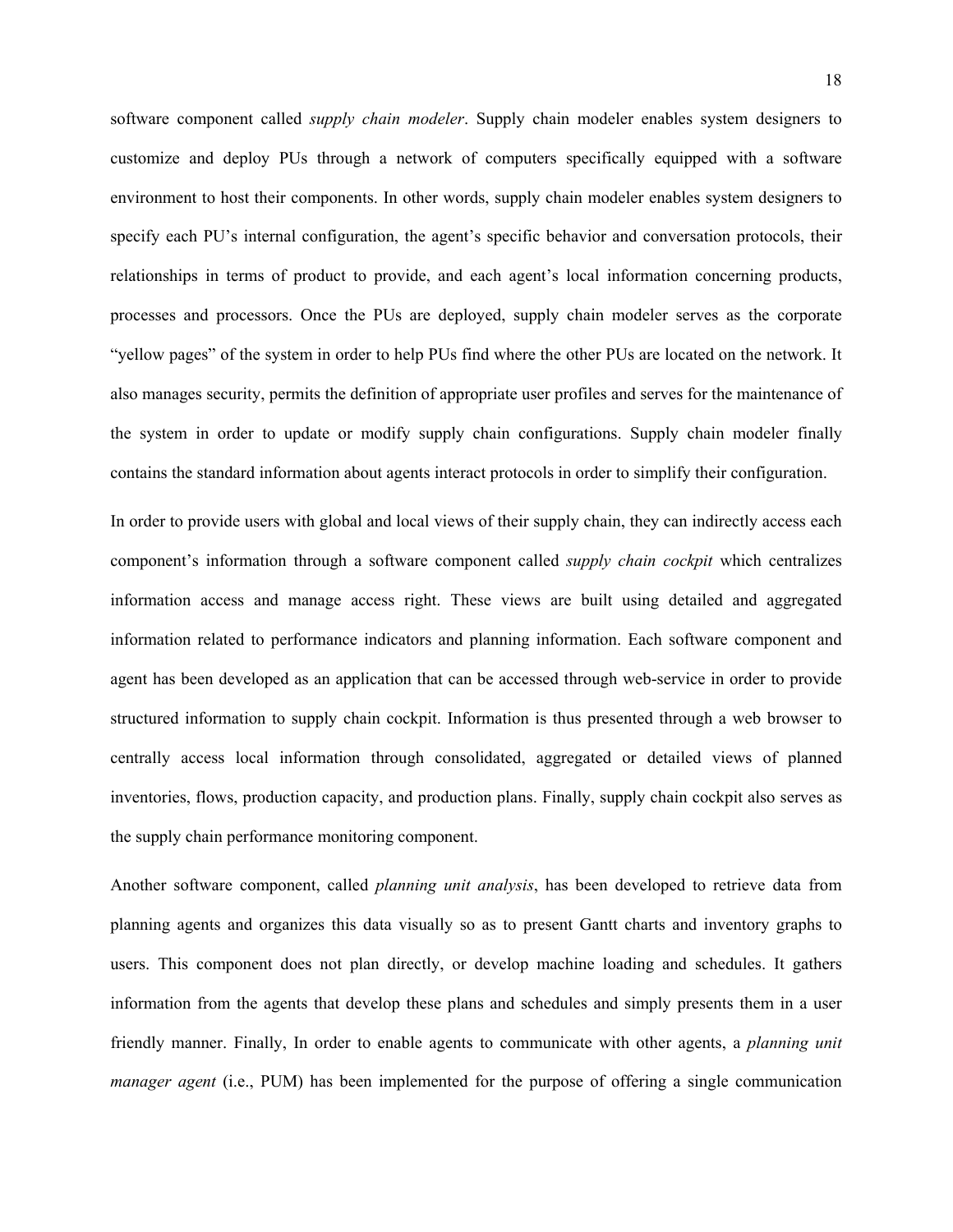channel to a PU. The PUM agent of each PU is also the component that connects each agent with the Supply Chain Cockpit in order to transmit PU related information.

### *3.2 Supply chain configuration*

The configuration of a supply chain includes the configurations of all planning units, each of which is composed of two fundamental models. The first model refers to the structural description of the software components which compose the PU. It is referred to as the *internal structure model*. The second model deals with the logical description of the distributed planning process which can span within and across each PU's boundary. It is referred to as the *planning process model*. It describes the decision variables of each PU, their objective function, their constraints and the coupling relationships between the different decision-making agents (i.e., agents' authority and autonomy levels regarding the setting of decision parameters and variables). Finally, the design of such an agent-based supply chain experimentation platform is built around a philosophy that emphasizes collaboration among planning agents. This section describes the role and possibilities offered by the use the concept of supply chain configuration.

### *3.2.1 Internal structure model*

The internal structure of a PU is composed of both generic and customized components (see Figure 3). It is first composed of a set of agents sharing the same specific information regarding the PU's products description, through a centralized product data repository. Because agents' planning activities can be computer power consuming, agents can be distributed throughout a network of computers.

Within a PU, planning activities are carried out by various agents responsible for the many planning functions of the planning process model. The proposed functional distribution is inspired by the SCOR model defined by the Supply Chain Council (Stephens (2000)) and the agent-based supply chain management application presented in Fox, Barbuceanu, and Teigen (2000). First, each PU has a *deliver agent* which function is to manage all relationships with the PU's customers. This deliver agent is especially responsible for fulfilling the commitments that the PU may have with its external customers. To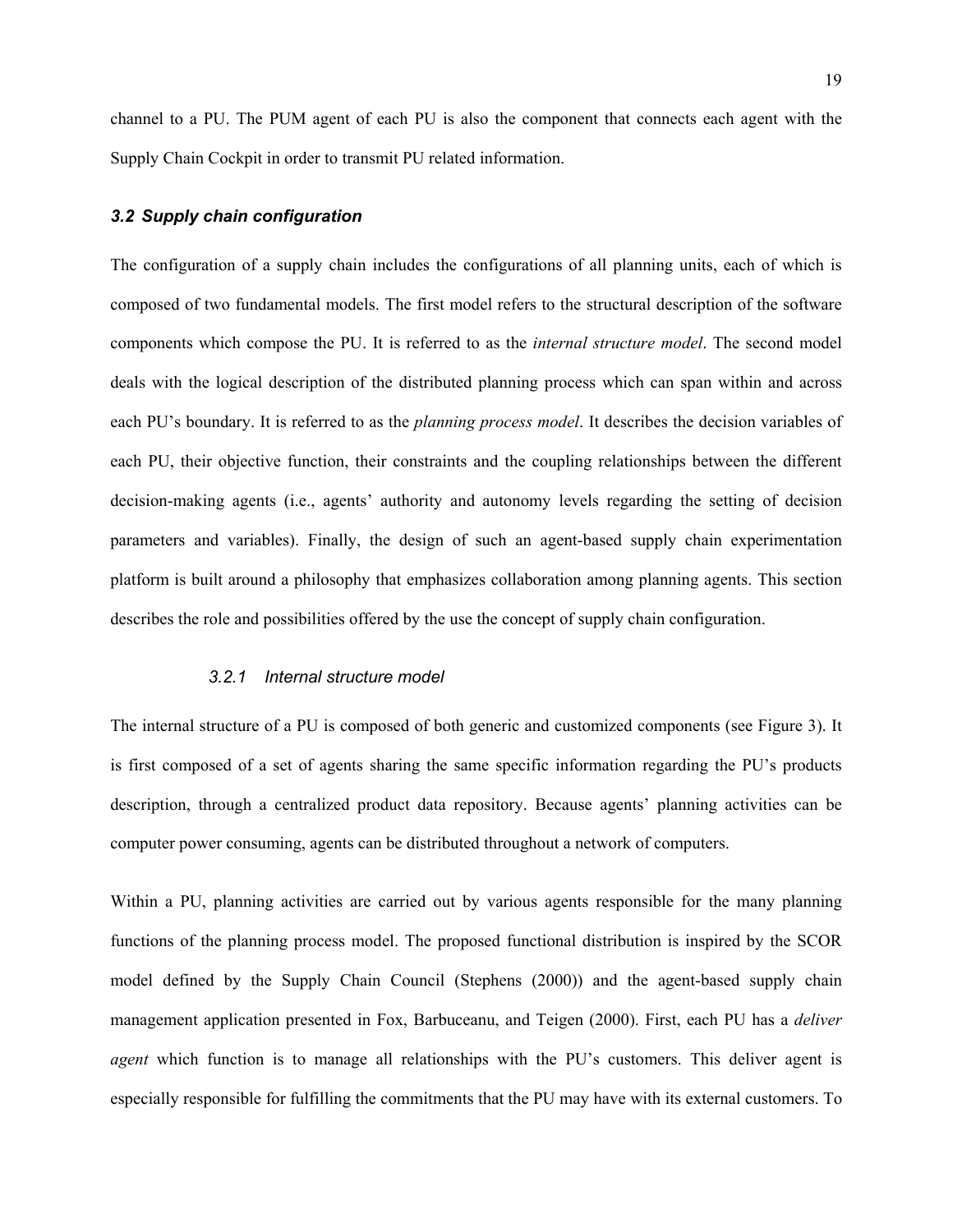do so, the deliver agent may decide how external customer needs should be fulfilled taking into account customer orders' priority. The deliver agent may also apply revenue management policies so as to select customer orders that maximize the PU's revenue. The deliver agent is responsible for sending on demand to its customers, information regarding the fulfillment of their order. Along the same line, the deliver agent is also responsible for monitoring and ensuring the fulfillment of contracts with customers, for instance regarding the management of an inventory consigned by the PU to its customer (i.e., in a vendor managed inventory context). The deliver agent is also responsible for translating customer product codes into the PU's internal product code. Finally, the deliver agent informs sales people of available-to promise in order to support them with their sales activities.



**Figure 3 : Components of a specific implementation of a supply chain configuration** 

On the other side of the functional spectrum, each PU has also a *source agent* whose role is to manage relationships with all the PU's suppliers. The source agent forwards to the right suppliers the needs of the PU that cannot be fulfilled internally or for which it is more economical to outsource. To do so, the source agent is responsible for manago upply explain consider the supply of goods provided externally and for applying procurement policies. For instance, the source agent may have access to raw material inventory data from within the PU and be empowered to send a purchase order to a supplier to

### Manufacturi

### Planning unit manager agent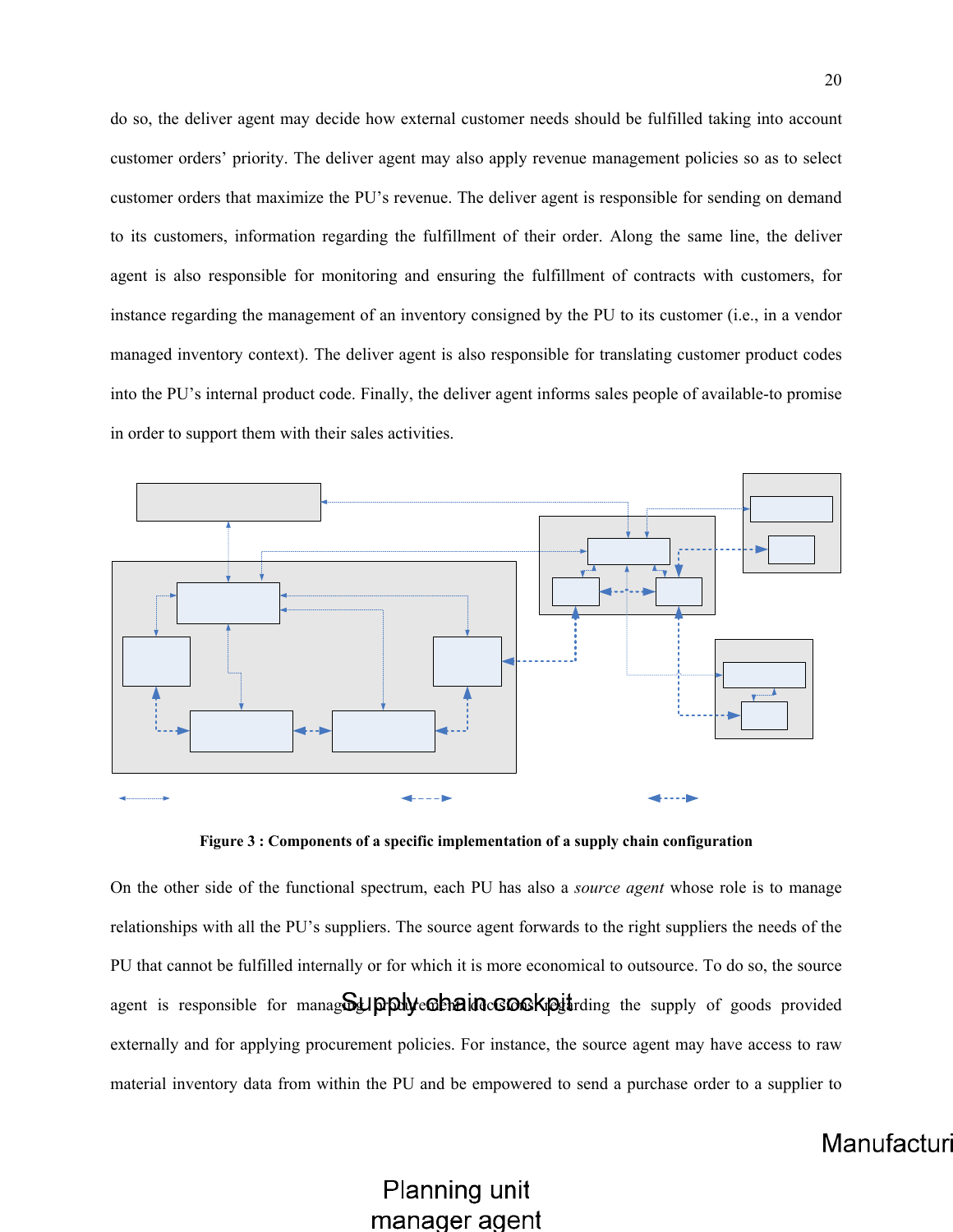replenish the inventories. Finally, the source agent is also responsible for translating the PU's internal product code into their suppliers' counterpart.

Next, if the PU is responsible for carrying out production activities, it is geared up with a set of *make agents*. According to the planning process model, production planning functions can be assigned to one or many make agents responsible for a part of the overall planning functions. For instance, the planning functions can be distributed and assigned to make agents responsible for the planning of a set of similar production resources located at the same facility. As presented in the application provided in section 4, a make agent is responsible for the planning of a facility's sawing production lines, while another is responsible for the planning of all wood dryers, and yet another responsible for the finishing facility. Similarly, the planning functions can be distributed and assigned to make agents responsible for the planning of production cells which manufacture a product family. Such decompositions are intimately linked to the internal organization of the PU. Yet they leave the organizational flexibility to exploit the large body of literature dedicated to agent-based manufacturing systems discussed previously. Furthermore, the flexibility of this decomposition approach is necessary for the design of specific decision support tools that are specialized in order to provide operation plans that are both realistic and feasible.

Finally, all agents are responsible for continuously monitoring their own environment and reacting to certain changes that may occur. For instance, the environment of a make agent, which role focuses on defining operation plans, can consist of its planning environment (i.e., plans, parameters, decision variables, constraints and decision criteria). Also, because agents interact with each other, their environment also includes all messages received from other agents specifying a new requirement plan, a new supply plan, a contingency situation, or a high priority requirement. Finally, the environment of an agent, whose role encompasses manufacturing control activities, can include the production execution environment into which it can be "plugged" through a *Manufacturing Execution System* (i.e., MES). Although most agents in the reviewed literature are mainly reactive (i.e., they are designed to carry out specific tasks triggered when specific events occur), the agents envisioned in the proposed approach can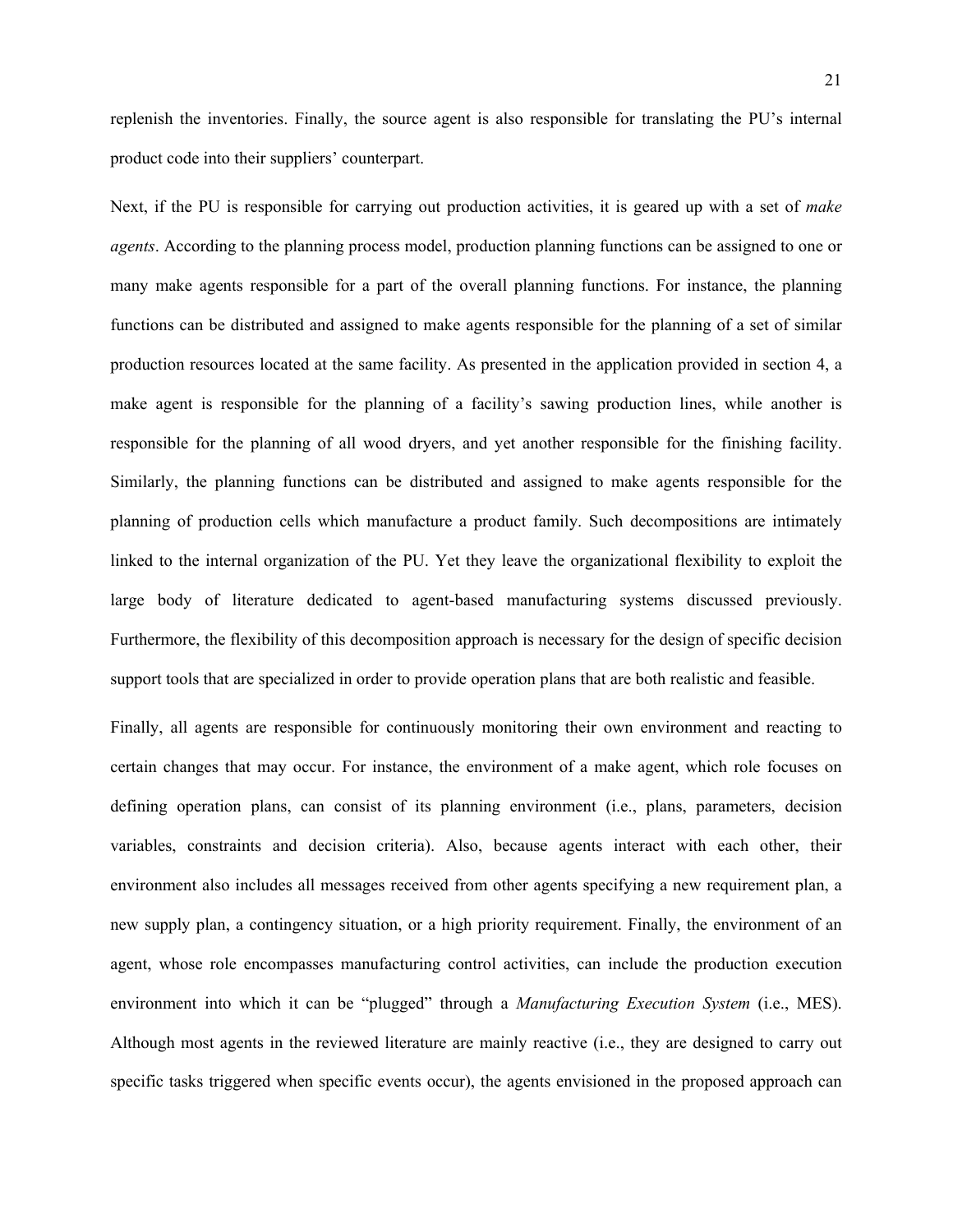also exhibit a proactive behavior by not only reacting to changes in their environment, but also by initiating actions that could improve their performance. This ability requires the definition of goals to guide the agents' proactive behavior. This aspect of the platform is addressed in Forget *et al.* (2006).

### *3.2.2 Planning process model*

The planning process model describes how planning functions are distributed among agents, carried out by these agents, and integrated (see Table 3 and Figure 6). First, the planning process model states, for each agent, its planning profile in terms of decision variables. Second, it states the objective criteria to be optimized by the agent. Then third, it specifies the constraints of the agents' decision problem.

Next, because planning is distributed among agents, it is necessary to describe the coupling planning relationships between agents, such as what products are exchanged between agents (specified as productclient relationships). It also describes the way these relationships are managed in order to provide an integrated planning process. Several coordination mechanisms exist to address the management of these relationships. However, few approaches have been reported to coordinated manufacturing operations in distributed environments. A specific coordination mechanism, introduced in section 4, was implemented in the proposed application. The design of such coordination mechanisms between such planning agents is an issue that if not addressed properly can undermine the performance of the entire system. It is also a challenge for system designers because it appears that coordination mechanisms and agents' internal planning process model are closely related.

### *3.2.3 Cooperative environment*

In order to address both technological and planning process integration challenges, this architecture first exploits the concepts of conversation protocols. These protocols are used to specify how agents should cooperate through structured exchange of messages. Next, agents' cooperative behavior is defined through internal taskflows associated to each potential state of a conversation. At each of these states, each agent participating in the conversation must perform tasks to continue or stop the conversation. The sequence of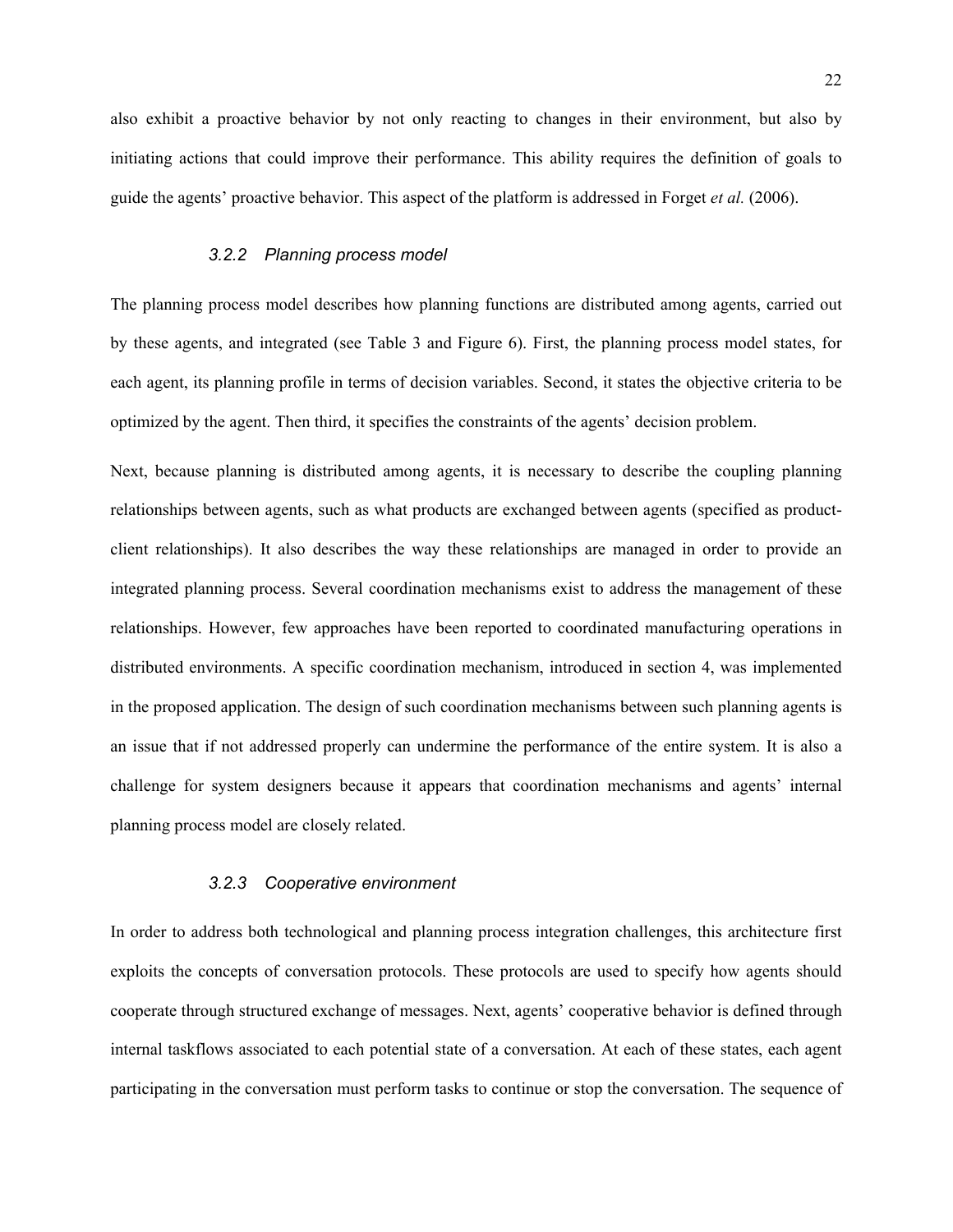messages exchanged by the agents represents the conversation. This type of interaction mechanism is more advanced than most integration techniques implemented in advanced planning and scheduling applications, which are usually based on software application programming interfaces (API). Each agent has a single interface to other agents and software components through the ability to receive and send messages. Agents can consequently handle dynamically any conversation protocol as long as they know how to internally perform the tasks that are associated with the receipt of a message. For instance, if the agents are cognitive, they can plan and perform the tasks to cope with the implication of the content of a message. Our implementation of this ability is similar to the one proposed in Fox, Barbuceanu, and Teigen (2000). We exploit the concept of conversation plan to describe how agents should react to specific situations, whether they involve interacting with other agents or not.

Because joint planning of the operations requires the ability to cope with various situations that cannot all be identified in advanced at the configuration stage of the system, it may be necessary to use advanced cognitive agents that can identify themselves what tasks to perform when facing a new situation.

From an implementation perspective, conversation protocols are customized for the need of each agent using a graphical interface and stored in a central database, for which access is granted to all agents. When an agent receives a message associated to a locally unknown protocol, it consults the database and verifies if it has the ability to conduct the different tasks (i.e., taskflow) associated with it. This aspect of the platform is inspired by the FIPA-ACL standards for the interoperation of heterogeneous software agents.

### *3.3 Simulation capabilities*

The design of this platform finally includes simulation capabilities in order to test the performance of various configurations of supply chain planning strategies. Although these developments are currently ongoing, several simulation functions have already been implemented.

The first simulation function implemented involves the development of various types of customer agents. Using data obtained from industrial companies, several types of customers with different demand and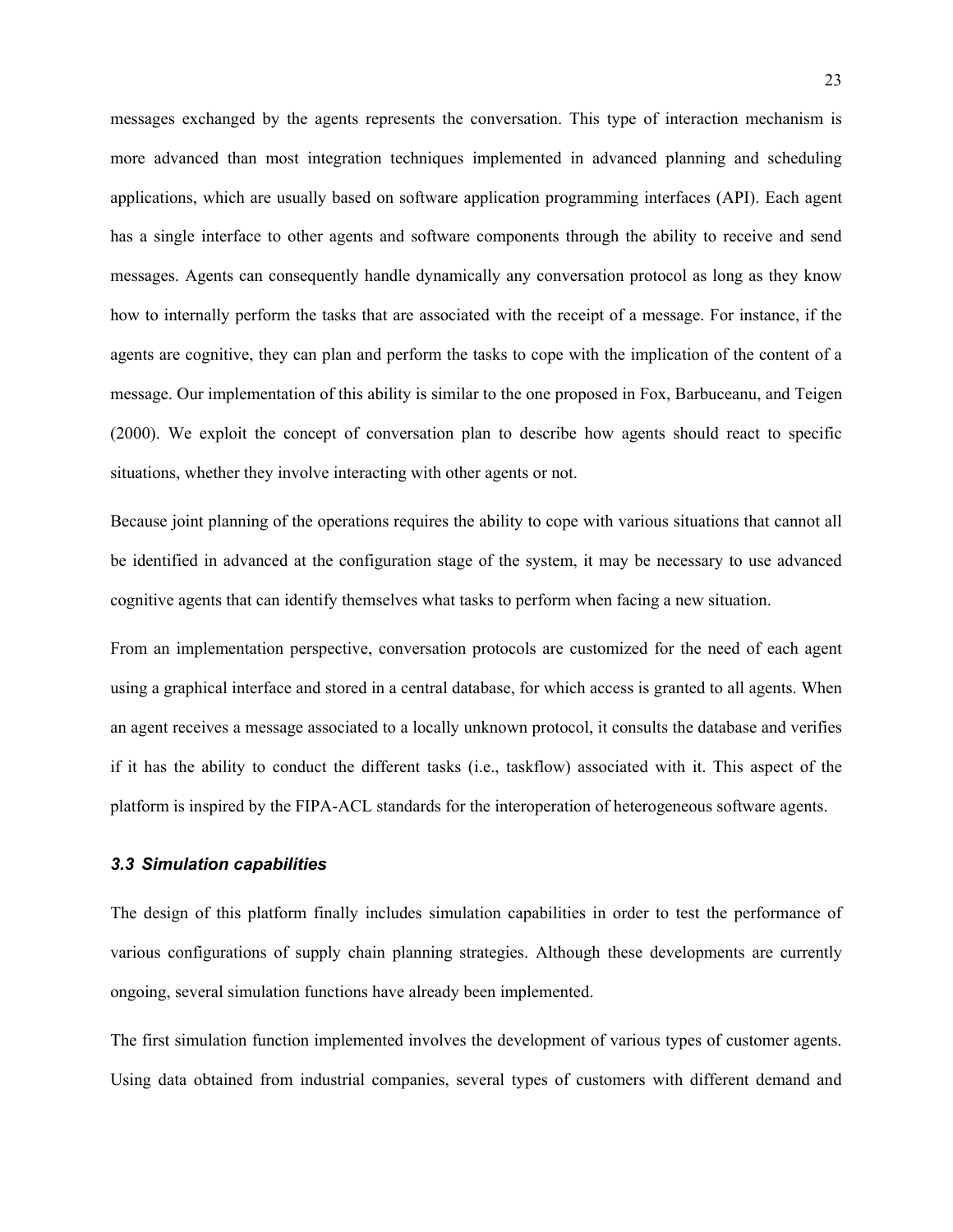behavioral patterns have been developed. In the context of the lumber industry, these customer agents are used to automatically generate a series of orders at variable time intervals, simulating real business lumber buyers. These customers have also been designed to have specific behavior regarding their reaction to offers that differ from their original orders. For instance, if the offer includes alternate products, the customer agents have been designed to refuse, accept or change their order according to preference functions. These customer agents can thus be included in supply chain configurations in order to test the capacity of the configured supply chain planning systems to plan and coordinate operations in time. It is especially design to test the supply chain planning system capacity to adjust to continuously arriving new demand from these customer agents.

Another simulation function that is currently under development concerns the capacity to simulate operation plans. In other words, we intend to not only produce and coordinate industrial size operation plans throughout virtual supply chains, but also to simulate the execution of these plans. The simplest approach (currently under final testing) is to randomly introduce execution discrepancies in the operation plans generated by the planning system. The principle is to use these plans and introduce delays, volume target discrepancies, job cancellation, etc. according to the known variability of the considered industrial processes. This simulation capability also involves the use of a central clock. Indeed, because the execution of the distributed plans requires to be synchronized, all agents must have access to a unique clock. It is also important because the algorithms used to produce the operation plans do not run in simulated time. They produce operation plans as if these plans were not simulated. It is thus necessary to take into account the time require to produce a plan to adjust the simulated execution of the plans. For instance, it is necessary to do so to take the availability of these plans to the shop floor into account during simulation.

### **4 Application to the lumber supply chain planning problem**

The architecture presented in the previous section has been configured to model specific operations planning agents (make, source and deliver agents). The next sections introduce this application.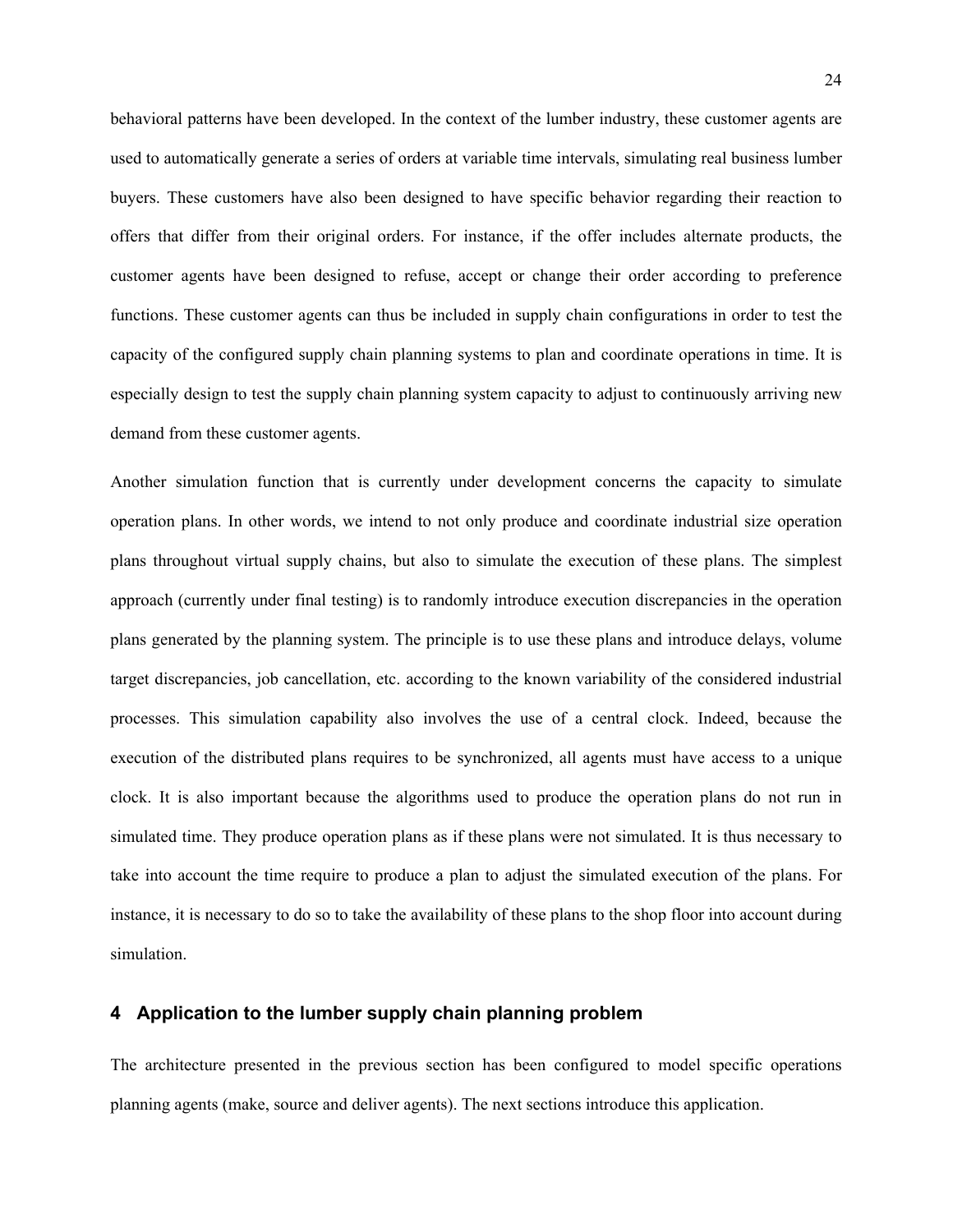### *4.1 Introduction to the lumber supply chain*

The Quebec lumber industry that is a part of the Canadian forest product supply chain is described here. In brief, forest is harvested by small size entrepreneurs responsible for felling trees, for crosscutting them into appropriate length logs and handling them by the road. Then, logs remain in the forest until they are transported to mills by transportation entrepreneurs. Once in the mills, logs remain in the log yard until they are broken down into various sizes of rough pieces of lumber. This illustrates the divergence and coproduction context of the sawing manufacturing process. A sawing process represents the use of a particular sawing pattern on a particular log class. The concept of sawing process enables the control of co-production through the definition of more or less aggregated lasses of logs. If a log class is indeed not detailed (i.e., this class contains very physically different logs), then it is difficult to know with precision what the output of the use of a particular pattern on that class may produce in terms of product types. On the contrary, the more detailed the definition of this class, the more accurate the knowledge of the output product type mix.

Next, bundles of similar dimension pieces of lumber (e.g., 2x3, 2x4, etc.) are then placed into a kiln dryer (according to the loading pattern corresponding to that dimension) for various duration in order to decrease their moisture content to an appropriate level. Once dried, bundles are disassembled to be planed, cut to length, sorted and graded according to standard rules or customer specifications (altogether, these operations are referred to as finishing in the remainder of this paper). The overall finished products are made of various grades and various sizes of pieces of lumber that are assembled into homogeneous bundles. These bundles are then sent to their final customers, which include wholesalers, retailers, and industrial customers for a second transformation into house components.

In this typical example, a network of facilities is responsible for orchestrating all operations from the forest to the customers, including the operations of many sawmills, while presenting a single face to customers through a corporate office. Concerning harvesting operations, lumber companies are usually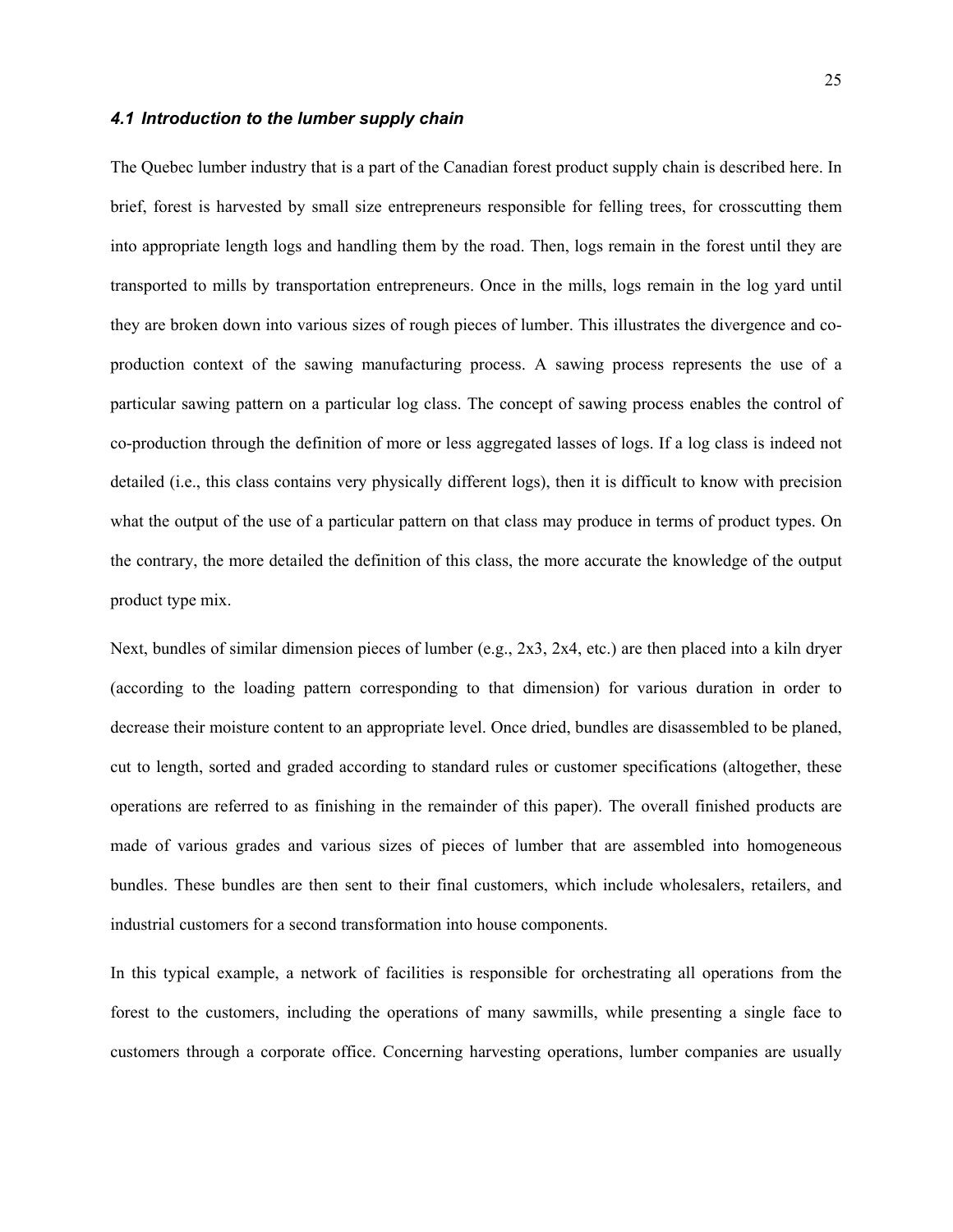responsible for supplying their facilities with logs through the specification of coordinated harvest operations plans (see Beaudoin, LeBel, and Frayret (2007)).

Operations planning in such a context is a complex process for many reasons. First, as presented earlier, the lumber production process is divergent. Furthermore, due to the current push-mode production strategy of the industry and the heterogeneous nature of the resource, production output mix is not accurately known. It is usually known for rather large batches of production. Finally, because the industry is set up to produce commodity products based on standards of sizes and grades, large kiln dryers are usually built to take advantage of scale economies. Consequently, because the size of these facilities force the processing of large batches of lumber, large inventories and low flexibility are common.

### *4.2 Application*

In this context, many decisions must be addressed and coordinated. Here, and for the sake of simplicity, we illustrate only part of the supply chain decision processes. The architecture described earlier and the specific application presented hereafter have been implemented with using  $C#$  (Microsoft .NET<sup>©</sup>) and with ILOG CPLEX and ILOG SOLVER. The following presentation of this application is sub-divided into two sections. The first presents the internal structure of the application, while the second deals with the planning process model.

### *4.2.1 Internal structure model*

In order to keep this illustration simple, only one sawing facility is modeled in the planning unit example presented hereafter. However, as it is usually the case in the industry, such a planning unit would include a much more complex network of production facilities from harvesting to the lumber customer.

As described earlier, in this planning unit, logs are transformed into lumber that is then dried and planed. Then, lumber is transported and delivered to customers directly from an internal warehouse, or through an external warehouse. This is typically the case when a warehouse must be located nearby a train station to consolidate inventories before large batches of lumber can be shipped by train.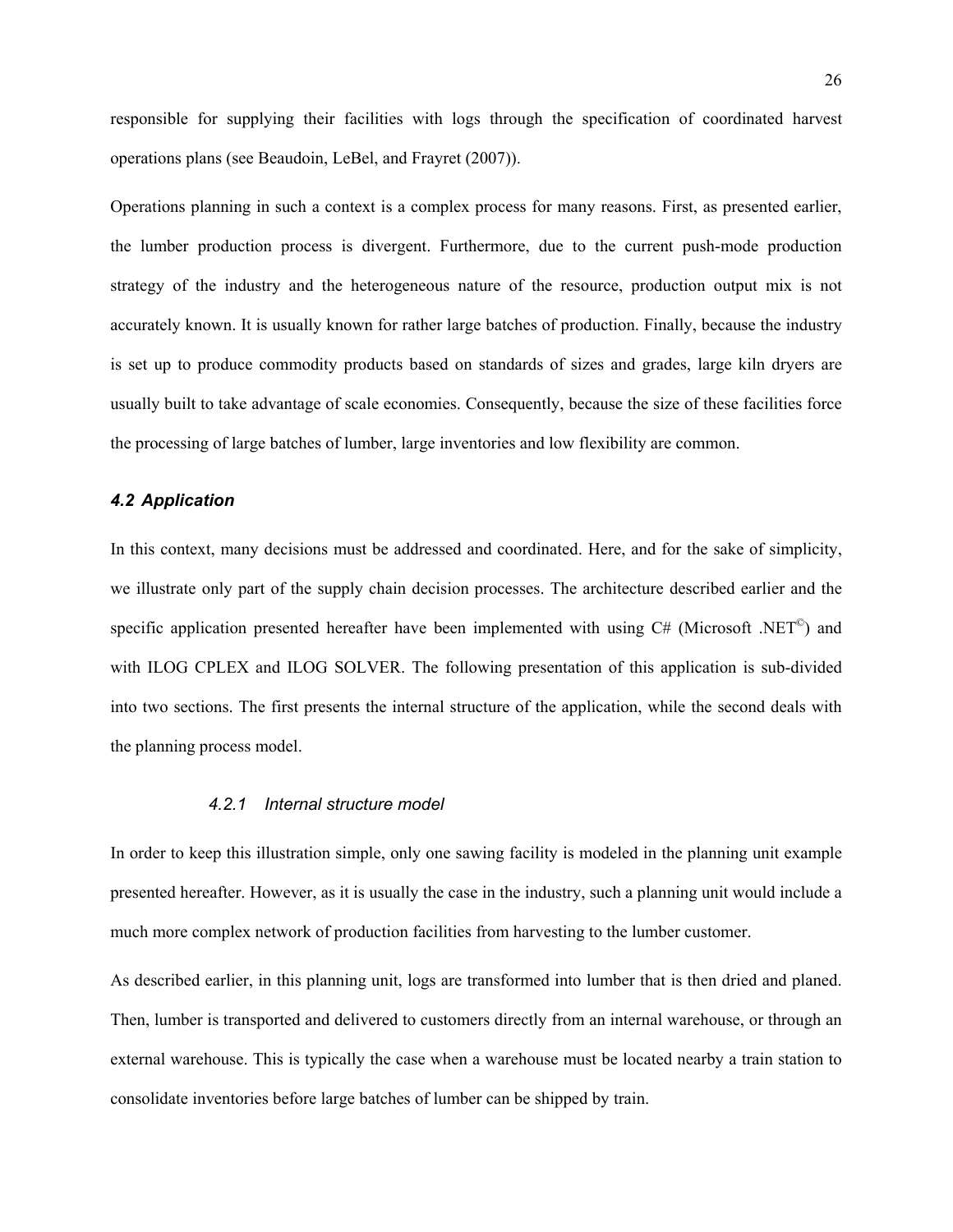The design of the internal structure of this application is guided by the straightforward identification of the heterogeneous planning problems of this supply chain: the planning of sawing, drying, finishing and transportation operations and the management of the external warehouse. This design results with the internal structure presented in Figure 4. In brief, the sawmill planning unit is composed of generic agents: a *planning unit manager agent* (omitted in the figure), a *deliver agent* and a *source agent*. Then, specialized make agents are introduced. A *sawing agent*, a *drying agent* and a *finishing agent* are respectively responsible for supporting the planning of sawing, drying and finishing operations. Another make agent is introduced in order to manage the external warehouse. This agent is named *warehouse agent*. Finally, in order to simulate the use of an agent responsible for managing transportation, a *logistic agent* is created to introduce an offset between required due dates (required by each agent to its supplier) and the due dates that are expected before transportation. This enables to have each agent within a PU in different locations. In a more advanced version of this application, a make agent will be built to carry out this task, and to manage directly the relationship with external logistic providers. Figure 4 presents the different customer-supplier relationships that are configured in this system for each product separately.



**Figure 4 : Sawmill internal configuration**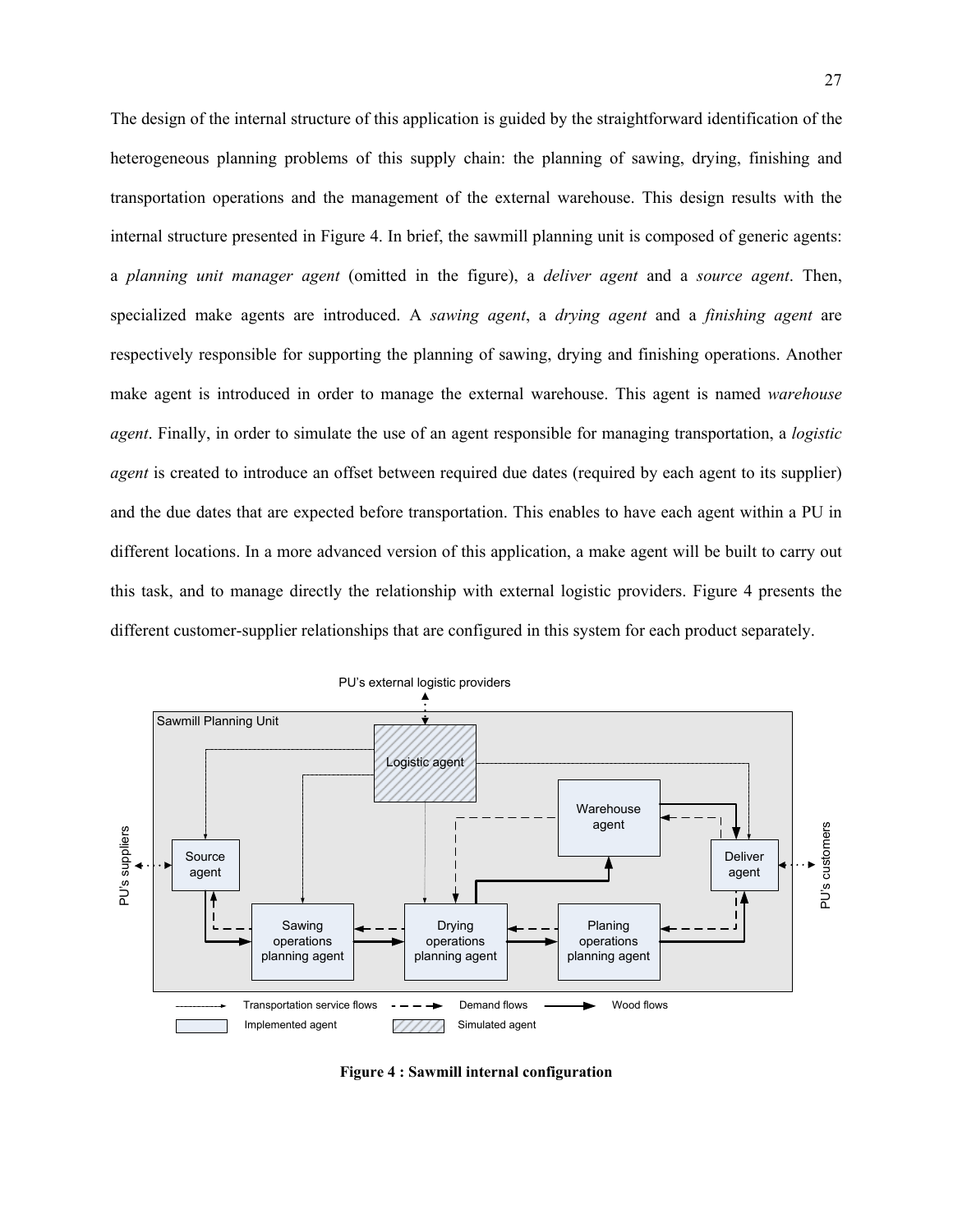This specific internal structure is neither unique nor optimal. Although it is distributed, a more centralized structure with a single make agent responsible for the planning of all production operations could have been designed. However, due to the complexity of this problem, it seems rather difficult to take advantage of a single generic planning agent that could only be handled aggregated information.

### *4.2.2 Planning process model*

Once the internal structure that identifies homogeneous planning problems defined, the planning process model and all agents' behavior models must be specified. Because this internal structure model is designed to take advantage of the functional specialization of the sawmill internal planning problems, the overall planning process model must be specified in order to (1) build specific planning tools that capture the relatively limited complexity of these homogeneous planning problems, and (2) integrate these specific tools into a planning system that capture their interdependencies and coupling relationships.

The specification of this planning process model includes the modeling of the products, processes and processors information of each planning problem. It also includes the specification of normative planning models for each of these problems. Each make agent is in fact geared up with two normative planning models in order to sequentially plan the production activities pulled by demand (i.e., contract, VMI customers and regular orders), and generate Available-To-Promise based on estimated spot market value. These two planning phases are hereafter referred to as the upstream and the downstream planning phases.

In this process model, each make agent has three main functions: (1) produce an operations plan, (2) allocate demand to suppliers, and (3) allocate production to customers. Table 3 presents the main features of the normative planning models that we have developed for this specific application. In practice, the models of the planning problems have been designed in order to take advantage of some of the specificities of the overall planning context. First, the identified planning problems are radically different with regard to their nature, both in terms of production philosophy and constraints. The sawing operations planning models (i.e., upstream and downstream phases) are designed to identify the right mix of log type  $(m<sup>3</sup>)$ /sawing pattern in order to control the output of the overall divergent production process. Their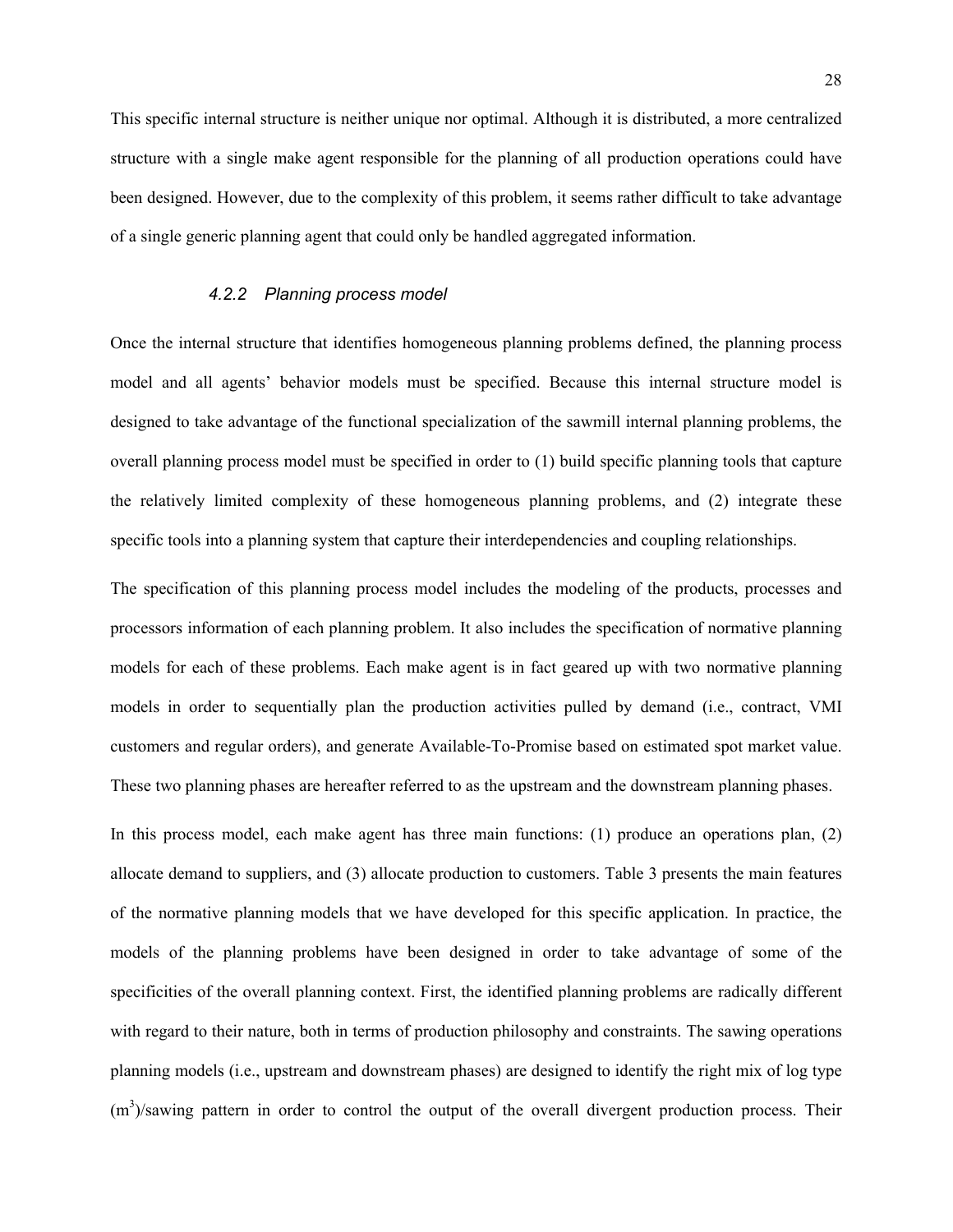objective functions and some constraints are different according to the sequence of planning (i.e., downstream or upstream phases). These planning problems are solved using Cplex.

|                                                                                             | <b>Sawing agent</b>                                                                                                                                                                                                         | <b>Drying agent</b>                                                                                                                                                                                                                                                         | <b>Planing agent</b>                                                                                                                                                                 |  |
|---------------------------------------------------------------------------------------------|-----------------------------------------------------------------------------------------------------------------------------------------------------------------------------------------------------------------------------|-----------------------------------------------------------------------------------------------------------------------------------------------------------------------------------------------------------------------------------------------------------------------------|--------------------------------------------------------------------------------------------------------------------------------------------------------------------------------------|--|
| <b>Objectives</b>                                                                           | Min. tardiness<br>1.<br>(upstream and<br>downstream phases)<br>Max. production value<br>2.<br>(downstream phase)<br>3.<br>Min. costs                                                                                        | 1.<br>Min. tardiness<br>(upstream and<br>downstream phases)<br>Max. production value<br>2.<br>(downstream phase)                                                                                                                                                            | 1.<br>Min. tardiness<br>(upstream and<br>downstream phases)<br>Max. production value<br>2.<br>(downstream phase)<br>$3_{-}$<br>Min. costs<br>Min. resource utilization<br>4.<br>rate |  |
| <b>features</b><br>Process                                                                  | Divergent and Co-<br>production<br>Alternative processes                                                                                                                                                                    | Divergent and Co-<br>production<br>Alternative processes                                                                                                                                                                                                                    | Divergent and Co-<br>production<br>Alternative processes                                                                                                                             |  |
| <supply process<br="" type,="">output type&gt;)<br/>Processes model<br/>个<br/>type</supply> | <log class,="" cutting="" pattern<br=""><math>\rightarrow</math> lumber size distribution&gt;<br/>Process compatibility matrix<br/>Only compatible processes<br/>can be executed within the<br/>same production shift</log> | <lumber drying="" size,="" sub-<br="">process <math>\rightarrow</math> lumber size,<br/>moisture content and<br/>quality distribution&gt;<br/>Drying activities are<br/>assembled together<br/>dynamically by agent to<br/>create complete processes<br/>of drying</lumber> | $\leq$ lumber size $\rightarrow$ lumber<br>size distribution><br>product families<br>minimum lot size per family<br>Two level setup (product<br>family; product length)              |  |
| Parameters                                                                                  | Machines capacity calendar<br>Frozen jobs<br>Maximum sales per product<br>Inventory cost<br>Raw product cost                                                                                                                | Machines capacity calendar<br>Frozen jobs<br>Operations costs                                                                                                                                                                                                               | Machines capacity<br>Frozen jobs<br>Maximum sales per product<br><b>Expedition windows</b><br>Inventory, raw material and<br>Setup cost                                              |  |
| Method                                                                                      | <b>MIP</b>                                                                                                                                                                                                                  | Constraint programming                                                                                                                                                                                                                                                      | MIP                                                                                                                                                                                  |  |

|  |  | <b>Table 3: Planning process models</b> |  |  |
|--|--|-----------------------------------------|--|--|
|--|--|-----------------------------------------|--|--|

Next, drying operations planning is batch-oriented and aims at finding simultaneously the type of rough lumber to put in the kiln dryers and the drying processes to implement. For this planning problem, a constraint programming approach was designed as an anytime algorithm (Gaudreault, Frayret, Rousseau and D'Amours (2006)). This approach allows us to find in a rather short time a good feasible solution, all the while allowing finding a better solution if more time is available. A special search procedure was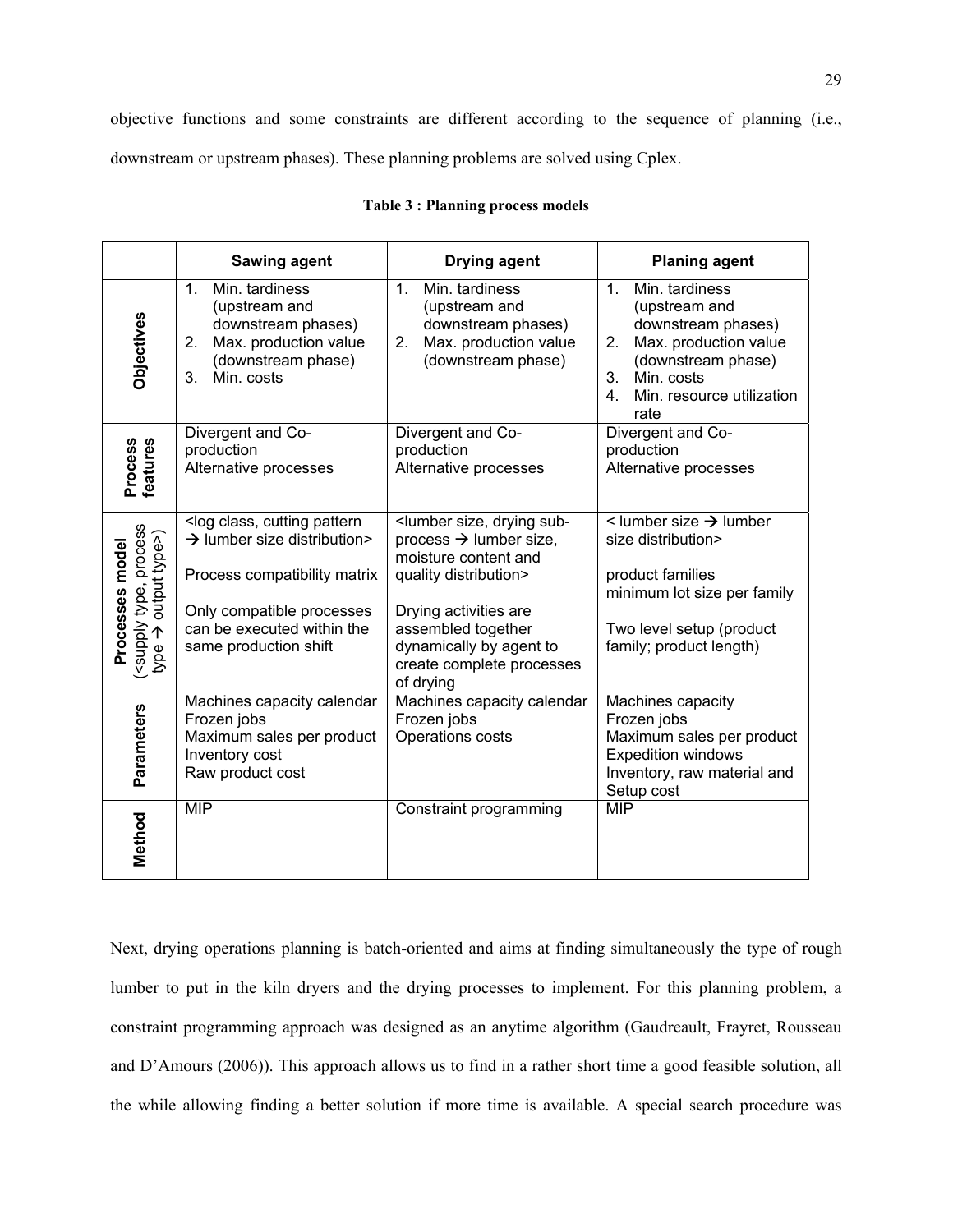designed in order to increase the speed of the search throughout the solution tree. The problem is solved using Solver. Finally, finishing operations planning aims at finding what dry lumber type and how much of it should be planed, taking into account setup time and sorting booth constraints. A MIP model was designed to address this planning problem.

Intimately related to this aspect of planning process modeling, the coupling relationship between these models must be identified and understood. This must be done to create collaborative planning mechanisms to make sure that planning decisions are not simply made locally and forwarded to other agents, but rather made jointly to take into account all models constraints and take advantage of local opportunities of improvement. The first planning process we have implemented to do this is described hereafter.

The principle of this process is to consider that only part of the production capacity is used to fulfill orders, while the remaining part of the capacity is used to push products to customers. In brief, this process is a two-phased up-stream planning approach where order quantities are derived through operations planning, and expressed upstream the supply chain (see Figure 5).



**Figure 5 : two-phase planning process**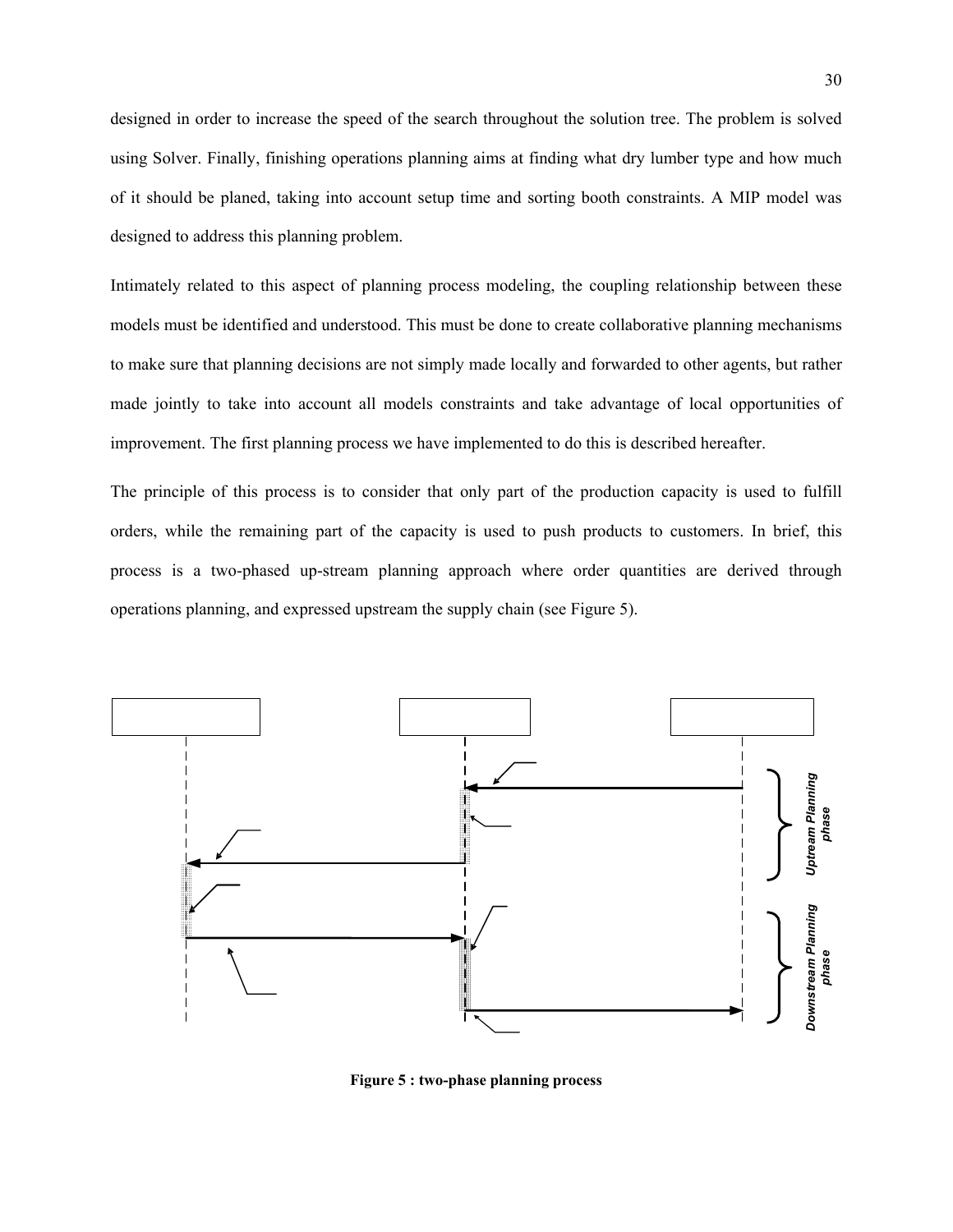The difference with the single-phased upstream planning is that orders are used by supplier agents in order to plan operations and minimize back-orders. Such an approach is justified in the context of the lumber industry because the heterogeneous character of logs and wood and the divergent nature of sawing, drying and finishing make it difficult to efficiently allocate capacity to each product demand. Consequently, for a given mix of product demand, it is difficult to know whether all products can be produced or not, and in what quantity. That is why we have implemented a back-order minimization approach.

During the upstream planning phase, once demand is expressed to a make agent, this agent first plans his operations in order to minimize tardiness (as shown in Table 3) with no supply constraints. From this plan, he derives and expresses his own dependant demand to his supplier (either a source or another make agent). This phase continues until one of the source agent is contacted. Then, during the downstream planning phase, the first make agent that receives a supply plan from the source agent carries out the following planning sequence: he first plans to minimize tardiness considering the supply constraint he just received and the most updated demand of his own customer. Next, freezing the capacity allocated to satisfy his customer demand, he plans the use of the remaining capacity in order to maximize throughput value, using the current product price list (i.e., estimated product price of the spot market).

In order to adapt this principle to the context of the lumber supply chain, we have adopted the drumbuffer-rope approach of Goldratt's theory of constraints (Goldratt and Cox (2004)). More specifically, this process considers that drying operation represents the constraint of the entire system. Drying is often indeed the bottleneck of sawmills. Consequently, the planning model of the drying agent has been designed to take a central role in the overall planning process. More specifically, it has been designed to plan drying operations with the capacity to anticipate the impacts on finishing operations. In other words, the drying operations planning model considers explicitly primary decision variables that concern drying operations, and secondary decision variables that concern finishing activities. These secondary variables and their associated constraints (including the coupling constraints between the primary and secondary decision variables) represent indeed an anticipation of the planning of finishing operations in order to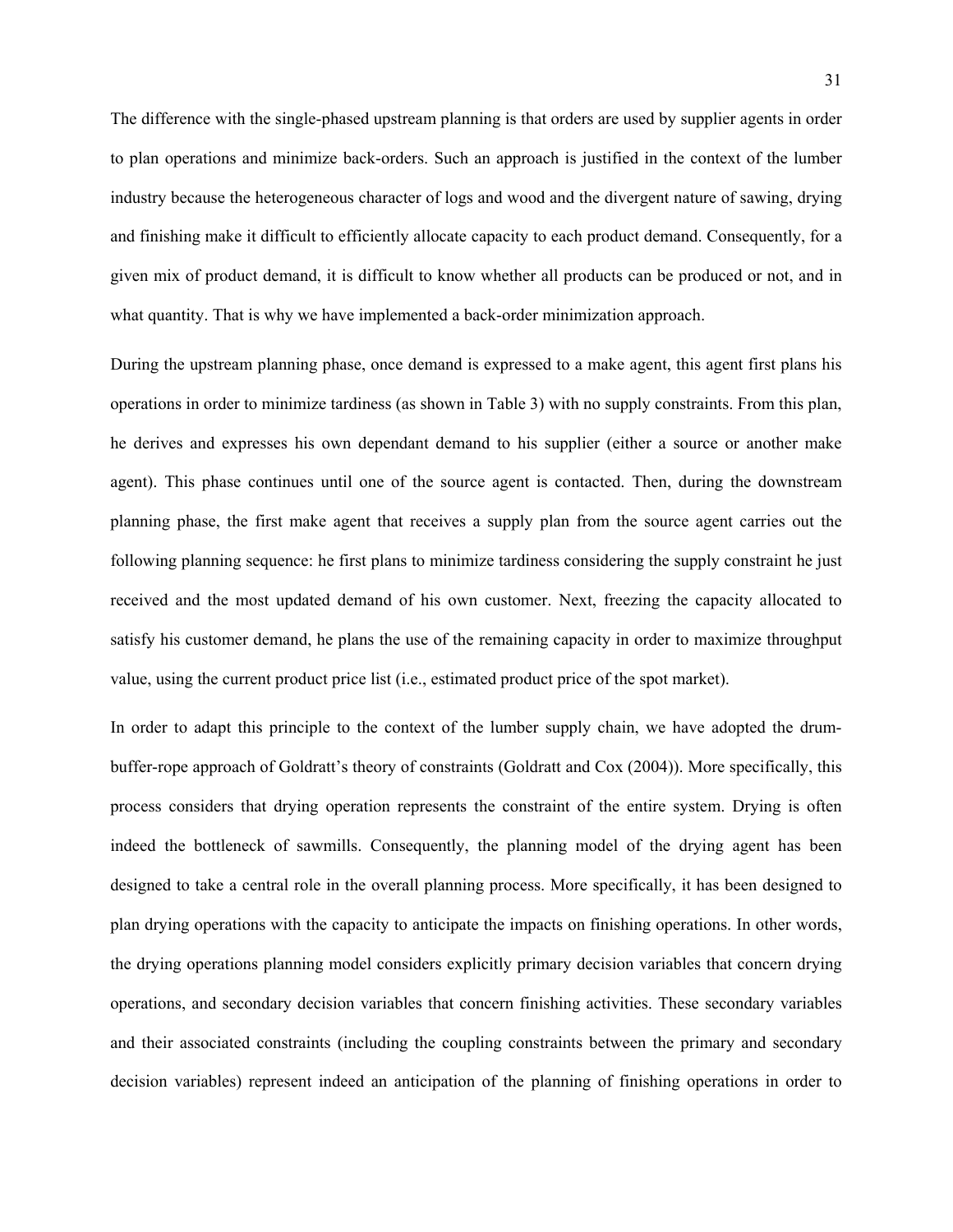influence the values of the primary decision variables. However, these primary variables are the only decision variables really controlled by the drying agent. Furthermore, it also means that the drying agent received demand for finished products (and not a demand for rough and dry lumber).

This planning process is depicted in Figure 6. The deliver agent first sends its requirements for dry and planed lumber to the finishing agent (1) who transfers it directly to the drying agent. The drying agent then computes with no supply constraints his own dependant demand for green and rough lumber to be sent to the sawing agent (2). Upon receipt of this new requirement plan, the sawing agent calculates in a finite sourcing capacity mode (i.e., considering the last replenishment plan of its supplier) a new replenishment plan to fulfill the drying agent needs (3). Once this plan is sent to and received by the drying agent, this latter uses it as a supply constraint in order to calculate in a finite sourcing capacity mode a new replenishment plan which it sends to the finishing agent (4). Finally, the finishing agent calculates a new replenishment plan to be sent to the deliver agent or the warehouse agent (5) using the replenishment plan of the drying agent as a supply constraint. In turn, the deliver agent can make decisions regarding the fulfillment of external customers' needs directly from the finishing or the warehouse agent. For transportation, the deliver and the finishing agent send a request for transportation for each transportation need, (6). In turn, the logistic agent plans the fulfillment of these needs using either an internal fleet of trucks or the services of external logistic providers, and sends back transportation availabilities (7).



**Figure 6 : application planning dynamic**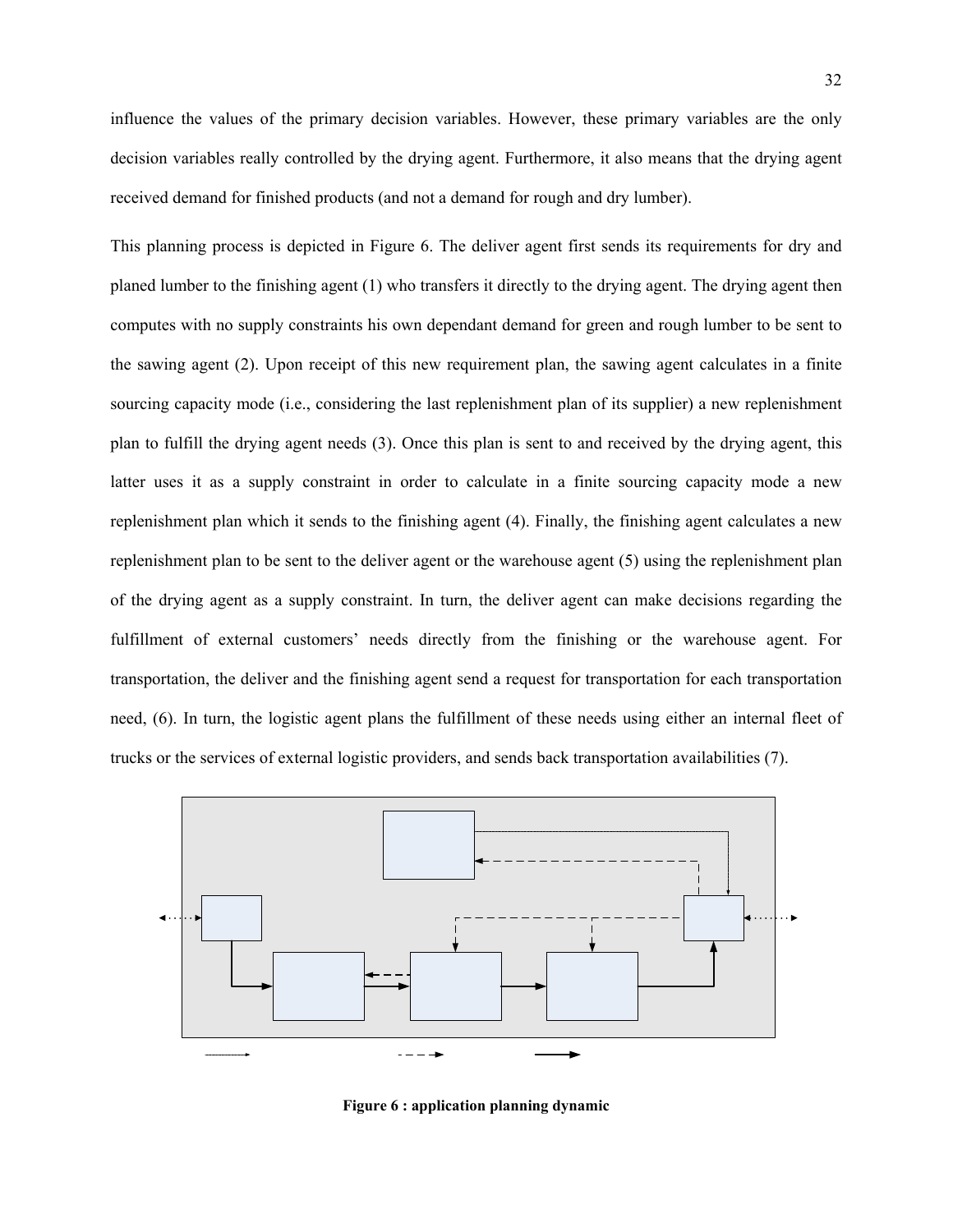In this setting, the finishing agent does not send any requirement plan for rough and dry lumber to the drying agent. In fact, its only responsibility is to plan finishing operations in order to satisfy requirements from the deliver and warehouse agent and under the supply constraints of the drying agent. The deliver agent can also order from the warehouse agent. In this case, the scenario is the same, the warehouse agent orders directly from the finishing agent. Finally, all materials that are not provided from an internal agent are automatically ordered from the source agent whose responsibility concerns the management of the relationships between the Sawmill Unit and its external suppliers for logs.

In brief, agents can calculate at any given time, a new requirement plan (i.e., a plan of its own needs to be sent to its supplier) that can consider either no constraint of supply, referred to as infinite sourcing capacity mode, or with constraints that represents a model of its suppliers' capacity, referred to as finite sourcing capacity mode. The infinite sourcing capacity mode is meant to identify and communicate to the supplier the requirement plan that best satisfies its local needs. In other words, it is seen as a target for the supplier that, in turn, tries to find a compromise between the full satisfaction of its customer and his own constraint and cost. Penalties for under or over satisfying the demand plan can be used in local planning models to allow such trade-offs. Then, finite sourcing capacity mode can be used either after the receipt of a new replenishment plan from its supplier in order to provide its customer with an accurate plan to fulfill its needs, or using the current replenishment plan in order to provide its customer with a quick answer to a request. In this context, agents' behavior models must be designed in order to explicitly describe the context of using these specific configurations of their local planning models (see Forget, D'Amours, and Frayret (2006)).

Finally, an alternative planning process has been recently implemented and tested to improve the coordination of these agents. The interested reader is referred to Gaudreault, Frayret, and Pesant (2007).

### *4.3 Industrial test bed*

The validation of these developments was carried out with the collaboration of a forest product company. To do so, real data was collected and used to evaluate the feasibility and performance of the agent-based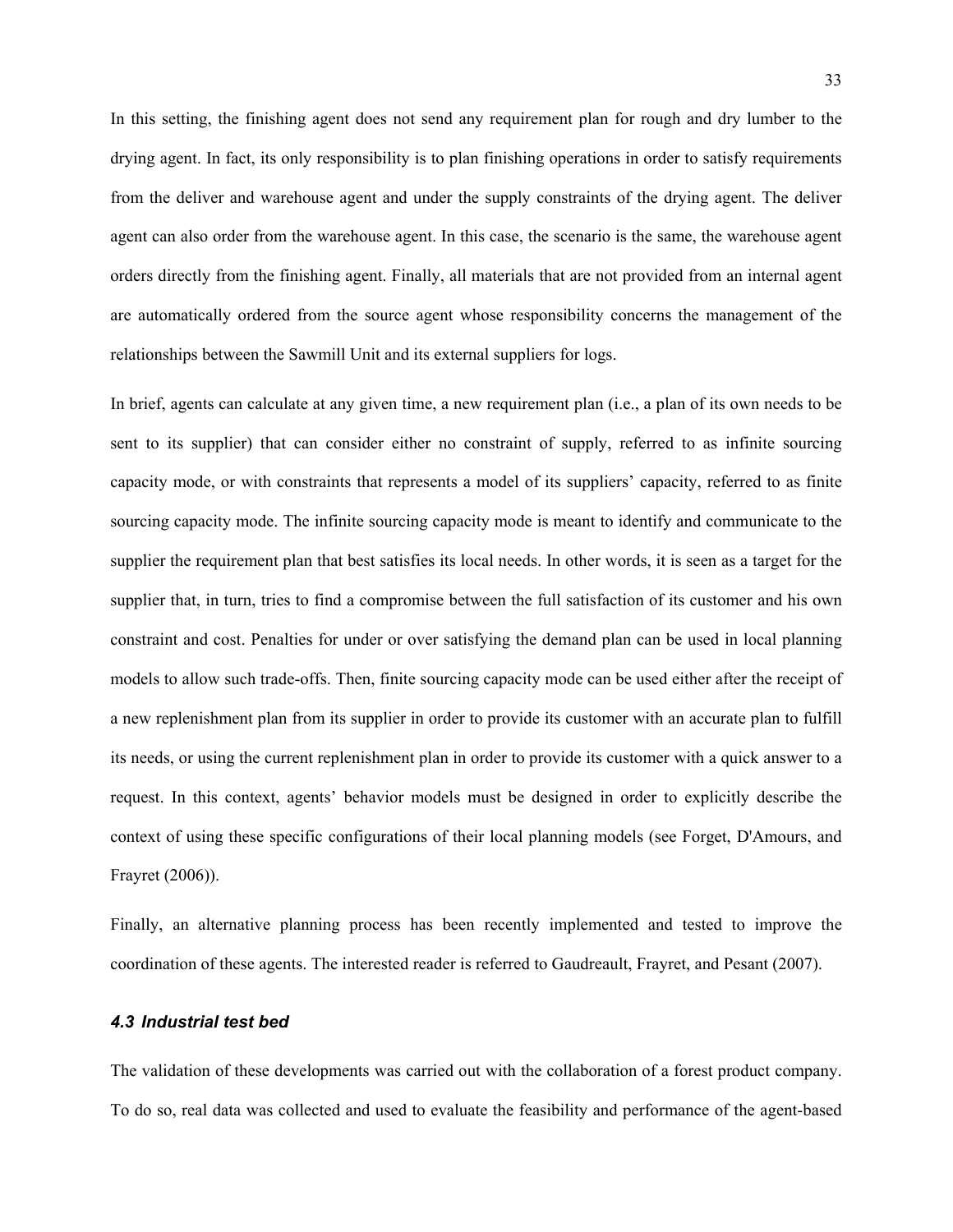SC planning function of this experimentation platform. Hence, we developed a specific configuration in order to address the planning of drying and finishing operations for a given plant. This configuration included different types of data, such as production processes, products, orders, on-hand inventory, selling prices, resource costs, forecasted supply, capacity and on-going work. This configuration included over 100 products, two dryers and one finishing line, for a 6 week planning horizon.

The first step of this validation was to model drying and finishing processes with the production manager. Loading patterns for dryers were known and available. However, finishing processes were not documented. The detailed modeling of these processes included 20 finishing processes and 89 drying processes. Customer order and on-hand inventory data were extracted directly from the company ERP system. Their sales team provided the data regarding final product prices and resource costs.

During the test, each week, the partner's production manager sent us his operations plan, including supply from the sawing line, daily capacity of the finishing line and the on-going work. The needed information was then translated in XML format in order to be transferred in the agent-based system, which was then used to generate production and logistics plans. The production manager was able to access these plans through the graphic user interface provided by the *planning unit analysis* module (Figure 7) in order to give his feedback regarding their feasibility. This interactive validation phase allowed us to review and adjust the planning parameters and algorithms. Moreover, by studying the operations plan prepared by the manager, we were able to evaluate the performance of the platform in terms of number of late customer orders, production value, resource utilization, etc. These indicators, easily calculated by the system, were precious to evaluate the performance of both plans and identify possible improvements.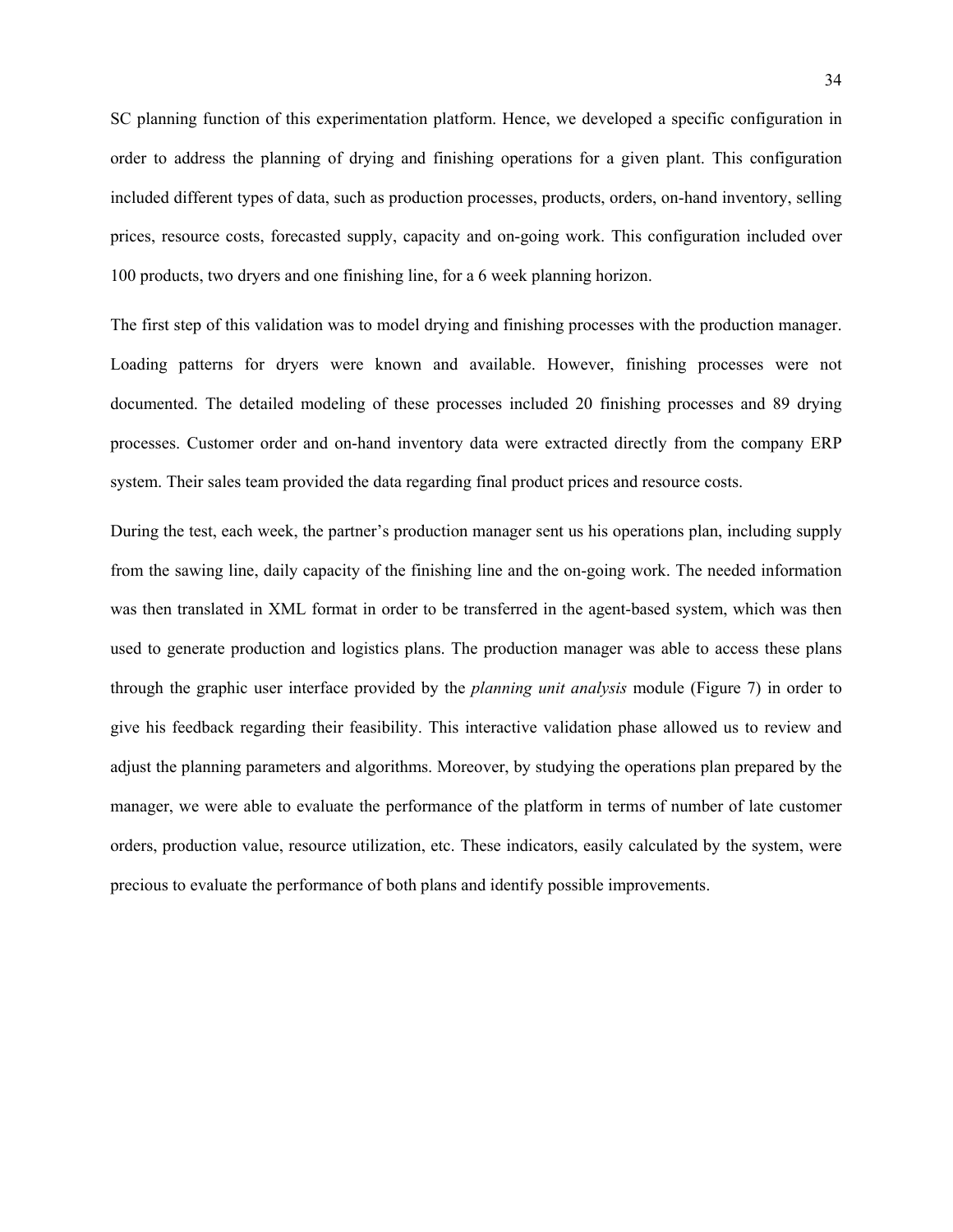

**Figure 7 : Screenshot of the drying schedule analysis tool viewed through planning unit analysis** 

This validation process took about one year and many corrections have been made to improve the system. Now, plans generated by the platform offer considerable improvements over the manual planning process both in terms of .customer satisfaction and planning cycle time.

### *4.4 Academic simulation use*

In a different context, preliminary simulation experiments were also conducted in order to test the simulation capabilities of this experimentation platform. Several alternative configurations of the process model presented above were evaluated and compared in terms of planning performance. In particular, using the basic configuration described previously, other configurations were designed by considering different positions of the decoupling point (i.e., push/pull limit). Indeed, dependent demand can be transmitted up to the sawing agent, or it can be limited to the deliver agent who fulfills customer orders from inventories. These alternative configurations lead respectively to a pull-oriented and a push-oriented supply chain.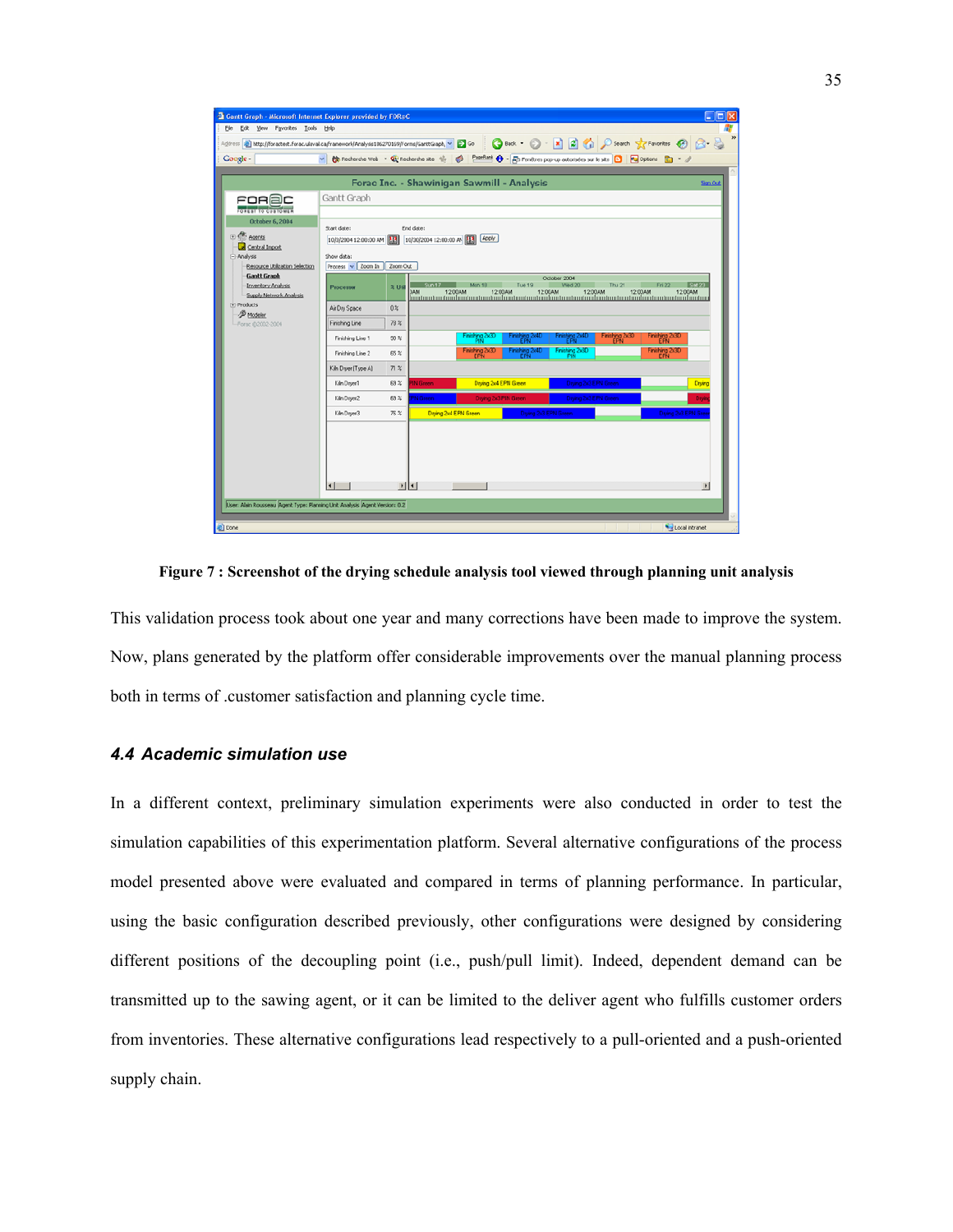In order to compare the performance of such alternatives, each of these configurations was tested with several demand patterns (i.e., various levels of contract to fulfill). The fill rate (Figure 8) and average work-in-process (Figure 9) were then computed using the obtained operations plans and compared. Within the limits of this study, the results show that pull-oriented configuration dominates the others in terms of customer satisfaction and average inventory levels. Although these series of tests were made in a static environment (i.e., the entire demand was know before the beginning of planning), they lead to the conclusion that a better planning and control of production operations holds the potential to improve the forest companies ability to fulfill contracts. This is particularly interesting for these companies because contracts are generally financially very interesting when compared to the unpredictable spot market.



**Figure 8 : Fill rate of various supply chain configurations**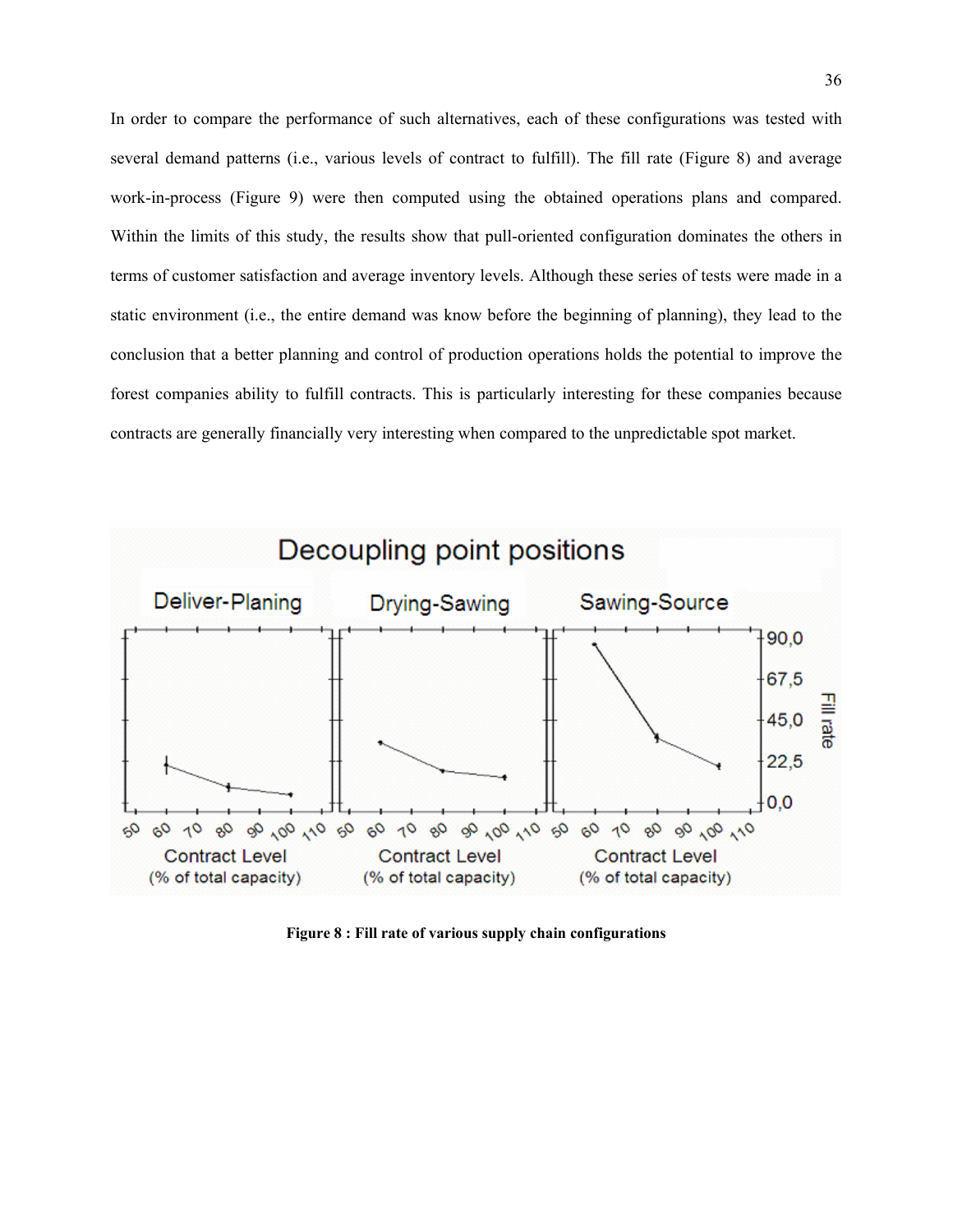

**Figure 9 : Average WIP (b) of various supply chain configurations** 

### **5 Conclusion and future work**

This paper has presented a software architecture which aims at designing distributed advanced planning and scheduling tools for the forest products industry. The presented platform follows the double objective of providing the industry with advanced planning tools, but also with a means of studying the dynamic and performance of such tools working together. The first objective has been already addressed, and quantitative testing of these tools in a real industrial context was undertaken. Concerning the second objective, a research effort focusing on the simulation capacity of the platform has been initiated. This effort aims at designing the mechanisms and software components required to put such distributed advanced planning tools in a simulated environment in order to test them in a live (though simulated) environment.

In terms of research direction, although joint planning relationship can be of the same type whether agents are in the same PU or not, the principles and components to management the financial and contractual relationships when an agent have relationship outside its own PU still have to be developed.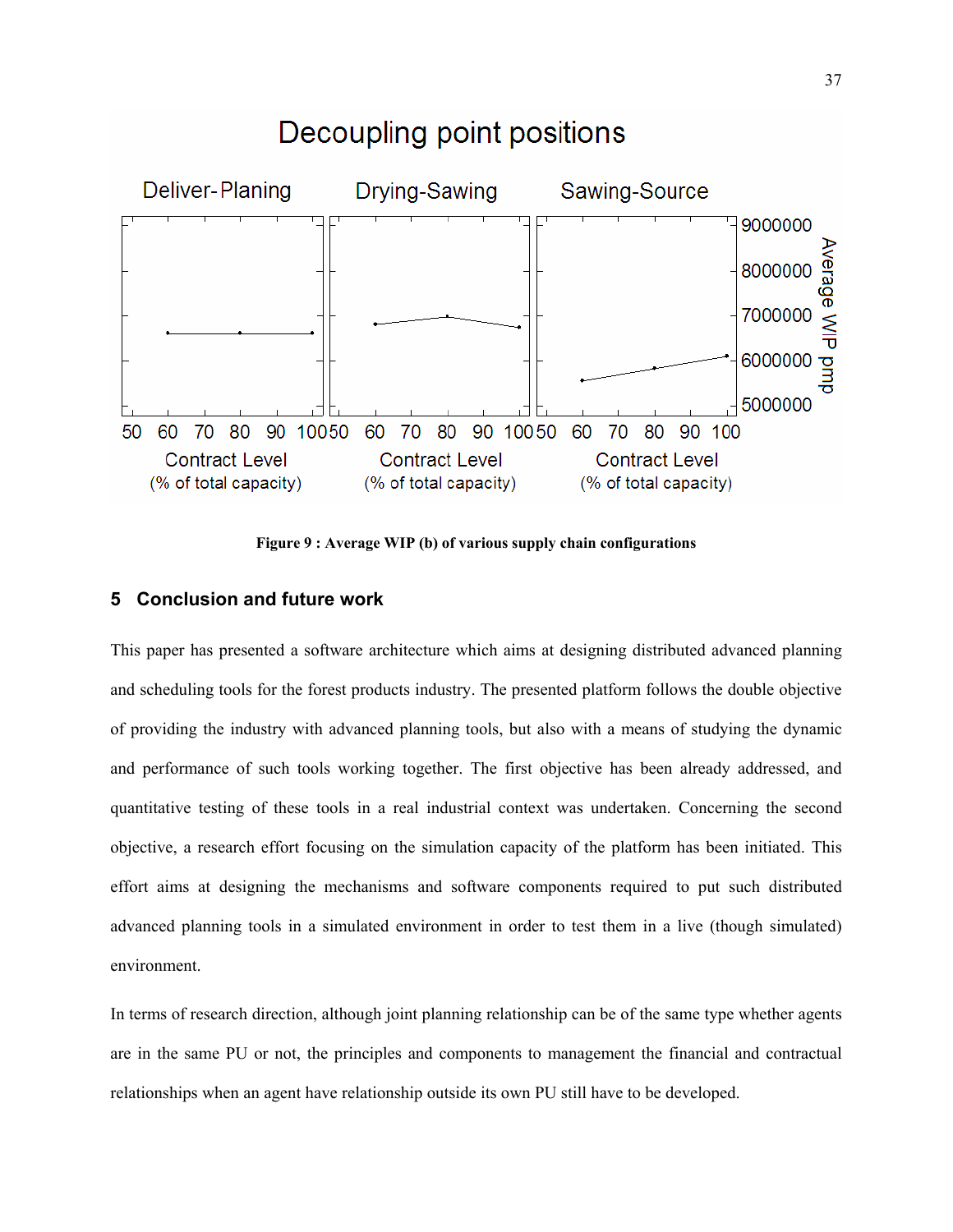Finally, another research direction that is currently being investigated concerns the agents' architecture. As discussed earlier, agents in such a context seem to require the ability to exploit planning tools in various configurations according to the situation. It thus seems necessary to equip agents with some knowledge about the planning tools they can use, in order to help them exploit the most appropriate setting of these tools.

### **Acknowledgement**

The authors wish to thank the NSERC (National Science and Engineering Research Council of Canada) and the FOR@C Research Consortium (www.forac.ulaval.ca) for their financial support.

### **References**

- Ahn, H.J. and Lee, H. "An agent-based dynamic information network for supply chain management," BT Technology Journal, Vol. 22, No.2, pp. 18-27., (2004).
- Allwood, J.M. and Lee, J.-H. "The design of an agent for modelling supply chain network dynamics," International Journal of Production Research, Vol. 43, No.22, pp. 4875-4898., (2005).
- Azevedo, A.L., Toscano, C., Sousa, J.P. and Soares, A.L. "An advanced agent-based order planning system for dynamic networked enterprises ," Production Planning and Control, Vol. 15, No.2, pp. 133- 144., (2004).
- Barber, K.S., Liu, T.H., Goel, A. and Ramaswamy, S. "Flexible reasoning using sensible agent-based systems: a case study in job flow scheduling," Production Planning and Control, Vol. 10, No.7, pp. 606-615., (1999).
- Barbuceanu, M. and Fox, M., 1997. Integrating Communicative Action, Conversations and Decision Theory to Coordinate Agents. In: *Proceedings of the Autonomous Agents'97*, Marina Del Rey, California, USA.
- Baumgaertel, H. and John, H., 2003. Combining Agent-Based Supply Net Simulation and Constraint Technology for Highly Efficient Simulation of Supply Networks Using APS Systems. In: Chick, S., Sánchez, P.J., Ferrin, D. and Morrice, D.J., (Eds.), *Proceedings of the Proceedings of the 2003 Winter Simulation Conference*, New Orleans, LA, USA.
- Beaudoin, D., LeBel, L. and Frayret, J.-M. "Tactical supply chain planning in the forest products industry through optimisation and scenario-based analysis ," Canadian Journal of Forest Research, (2007).
- Beck, J.C. and Fox, M.S., 1994. Supply Chain Coordination via Mediated Constraint Relaxation. In: *Proceedings of the First Canadian Workshop on Distributed Artificial Intelligence*, Banff, AB.
- Brandolese, A., Brun, A. and Portioli-Staudacher, A. "A multi-agent approach for the capacity allocation problem," International Journal of Production Economics, Vol. 66, No.3, pp. 269-285., (2000).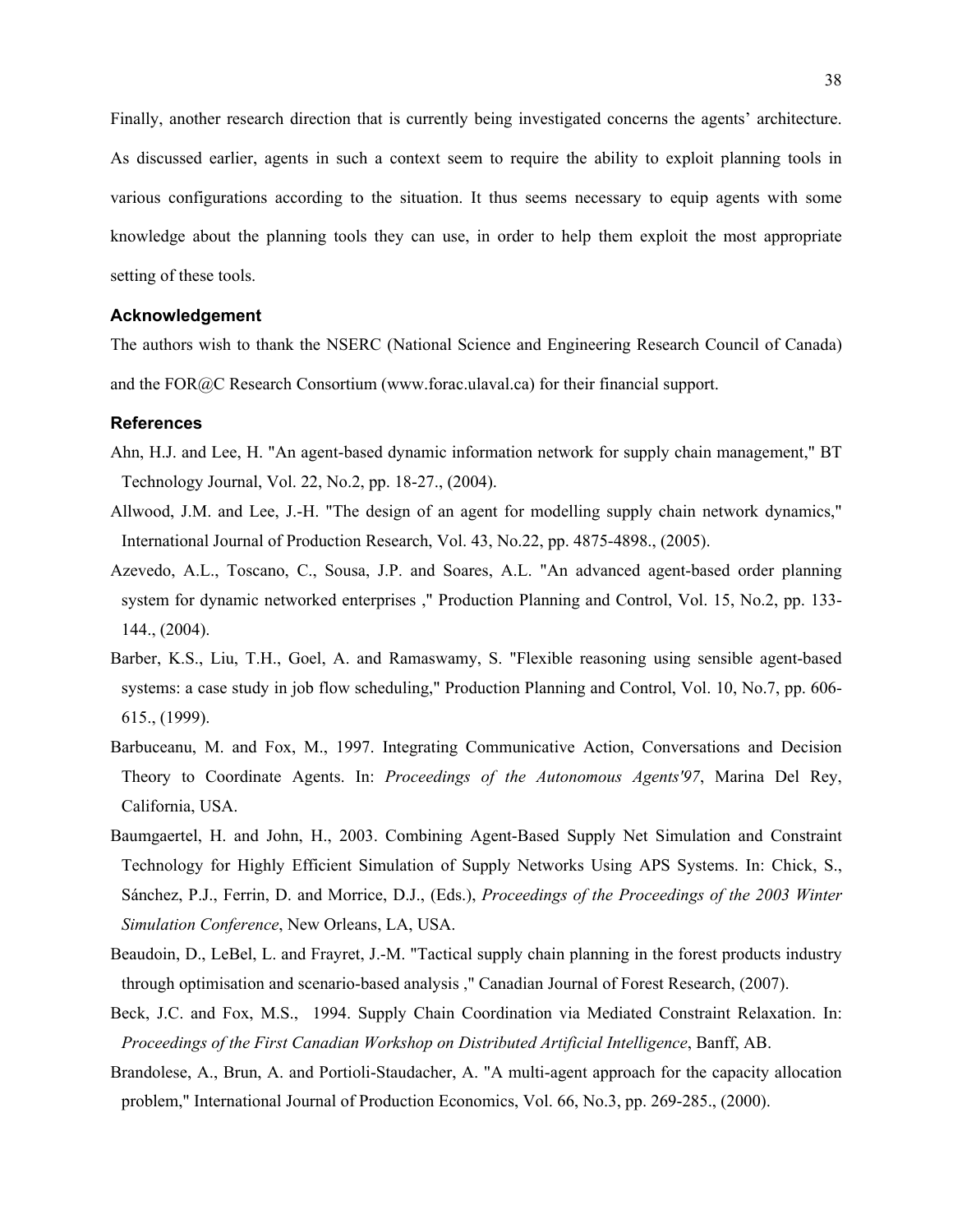- Brugali, D., Menga, G. and Galarraga, G., "Inter-Company Supply Chain Integration via Mobile Agents.," in The Globalization of Manufacturing in the Digital Communications Era of the 21st Century: Innovation, Agility, and the Virtual Enterprise.*,* Kluwer Academic Publisher, Great Britain (1998).
- Calosso, T., Cantamessa, M., Vu, D. and Villa, A. "Production planning and order acceptance in business to business electronic commerce ," International Journal of Production Economics, Vol. 85, No.2, pp. 233-249., (2003).
- Caridi, M. and Cavalieri, S. "Multi-agent systems in production planning and control: an overview," Production Planning & Control, Vol. 15, No.2, pp. 106-118., (2004).
- Caridi, M. and Sianesi, A. "Multi-agent systems in production planning and control: An application to the scheduling of mixed-model assembly lines," International Journal of Production Economics, Vol. 68, No.1, pp. 29-42., (2000).
- Carlsson, D. and Rönnqvist, M. "Supply chain management in forestry––case studies at Södra Cell AB," European Journal of Operational Research, Vol. 163, No.3, pp. 589-616., (2005).
- Cavalieri, S., Cesarotti, V. and Introna, V. "A Multiagent Model for Coordinated Distribution Chain Planning," Journal of Organizational Computing and Electronic Commerce, Vol. 13, No.3&4, pp. 267- 287., (2003).
- Chen, Y., Peng, Y., Finin, T., Labrou, Y., Cost, R., Chu, B., Sun, R. and Willhelm, R. "A negotiationbased multi-agent system for supply chain management," Working notes of the ACM autonomous agents workshop on agent-based decision-support for managing the internet-enabled supply-chain, Vol. 4, pp. 1-7., (1999).
- Cloutier, L., Frayret, J.M., D'Amours, S., Espinasse, B. and Montreuil, B. "A Commitment-Oriented Framework for Networked Manufacturing Co-ordination," International Journal of Computer Integrated Manufacturing, Vol. 14, No.6, pp. 522-534., (2001).
- Duffie, N.A. and Piper, R.S. "Non-hierarchical Control of Manufacturing Systems," Journal of Manufacturing Systems, Vol. 5, No.2 , pp. 137-139., (1986).
- Duffie, N.A. and Prabhu, V.V. "Real-time distributed scheduling of heterarchical manufacturing systems," Journal of Manufacturing Systems, Vol. 13, No.2, pp. 94-107., (1994).
- Duffie, N.A. and Prabhu, V.V. "Heterarchical control of highly distributed manufacturing systems," International Journal of Computer Integrated Manufacturing, Vol. 9, No.4, pp. 270-281., (1996).
- Eberts, R.E. and Nof, S.Y. "Distributed planning of collaborative production," International Journal of Advanced Manufacturing Technology, Vol. 8, No.4, pp. 258-268., (1993).
- Epstein, R., Morales, R., Seron, J. and Weintraub, A. "Use of OR Systems in the Chilean Forest Industries," Interfaces, Vol. 29, No.1, pp. 7-29., (1999).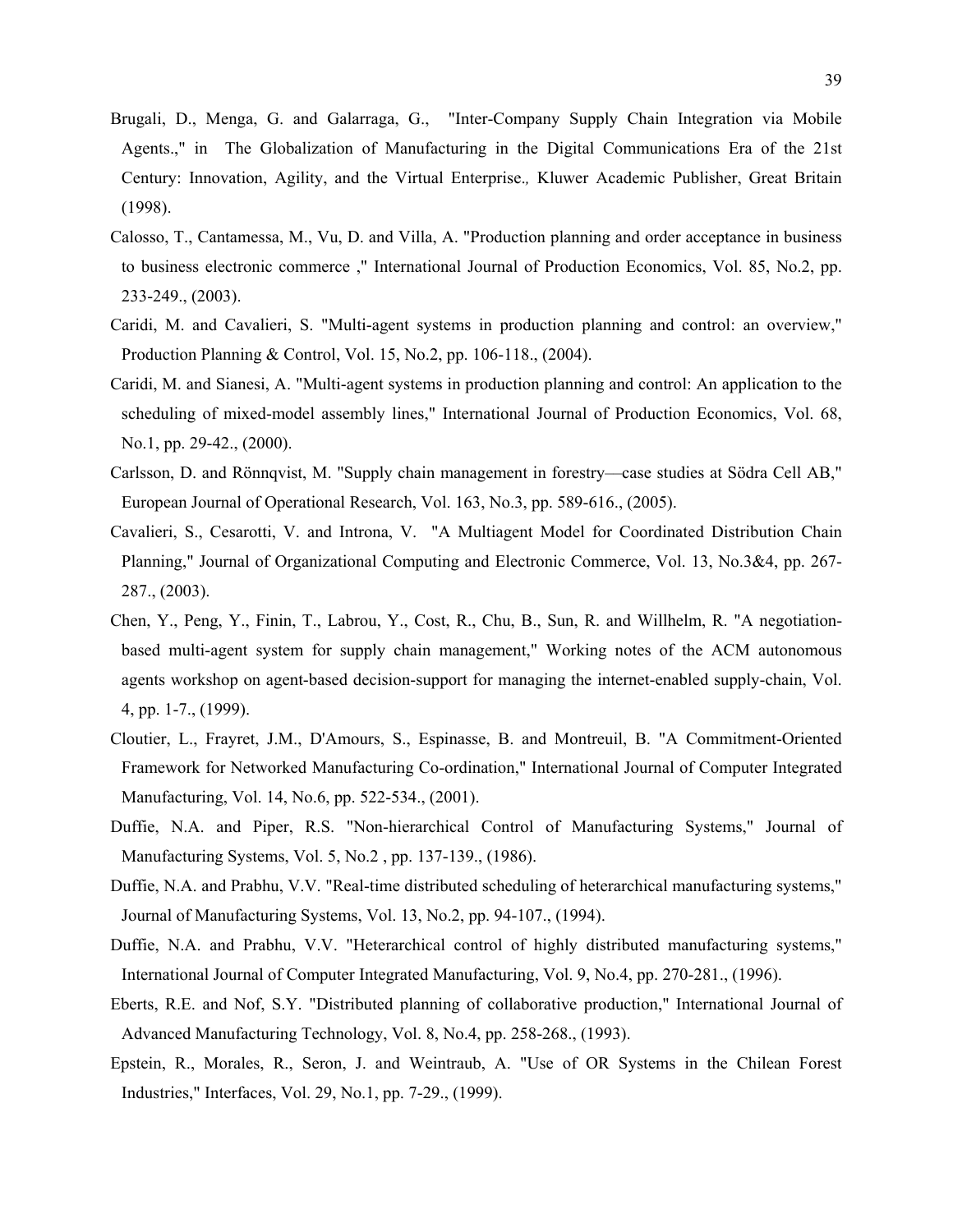- Ertogral, K. and Wu, D.S. "Auction-theoretic coordination of production planning in the supply chain," IIE Transactions, Vol. 32, No.10, pp. 931-940., (2000).
- Fleischmann, B. and Meyr, H., "Planning Hierarchy, Modeling and Advanced Planning Systems," in Handbooks in OR&MS*,* Elsevier, (2003).
- Forget, P., D'Amours, S. and Frayret, J.-M. "Multi-Behavior Agent Model for Planning in Supply Chains: An Application to the Lumber Industry," Centre CENTOR, Université Laval, Working paper DT-2006- SD-03, (2006).
- Forget, P., D'Amours, S., and Frayret, J.-M., 2006. Multi-Behavior Agent Model for Supply Chain Management. In: *Proceedings of the ICEB\_eBRF*.
- Fox, M.S., Barbuceanu, M. and Teigen, R. "Agent-oriented supply-chain management," International Journal of Flexible Manufacturing Systems, Vol. 12, No.2/3, pp. 165-188. , (2000).
- Fox, M.S., Chionglo, J.F. and Barbuceanu, M. , 1993. The Integrated Supply Chain Management System, Internal Report, Department of Industrial Engineering, University of Toronto, Canada*.*
- Frayret, J.-M., 2002. A Conceptual Framework to Operate Collaborative Manufacturing Networks. PhD thesis, Faculté des sciences et de génie, Département de génie mécanique, Université Laval, Québec, Canada.
- Frayret, J.-M., Boston, K., D'Amours, S. and Lebel, L. "The E-nabled Supply Chain Opportunities and Challenges for Forest Business," Working paper of the CENTOR, Université Laval, (2005).
- Frayret, J.-M., D'Amours, S. and Montreuil, B. "Coordination and control in distributed and agent-based manufacturing systems," Production Planning and Control, Vol. 15, No.1, pp. 1-13., (2004).
- Frayret, J.-M., D'Amours, S., Montreuil, B. and Cloutier, L. "A Network Approach to Operate Agile Manufacturing Systems," International Journal of Production Economics, Vol. 74, No.1/3, pp. 239-259., (2001).
- Fulkerson, B. and Staffend, G. "Decentralized control in the customer focused enterprise," Annals of Operations Research, Vol. 75, pp. 325-333., (1997).
- Gaudreault, J., Frayret, J.-M. and Pesant, G. "Concurrent Discrepancy-based Search for Distributed Optimization," Centre CENTOR, Université Laval, Working Paper DT-2007-JMF-1, (2007).
- Gaudreault, J., Frayret, J. M., Rousseau, A., D'Amours, S. "Integrated planning and scheduling in a divergent production system with co-production: a real-time perspective," Centre CENTOR, Université Laval, Working paper DT-2006-JMF-1, (2006).
- Gerber, A., Russ, C. and Klusch, M. "Supply web co-ordination by an agent-based trading network with integrated logistics services," Electronic Commerce Research and Applications, Vol. 2, No.2, pp. 133- 146., (2003).
- Gjerdrum, J., Shah, N. and Papageorgiou, L.G. "A combined optimisation and agent-based approach to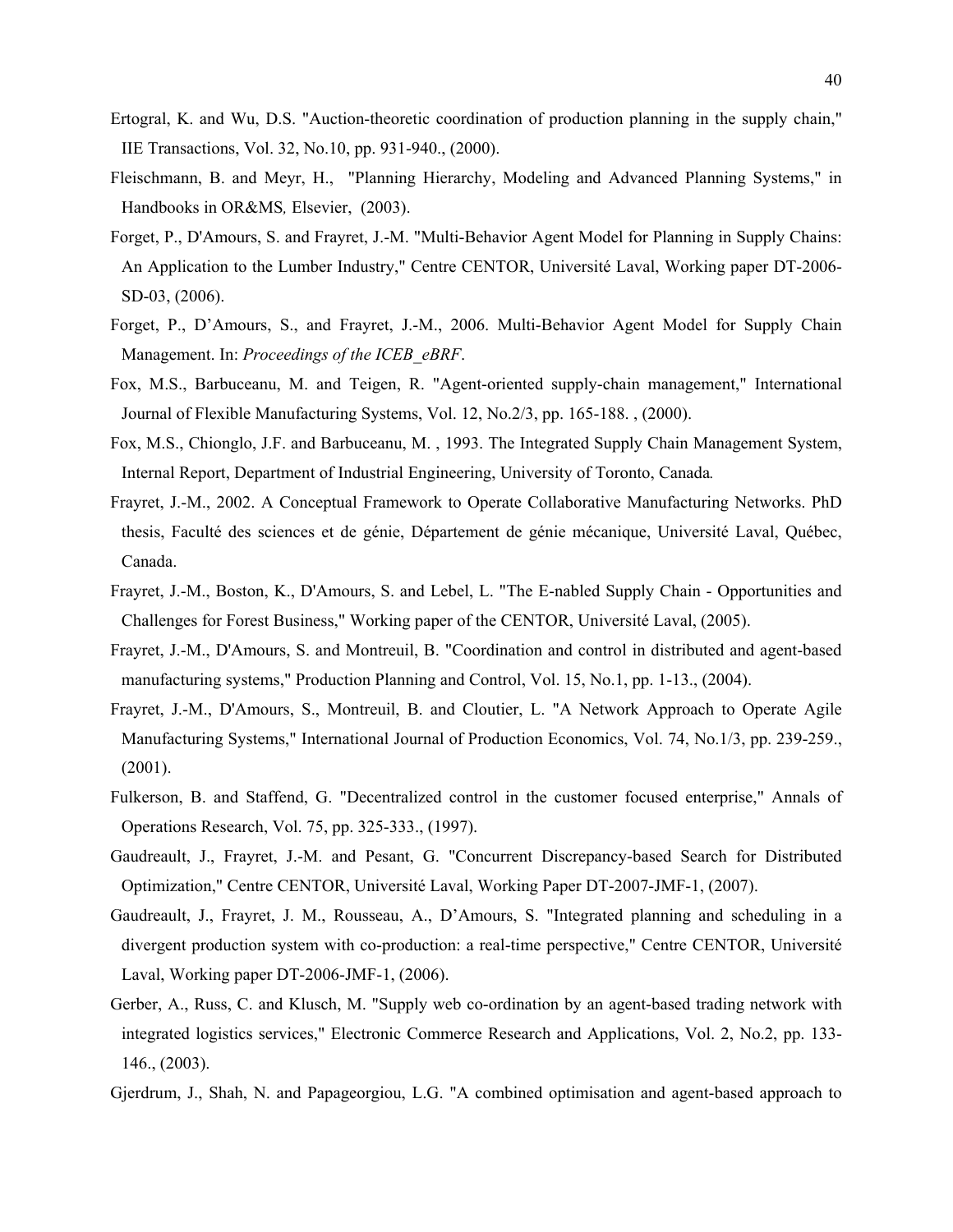supply chain modelling and performance assessment," Production Planning and Control, Vol. 12, No.1, pp. 81-88., (2001).

- Goetschalckx, M., Vidal, C.J. and Dogan, K. "Modeling and design of global logistics systems: A review of integrated strategic and tactical models and design algorithms ," European Journal of Operational Research, Vol. 143, No.1, pp. 1-18., (2002).
- Goldratt, E.M. and Cox, J., "The Goal: A Process of Ongoing Improvement, 3rd edition , " North River Press, ( 2004).
- Gou, L., Luh, P.B. and Kyoya, Y. "Holonic manufacturing scheduling: architecture, cooperation mechanism, and implementation," Computers in Industry, Vol. 37, No.3, pp. 213-231., (1998).
- Gu, P., Balasubramanian, S. and Norrie, D.H. "Bidding-based process planning and scheduling in a multiagent system," Computers & Industrial Engineering, Vol. 32, No.2, pp. 477-496., (1997).
- Gyires, T. and Muthuswamy, B. "Planning and coordination in distributed manufacturing," Journal of Computer Information Systems, No.spring, pp. 16-29., (1996).
- Haartveit, E.Y., Kozak, R.A. and Maness, T.C. "Supply Chain Management Mapping for the Forest Products Industry: Three cases from Western Canada," Journal of Forest Products Business Research, Vol. 1, (2004).
- Hadavi, K., Hsu, W.-L., Chen, T. and Lee, C.-N., "An Architecture for Real Time Distributed Scheduling," in Famili, A., Nau, D.S. and Kim, S.H. (Eds.), Artificial Intelligence Applications in Manufacturing*,* AAAI Press/The MIT Press, Menlo Park, CA (1992).
- Hatvany, J. "Intelligence and Cooperation in Heterarchical Manufacturing Systems," Manufacturing Systems, Proceedings of the CIRP Seminars, Vol. 14, No.1, pp. 5-10., (1985).
- Hax, A.C. and Meal, H.C., "Hierarchical integration of production planning and scheduling," in Geisler, M.A. (Ed.), Logistics*,* Amsterdam : North-Holland (1975).
- Ito, T. and Mousavi Jahan Abadi, S.M. "Agent-based material handling and inventory planning in warehouse," Journal of Intelligent Manufacturing, Vol. 13, No.3, pp. 201-210., (2002).
- Jeong, I.J. and Leon, V.J. "Decision-making and cooperative interaction via coupling agents in organizationally distributed systems ," IIE Transactions, Vol. 34, No.9, pp. 789-802., (2002).
- Jeong, I.-J. and Leon, V.J. "Distributed allocation of the capacity of a single-facility using cooperative interaction via coupling agents," International Journal of Production Research, Vol. 41, No.1, pp. 15-30., (2003).
- Jiao, J.X., You, X. and Kumar, A. "An agent-based framework for collaborative negotiation in the global manufacturing supply chain network ," Robotics and Computer-Integrated Manufacturing, Vol. 22, No.3, pp. 239-255., (2006).
- Julka, N., Karimi, I. and Srinivasan, R. "Agent-based supply chain management-2: a refinery application,"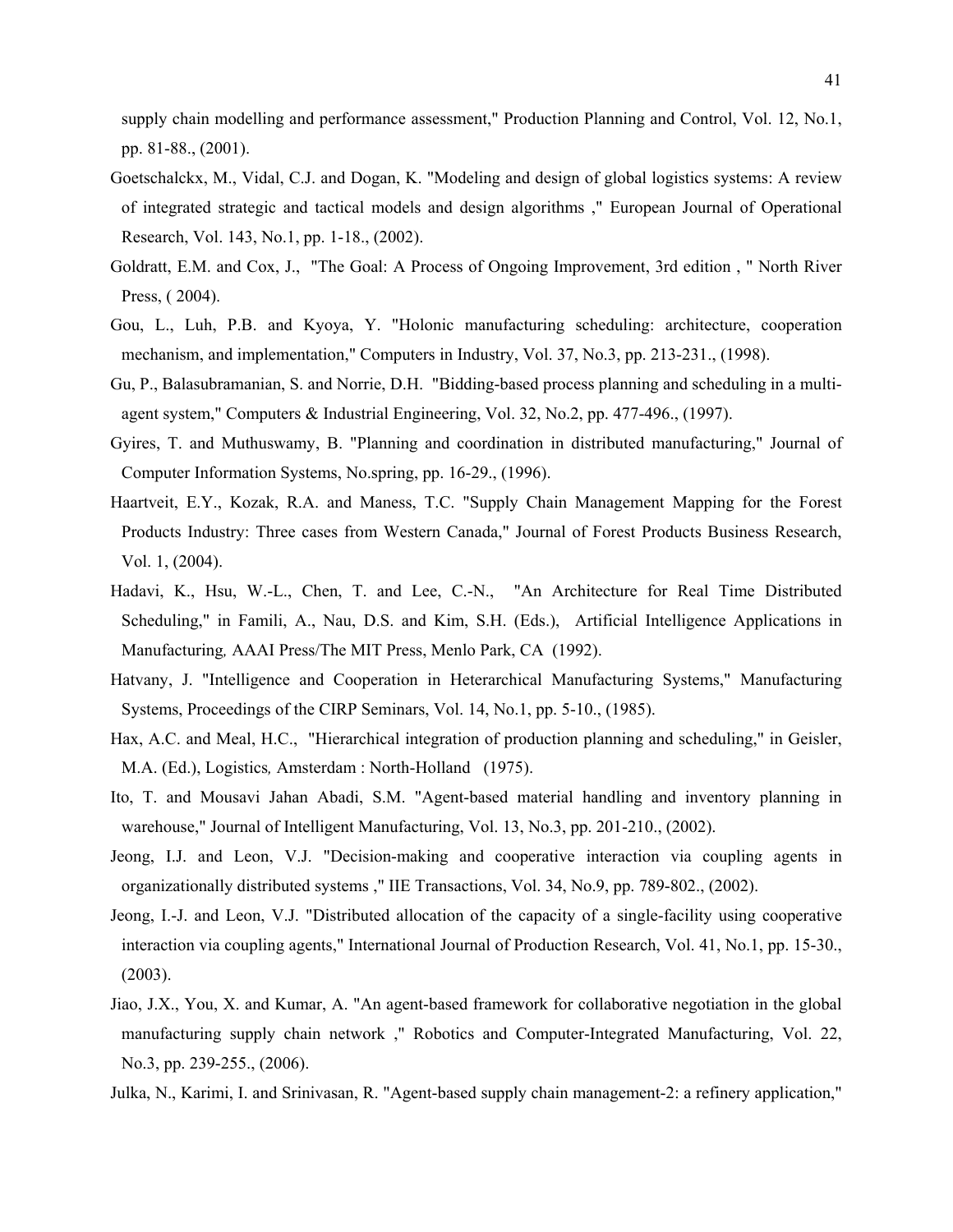Computers & Chemical Engineering, Vol. 26, No.12, (2002).

- Julka, N., Srinivasan, R. and Karimi, I. "Agent-based supply chain management-1: framework," Computers & Chemical Engineering, Vol. 26, No.12, pp. 1755-1769., (2002).
- Keskinocak, P., Wu, F., Goodwin, R., Murthy, S., Akkiraju, R., Kumaran, S. and Derebail, A. "Scheduling Solutions for the Paper Industry," Operations Research, Vol. 50, No.2, pp. 249-260., (2002).
- Kim, B.-I., Heragu, S.S., Graves, R.J. and St. Onge, A. "A Hybrid Scheduling and Control System Architecture for Warehouse Management," IEEE Transactions on Robotics and Automation, Vol. 19, No.6, pp. 991-1001., (2003).
- Kouiss, K., Pierreval, H. and Mebarki, N. "Using multi-agent architecture in FMS for dynamic scheduling," Journal of Intelligent Manufacturing, Vol. 8, No.1, pp. 41-47., (1997).
- Kutanoglu, E. and Wu, S.D. "On combinatorial auction and lagrangean relaxation for distributed resource scheduling," IIE Transactions, Vol. 31, No.9, pp. 813-826., (1999).
- Lau, J.S.K., Huang, G.Q., Mak, H.K.L. and Liang, L. "Agent-based modeling of supply chains for distributed scheduling ," IEEE Transactions on Systems, Man, and Cybernetics, Vol. 36, No.5, pp. 847- 861., (2006).
- Lendermann, P., Gan, B.P., and McGinnis, L.F., 2001. Distributed Simulation with Incorporated APS Procedures for High-Fidelity Supply Chain Optimization. In: Peters, B.A. , Smith, J.S., Medeiros, D.J. and Rohrer, M.W. , (Eds.), *Proceedings of the 2001 Winter Simulation Conference*, Arlington, VA, USA.
- Lendermann, P., Julka, N., Gan, B.P., Chen, D., McGinnis, L.F. and McGinnis, J.P. "Distributed Supply Chain Simulation as a Decision Support Tool for the Semiconductor Industry," SIMULATION: Transactions of the Society for Modeling and Simulation, Vol. 79, No.3, pp. 126-138., (2003).
- Lin, G.Y.J. and Solberg, J.J. "Integrated Shop Floor Control Using Autonomous Agents," IIE Transactions, Vol. 24, No.3, pp. 57-71., (1992).
- Liu, J.S. and Sycara, K. " Coordination of multiple agents for production management," Annals of Operations Research, Vol. 75, pp. 235-289., (1997).
- Lou, P., Zhou, Z., Chen, Y.-P. and Ai, W. "Study on multi-agent-based agile supply chain management," International Journal of Advanced Manufacturing Technology, Vol. 23, No.3-4, pp. 197-203., (2004).
- Luh, P.B., Ming Ni , Haoxun Chen and Thakur, L.S. "Price-based approach for activity coordination in a supply network," IEEE Transactions on Robotics and Automation, Vol. 19, No.2, pp. 335-346., (2003).
- Martell, L.M., Gunn, E.A. and Weintraub, A. "Forest management challenges for operational researchers," European Journal of Operational Research, Vol. 104, No.1, pp. 1-17., (1998).
- McDonnell, P., Smith, G., Joshi, S. and Kumara, S.R.T. "A Cascading Auction Protocol as a Framework for Integrating Process Planning and Heterarchical Shop Floor Control," International Journal of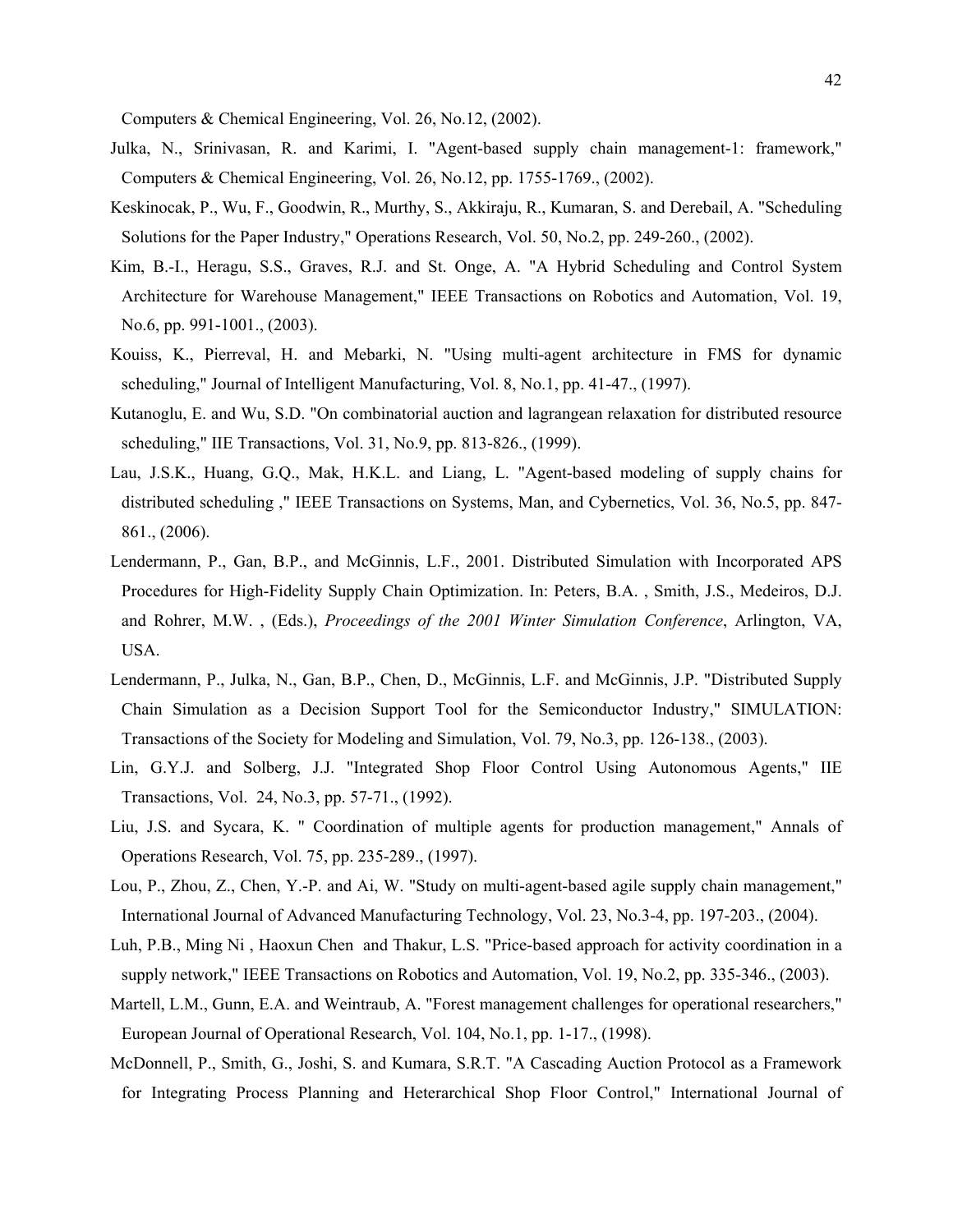Flexible Manufacturing Systems, Vol. 11, No.1, pp. 37-62., (1999).

- Miyashita, K. "CAMPS: a constraint-based architecture for multiagent planning and scheduling," Journal of Intelligent Manufacturing, Vol. 9, No.2, pp. 147-154 ., (1998).
- Monostori, L., Vancza, J. and Kumara, S.R.T. "Agent-based Systems for manufacturing," Annals of the CIRP, (to appear).
- Montreuil, B., Frayret, J.-M. and D' Amours, S. "A strategic framework for networked manufacturing," Computers in Industry, Vol. 43, No.2/3, pp. 299-317., (2000).
- Montreuil, B., Thibault, Y. and Paquet, M., "Dynamic Network Factory Planning and Design," in Graves, R.J., McGinnis, L.F., Medeiros, D.J., Ward, R.E. and Wilhelm, M.R. (Eds.), Progress in Material Handling*,* Braun-Brumfield, Michigan, USA (1998).
- Nissen, M.E. "Agent-Based Supply Chain Integration," Information Technology and Management, Vol. 2, No.3, pp. 209-312., (2001).
- Parunak, H.V.D., "Manufacturing experience with the Contract Net," in Huhns, M.N. (Ed.), Distributed Artificial Intelligence*,* Morgan Kaufmann Publishers, Los Altos, California, USA (1987).
- Parunak, H.V.D., 1998. The DASCh Experience: How to Model a Supply Chain. In: *Proceedings of the 4th International Conference on Cognitive Systems-ICCS'98*, New Delhi, India.
- Parunak, H.V.D., Baker, A.D. and Clark, S.J. "The AARIA agent architecture: From manufacturing requirements to agent-based system design," Integrated Computer-Aided Engineering, Vol. 8, No.1, pp. 45-58., (2001).
- Parunak, H.V.D. and VanderBok, R., 1998. Modeling the Extended Supply Network*.* available at Center for Electronic Commerce report, presented at ISA-Tech'98, available at http://www.erim.org/cec/ publications.html.
- Poundarikapuram, S. and Veeramani, D. "Distributed decision-making in supply chains and private Emarketplaces ," Production and Operations Management, Vol. 13, No.1, pp. 111-121., (2004).
- Qinghe, H., Kumar, A. and Shuang, Z. "A bidding decision model in multiagent supply chain planning," International Journal of Production Research, Vol. 39, No.15, pp. 3291-3301., (2001).
- Rönnqvist, M. "Optimization in forestry," Mathematical Programming, Series B, Vol. 97, No.1-2, pp. 267- 284., (2003).
- Sadeh, N.M., Hildum, D.W. and Kjenstad, D. "Agent-based e-Supply Chain Decision Support," Journal of Organizational Computing and Electronic Commerce, Vol. 13, No.3-4, pp. 225-241., (2003).
- Sadeh, N.M., Hildum, D.W., Kjenstad, D. and Tseng, A. "MASCOT: an agent-based architecture for dynamic supply chain creation and coordination in the internet economy," Production Planning & Control, Vol. 12, No.3, pp. 212-223., (2001).
- Santos, E., Zhang, F. and Luh, P.B. "Intra-Organizational Logistics Management Through Multi-Agent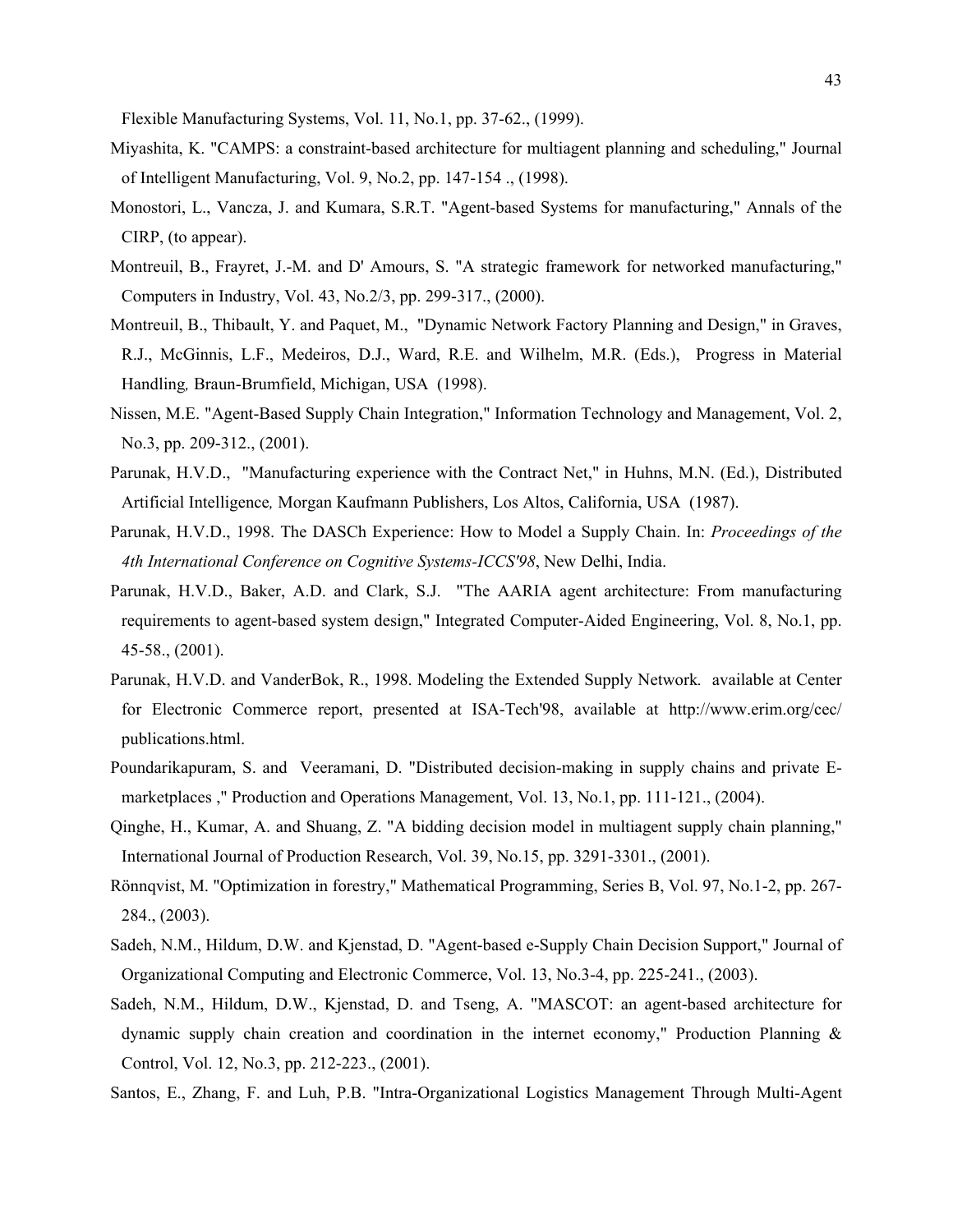Systems," Electronic Commerce Research, Vol. 3, No.3/4, pp. 337-364., ( 2003).

Schneeweiss, C., "Distributed Decision Making, " Springer-Verlag, New York (2003).

- Shaw, M.J. "Distributed Planning in Cellular Flexible Manufacturing systems," INFOR, Vol. 25, No.1, pp. 13-25., (1987a).
- Shaw, M.J. "A distributed scheduling method for computer integrated manufacturing: the use of local area networks in cellular systems," International Journal of Production Research, Vol. 25, No.9, pp. 1285- 1303., (1987b).
- Shen, W., Hao, Q., Yoon, H.J. and Norrie, D.H. "Applications of agent-based systems in intellingent manfucturing: an updated review," Advanced Engineering Informatics, (to appear).
- Shen, W., Kremer, R., Ulieru, M. and Norrie, D. "A collaborative agent-based infrastructure for Internetenabled collaborative enterprises," International Journal of Production Research, Vol. 41, No.8, pp. 1621-1638., (2003).
- Shen, W. and Norrie, D.H. "Dynamic manufacturing scheduling using both functional and resource related agents," Integrated Computer-Aided Engineering, Vol. 8, No.1, pp. 17-30., (2001).
- Shen, W., Norrie, D.H. and Barthes, J.-P., "Multi-Agent Systems for Concurrent Intelligent Design and Manufacturing, " Taylor & Francis, Great Britain (2001).
- Sousa, P. and Ramos, C. "A distributed architecture and negotiation protocol for scheduling in manufacturing systems," Computers in Industry, Vol. 38, No.2, pp. 103-113., (1999).
- Stadtler, H. "Supply chain management and advanced planning–basics, overview and challenges," European Journal of Operational Research, Vol. 163, No.3, pp. 575-588., (2005).
- Stadtler, H. and Kilger, C., "Supply Chain Management and Advanced Planning Concepts, Models, Software and Case Studies, " Springer, Germany ( 2000).
- Stephens, S. "The Supply Chain Council and the Supply Chain Operations Reference (SCOR) model: Integrating processes, performance measurements, technology and best practice," Logistics Spectrum, Vol. 34, No.3, pp. 16-18., (2000).
- Strader, T.J., Lin, F.R. and Shaw, M.J. "Simulation of order fulfillment indivergent assemble supply chains," Journal of artificial Societies and Social Simulation, Vol. 1, No.2, (1998).
- Swaminathan, J.M., Smith, S.F. and Sadeh, N.M. "Modeling supply chain dynamics: A multiagent approach," Decision Sciences, Vol. 29, No.3, pp. 607-632., (1998).
- Sycara, K., Roth, S., Sadeh, N. and Fox, M. "Distributed Constrained Heuristic Search," IEEE Transactions on Systems, Man, and Cybernetics, Vol. 21, No.6, pp. 1446-1461. , (1991a).
- Sycara, K., Roth, S., Sadeh, N. and Fox, M. "Resource allocation in distributed factory scheduling," IEEE Expert, Vol. 6, No.1, pp. 29-40., (1991b).
- Tharumarajah, A. "Survey of resource allocation methods for distributed manufacturing systems,"